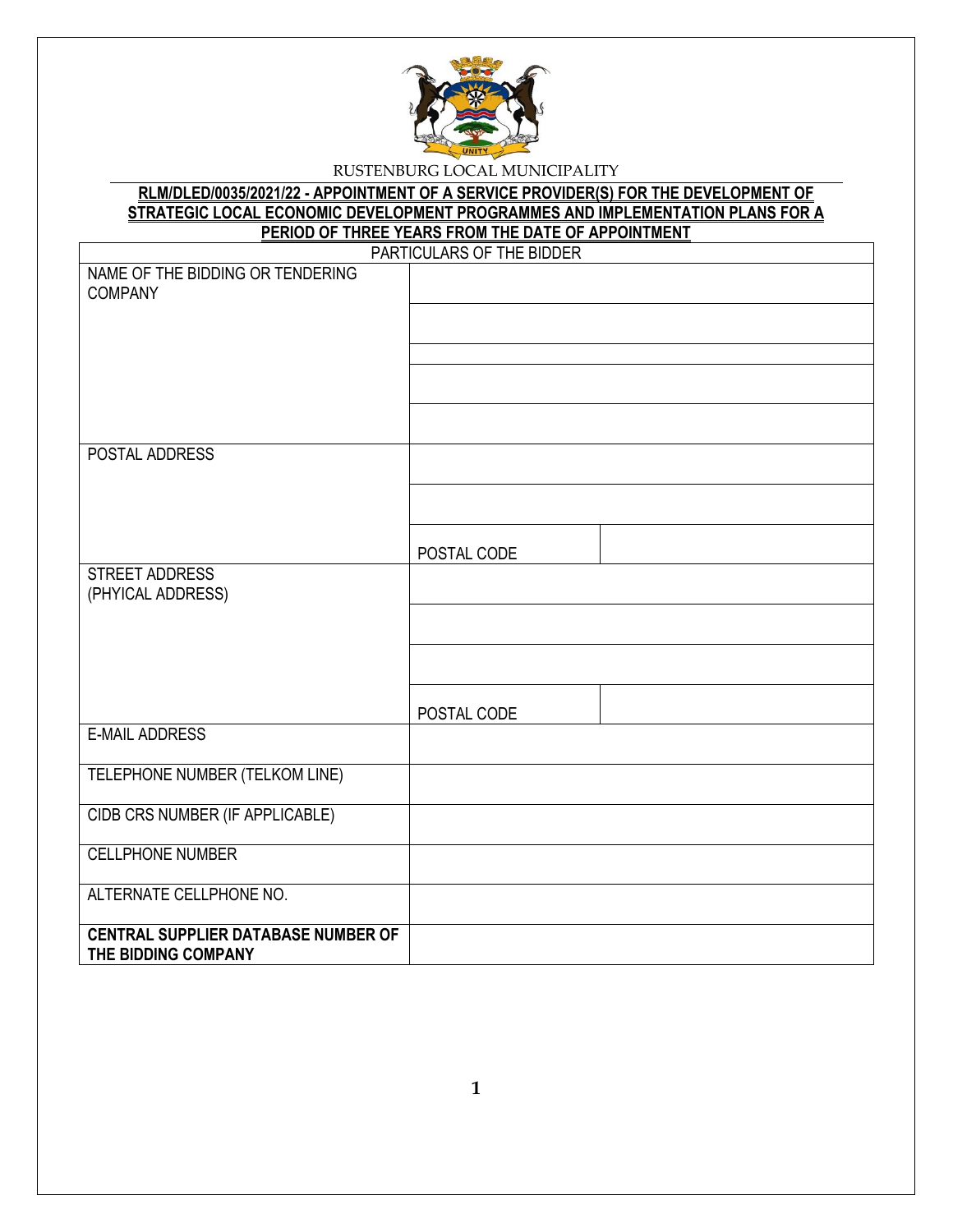

# **RLM/DLED/0035/2021/22 - APPOINTMENT OF A SERVICE PROVIDER(S) FOR THE DEVELOPMENT OF STRATEGIC LOCAL ECONOMIC DEVELOPMENT PROGRAMMES AND IMPLEMENTATION PLANS FOR A PERIOD OF THREE YEARS FROM THE DATE OF APPOINTMENT**

**INDEX/TABLE OF CONTENTS**

| <b>DOCUMENT NAME</b><br><b>ABBREVIATION</b> | <b>DOCUMENT NAME/DESCRIPTION</b>                                      |  |
|---------------------------------------------|-----------------------------------------------------------------------|--|
| <b>TS</b>                                   | <b>TENDERING CONDITIONS</b>                                           |  |
|                                             |                                                                       |  |
| AE(DP)                                      | ADMINISTRATIVE EVALUATION (DOCUMENT COMPLETION)                       |  |
|                                             |                                                                       |  |
| MBD <sub>1</sub>                            | ADMINISTRATIVE EVALUATION (ATTACHMENT OF MANDATORY DOCUMENTS)         |  |
|                                             |                                                                       |  |
| <b>DTA</b>                                  | <b>DOCUMENT TENDER ADVERT</b>                                         |  |
|                                             |                                                                       |  |
| MBD <sub>1</sub>                            | <b>INVITATION TO BID (PART A)</b>                                     |  |
|                                             | <b>PART B</b>                                                         |  |
|                                             |                                                                       |  |
| MBD <sub>4</sub>                            | <b>DECLARATION OF INTEREST</b>                                        |  |
| MBD <sub>5</sub>                            | DECLARATION FOR PROCUREMENT ABOVE R10 MILLION (ALL APPLICABLE TAXES   |  |
|                                             | INCLUDED)                                                             |  |
|                                             |                                                                       |  |
| <b>MBD 6.1</b>                              | PREFERENCE CLAIM IN TERMS OF THE PREFERENTIAL PROCUREMENT REGULATIONS |  |
|                                             |                                                                       |  |
| <b>MBD 7.2</b>                              | <b>CONTRACT FORM - RENDERING OF SERVICES</b>                          |  |
|                                             |                                                                       |  |
| MBD <sub>8</sub>                            | DECLARATION OF ABUSE OF SUPPLY CHAIN MANAGEMENT SYSTEM                |  |
|                                             |                                                                       |  |
| MBD <sub>9</sub>                            | <b>CERTIFICATE OF INDEPENDENT BID DETERMINATION</b>                   |  |
|                                             |                                                                       |  |
| <b>SECTION 38</b>                           | DECLARATION OF BIDDERS'S PAST PRACTICES                               |  |
| <b>SF</b>                                   | <b>SIGNATORY FORM</b>                                                 |  |
|                                             |                                                                       |  |
| GCC                                         | <b>GENERAL CONDITIONS OF CONTRACT</b>                                 |  |
|                                             |                                                                       |  |
| <b>TOF</b>                                  | <b>TERMS OF REFERENCE/ BID SPECIFICATIONS</b>                         |  |
|                                             |                                                                       |  |
| $\overline{F}$                              | <b>FUNCTIONALITY</b>                                                  |  |
|                                             |                                                                       |  |
| <b>PI</b>                                   | <b>PRICING INSTRUCTIONS</b>                                           |  |
|                                             |                                                                       |  |
| <b>PS</b>                                   | <b>PRICING SCHEDULE</b>                                               |  |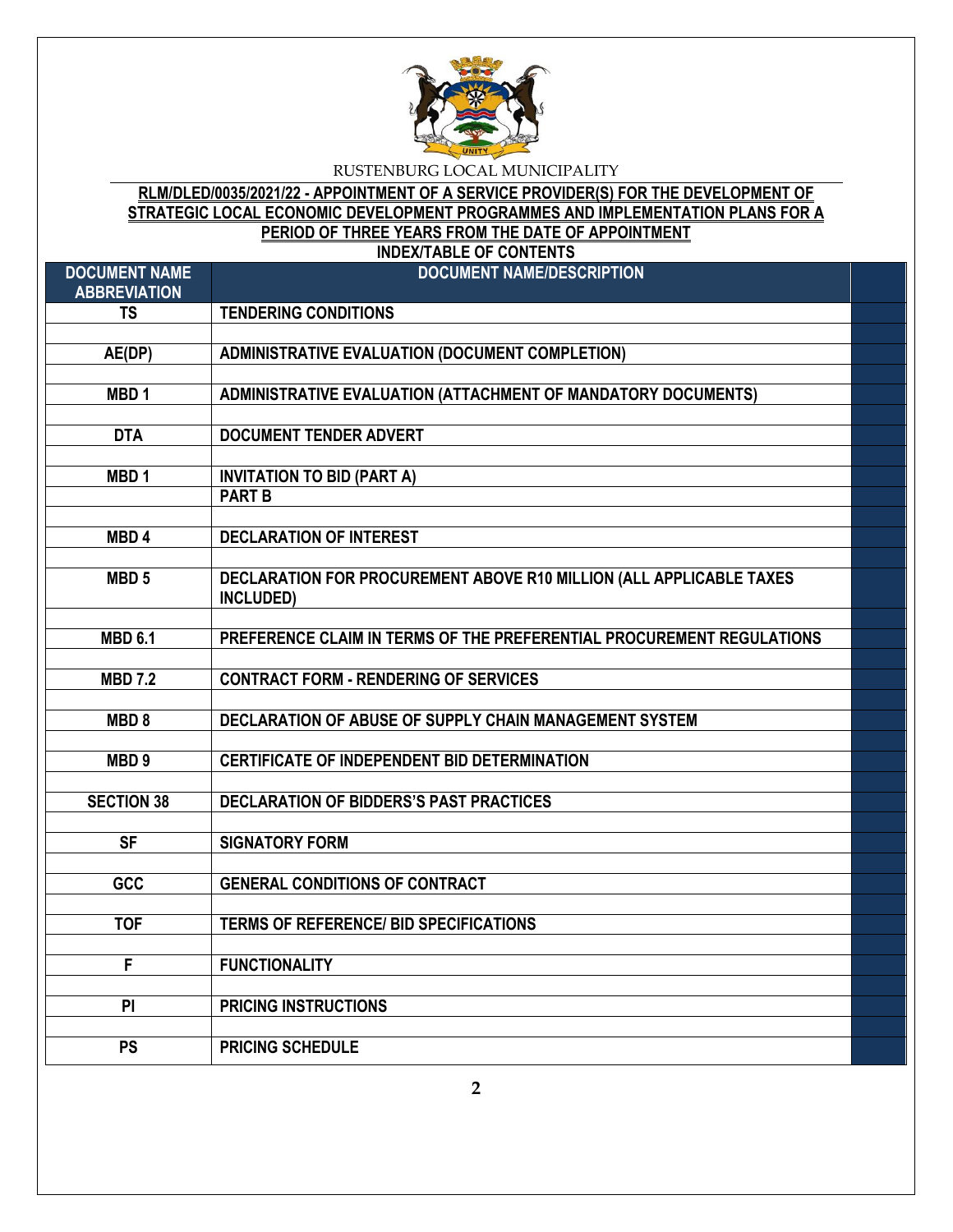

# **RLM/DLED/0035/2021/22 - APPOINTMENT OF A SERVICE PROVIDER(S) FOR THE DEVELOPMENT OF STRATEGIC LOCAL ECONOMIC DEVELOPMENT PROGRAMMES AND IMPLEMENTATION PLANS FOR A PERIOD OF THREE YEARS FROM THE DATE OF APPOINTMENT TENDERING CONDITIONS**

- 1. The document must be completed in full as per the guide provided under administrative evaluation document completion.
- 2. All mandatory documents must be attached as per the guide under administrative evaluation attachment of mandatory documents.
- 3. The document must not be dismantled; page numbers must be sequential.
- 4. Bidders must be registered on CSD.
- 5. For all documents that will need certification (and affidavits where applicable) bidders must not submit copies/ copies of certified copies.
- 6. Only black ink must be used when completing the tender document.
- 7. Electronic signatures are not allowed.
- 8. Bidders are not allowed to use correction pens. In a case where a wrong answer is ticked, a straight line must be made across the wrong answer, then initial next to the mistake and a correct answer must be ticked or provided in writing.

*NB! FAILURE TO ADHERE TO THE ABVOVE INSTRUCTIONS WILL RENDER THE TENDER INVALID AND RESULT IN DISQUALIFICATION*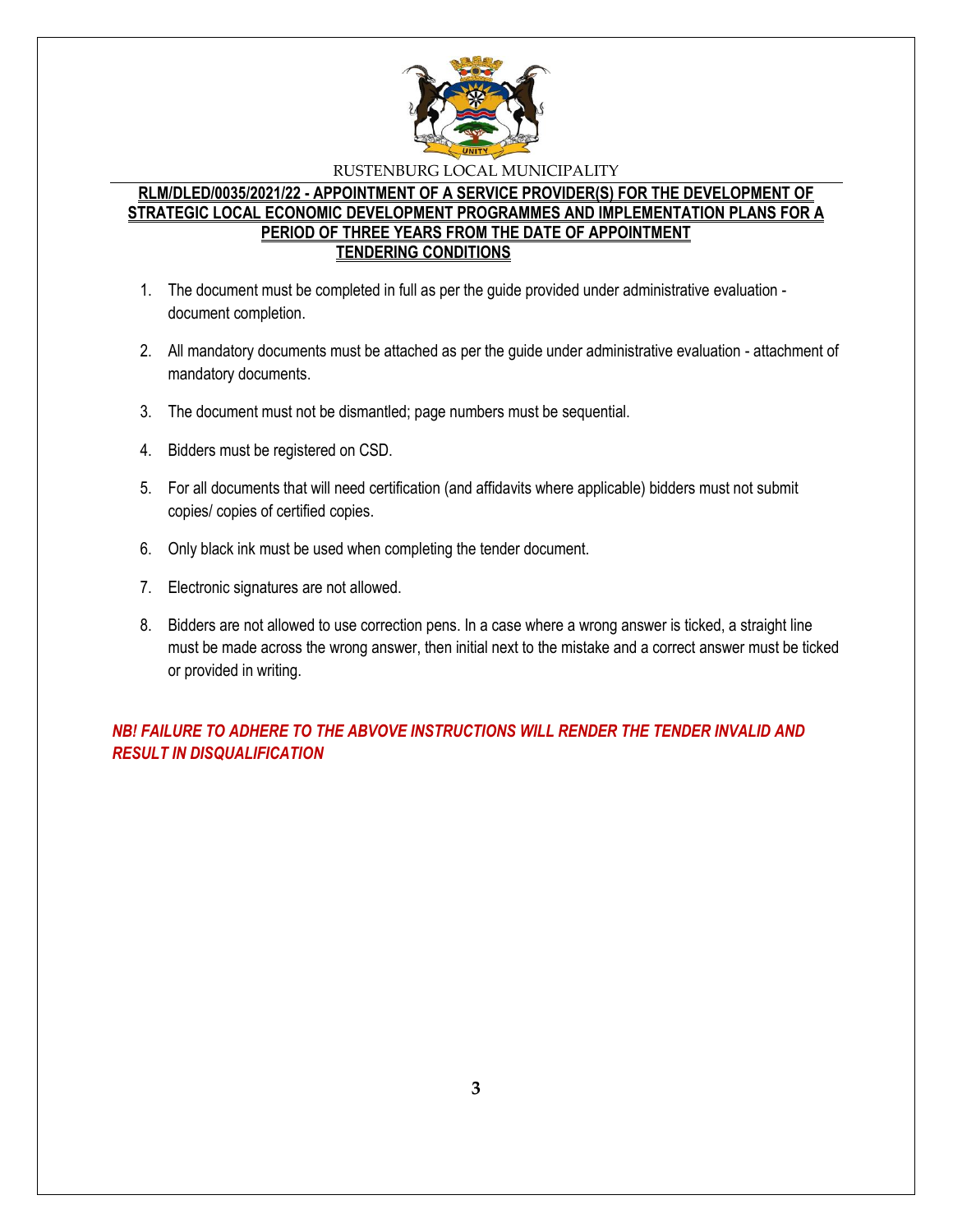

# **RLM/DLED/0035/2021/22 - APPOINTMENT OF A SERVICE PROVIDER(S) FOR THE DEVELOPMENT OF STRATEGIC LOCAL ECONOMIC DEVELOPMENT PROGRAMMES AND IMPLEMENTATION PLANS FOR A PERIOD OF THREE YEARS FROM THE DATE OF APPOINTMENT ADMINISTRATIVE EVALUATION (DOCUMENT COMPLETION)**

# *PLEASE READ AND FOLLOW INSTRUCTIONS BELOW ON HOW TO COMPLETE DIFFERENT FORMS IN THE DOCUMENT AND FILL THEM AS INSTRUCTED*

 $\checkmark$  The tender documents must be completed in full i.e. Compulsory Questionnaire (where applicable), MBD 1, MBD 4, MBD 5, MBD 6.1, MBD 7.2, MBD 8, MBD 9, Section 38, Signatory Resolution Form, Pricing Schedule, and the Form of Offer, including all witness signatures on all the above stated forms.

# *NB! FAILURE TO ADHERE TO THE BELOW MENTIONED POINTS WILL INVALIDATE THE TENDER AND RESULT IN DISQUALIFICATION*

- **COMPULSORY QUESTIONAIRE** must be fully completed and signed **(where applicable)** *In a case of Joint Venture separate COMPULSORY QUESTIONAIRE forms must be completed and submitted.*
- MBD 1 must be fully completed and signed
- **MBD 4** must be fully completed and signed: only tick the appropriate answer. Please be informed that whether you scratch out, tick or circle, **your answer will be where the pen ink is reflecting**. *In a case of Joint Venture or multi- directors, full details of all directors / trustees / shareholders / members must be provided on the table on* MBD 4.
- **MBD 5 (where applicable)** must be fully completed and signed: only tick the appropriate answer. Please be informed that whether you scratch out, tick or circle, **your answer will be where the pen ink is reflecting**. *In a case of Joint Venture separate MBD 5 forms must be completed and submitted.*
- MBD 6.1 must be fully completed and signed.
- **MBD 7.2** must be fully completed and signed.
- **MBD 8** must be fully completed and signed: only tick the appropriate answer box, whether you scratch out, tick or circle, your answer will be where the pen ink is reflecting
- MBD 9 must be fully completed and signed
- **SECTION 38** must be fully completed and signed: only tick the appropriate answer box, whether you scratch out, tick or circle, your answer will be where the pen ink is reflecting. Note that should you answer **"NO"** to any of the declaration questions on **section 38 form**, then supporting documents **MUST** be attached
- **SIGNATORY AUTHORISATION –** must be fully completed and signed
- **PRICING SCHEDULE** must be fully completed and signed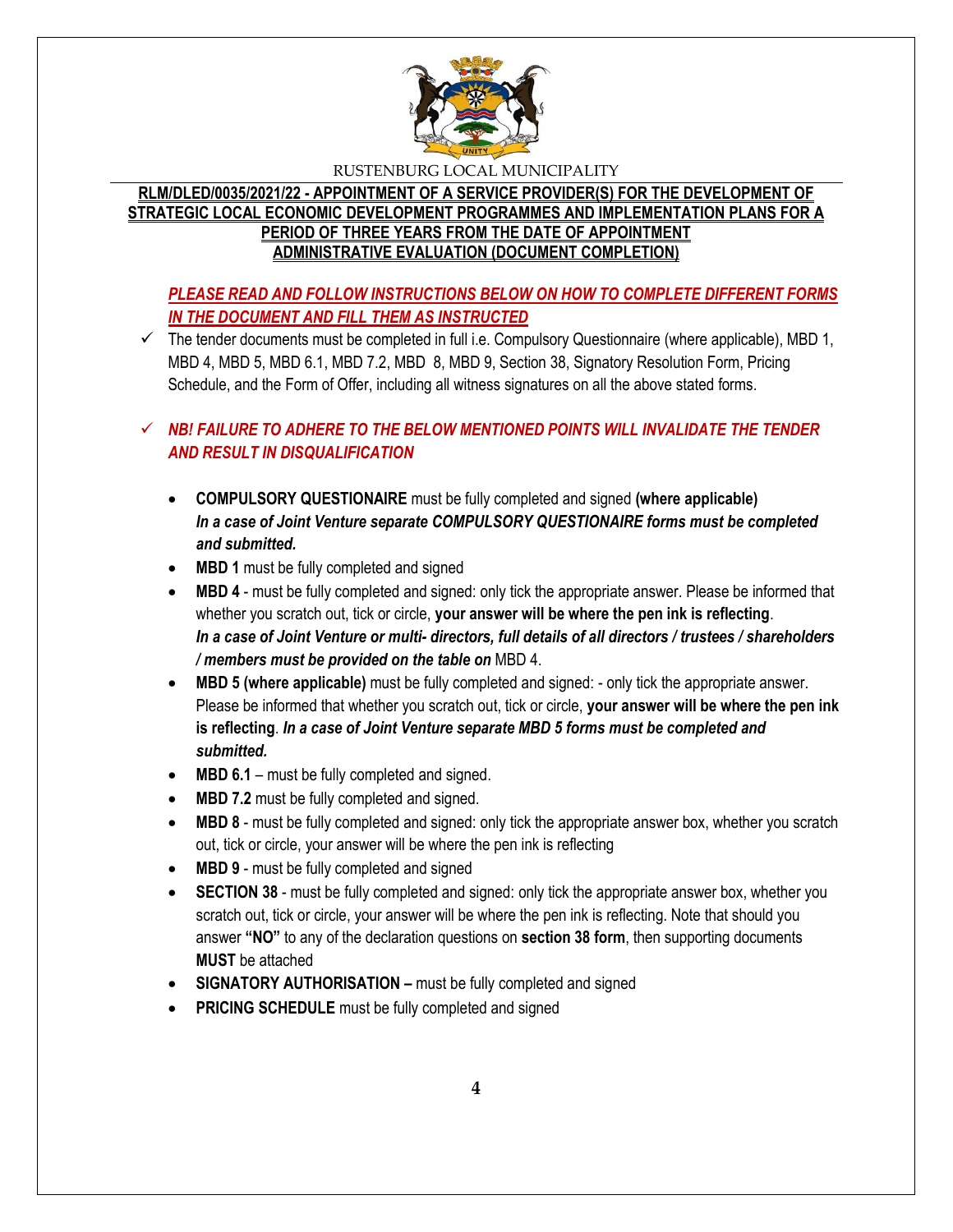

# **RLM/DLED/0035/2021/22 - APPOINTMENT OF A SERVICE PROVIDER(S) FOR THE DEVELOPMENT OF STRATEGIC LOCAL ECONOMIC DEVELOPMENT PROGRAMMES AND IMPLEMENTATION PLANS FOR A PERIOD OF THREE YEARS FROM THE DATE OF APPOINTMENT**

# **ADMINISTRATIVE EVALUATION (ATTACHMENT OF MANDATORY DOCUMENTS)**

- $\checkmark$  Deposit slip with tender reference number as indicated on the advert
- $\checkmark$  Proof of CSD registration (CSD report)
- $\checkmark$  Required CIDB Grading Certificate (where applicable)
- $\checkmark$  Signatory resolution Please attach a copy of Signatory resolution where instructed
- $\checkmark$  If the submission is from a Joint Venture, then a JV agreement must be attached
- $\checkmark$  A valid and certified (not older than (3) three months on the date of tender closure) BBBEE Certificate for the company (if it is a JV the BBBEE must be consolidated)

# **FOR ALL DOCUMENTS THAT WILL NEED CERTIFICATION (AND AFFIDAVITS WHERE APPLICABLE) BIDDERS MUST NOT SUBMIT COPIES/ COPIES OF CERTIFIED COPIES.**

# **MUNICIPAL RATES AND TAXES STATEMENTS OF THE DIRECTORS**

- $\checkmark$  Municipal rates and taxes statement of the last billable month on the date of tender closure for each directors' address must be attached; or
- $\checkmark$  Valid lease agreement of the director/s (showing lease period) or,
- $\checkmark$  An original letter (not a copy) from tribal authority not older than three (3) months if the director/s are residing in a tribal land, or
- $\checkmark$  If the rates and taxes account are not in the names of the director/s the attached municipal rates and taxes statement must be submitted together with an original affidavit from the property owner whose names are reflecting on the municipal rates and taxes statement to confirm that the director resides in their property.

# **MUNICIPAL RATES AND TAXES STATEMENTS OF THE COMPANY**

- $\checkmark$  Municipal rates and taxes statement of the last billable month on the date of tender closure for the company's' address must be attached; or
- $\checkmark$  Valid lease agreement of the company (showing all critical contractual obligations, or
- $\checkmark$  An original letter (not a copy) from a tribal authority not older than three (3) months if the company is operating from a tribal, or
- $\checkmark$  If the rates and taxes account are not in the names of the company, the attached municipal rates taxes statement must be submitted together with an original affidavit from the property owner whose names are reflecting on the municipal rates and taxes statement to confirm that the company operates from their property.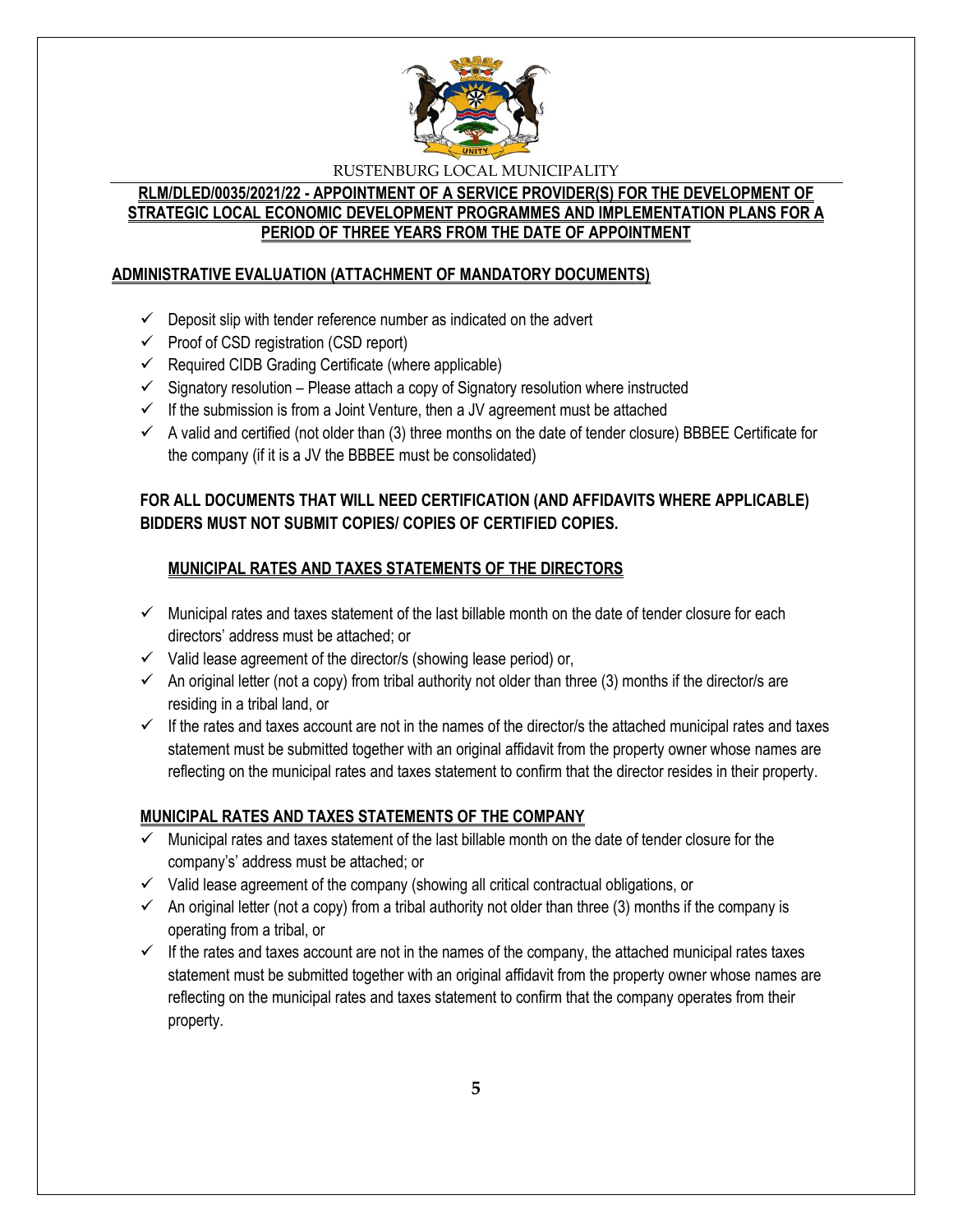

# **RLM/DLED/0035/2021/22 - APPOINTMENT OF A SERVICE PROVIDER(S) FOR THE DEVELOPMENT OF STRATEGIC LOCAL ECONOMIC DEVELOPMENT PROGRAMMES AND IMPLEMENTATION PLANS FOR A PERIOD OF THREE YEARS FROM THE DATE OF APPOINTMENT**

# **NB!!**

- **FOR PROCUREMENT EXPECTED TO BE LESS THAN 10 MILLION, AWARDS WILL NOT BE MADE TO BIDDERS OWING MUNICIPAL RATES AND TAXES FOR OVER 90 DAYS AT THE TIME OF TENDER CLOSURE**
- **FOR PROCUREMENT EXPECTED TO BE MORE THAN 10 MILLION, AWARDS WILL NOT BE MADE TO BIDDERS OWING MUNICIPAL RATES AND TAXES FOR OVER 30 DAYS AT THE TIME OF TENDER CLOSURE**

# **VERIFICATION OF DOCUMENTS AND INFORMATION.**

- $\checkmark$  Tax compliance status will be verified using CSD number. (For a bidder to be considered for final award, their status must reflect "tax compliance" before final award is made)
- $\checkmark$  CIDB Grading will be verified
- $\checkmark$  BBBEE certificates will be verified with relevant registration bodies.
- $\checkmark$  A Sworn Affidavit will be accepted only if an original is submitted.

# **ALLOCATION OF BBBEE POINTS**

- $\checkmark$  No points will be allocated for a BBBEE certificate that is a copy of a certified copy or not that is not certified.
- $\checkmark$  No points will be allocated if the attached sworn affidavit (BBBEE) is a copy.

# **INSTRUCTION ON THE SUBMISSION OF TENDER DOCUMENTS**

- $\checkmark$  A tender document must be in a sealed envelope that has on the outside the bid number and bid description. Both the bid number and the bid description must be on the envelope for the document to be acceptable.
- $\checkmark$  If the bid number and description are not clearly marked on the envelope, the bid will not be received
- $\checkmark$  The tender document must be in the tender box before the specified closing time and date.
- $\checkmark$  Bidders who arrive when the tender box is open are late and their submissions will not be accepted.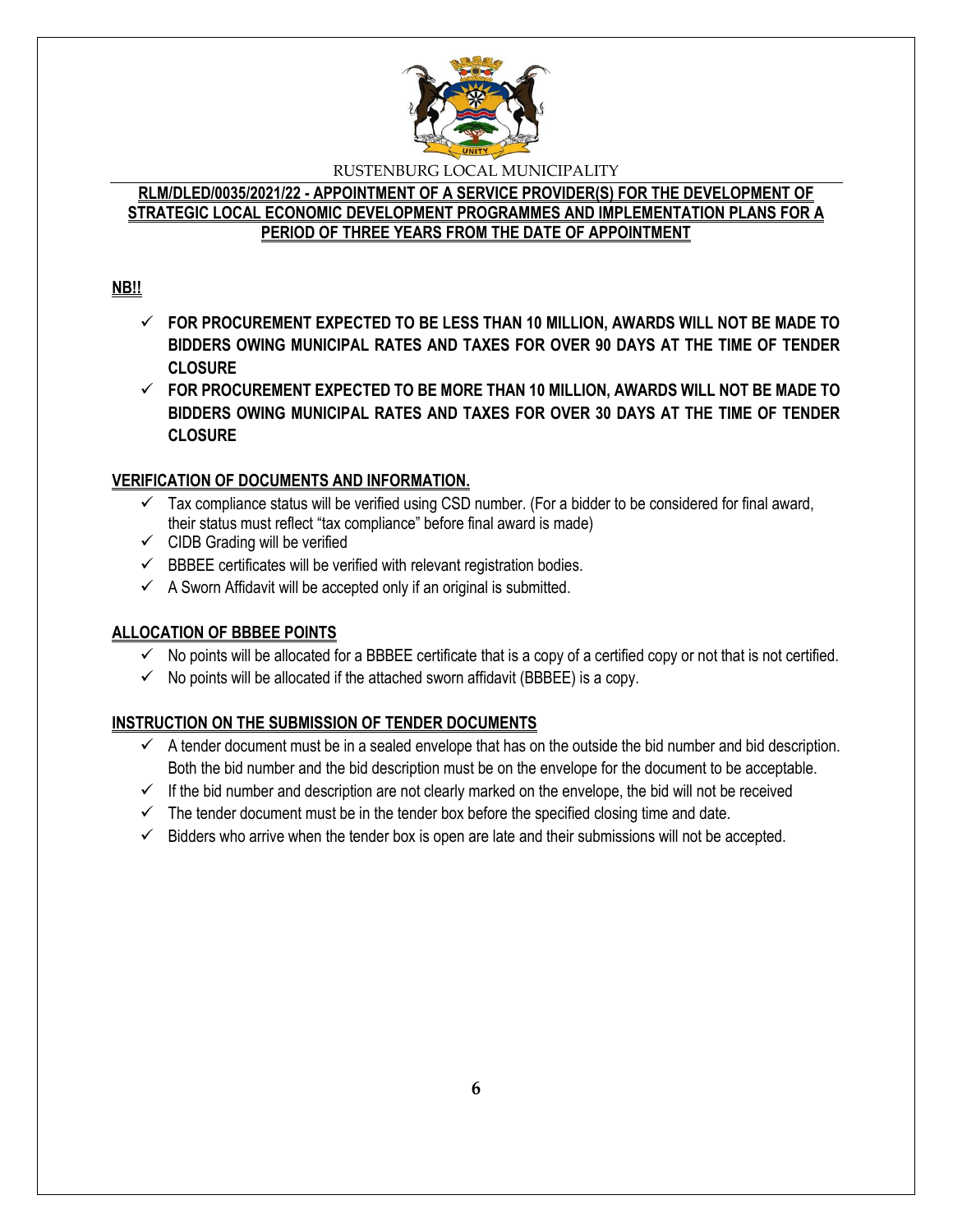

#### **RLM/DLED/0035/2021/22 - APPOINTMENT OF A SERVICE PROVIDER(S) FOR THE DEVELOPMENT OF STRATEGIC LOCAL ECONOMIC DEVELOPMENT PROGRAMMES AND IMPLEMENTATION PLANS FOR A PERIOD OF THREE YEARS FROM THE DATE OF APPOINTMENT**

- 1. Documents will be available on E-tender and RLM websites respectively 5 working days after the advert date at a non-refundable fee of R1000.00
- 2. Sealed bid documents marked: **"RLM/DLED/0035/2021/22 - APPOINTMENT OF A SERVICE PROVIDER(S) FOR THE DEVELOPMENT OF STRATEGIC LOCAL ECONOMIC DEVELOPMENT PROGRAMMES AND IMPLEMENTATION PLANS FOR A PERIOD OF THREE YEARS FROM THE DATE OF APPOINTMENT"**  must be placed in the bid box in the foyer of the Municipal offices, Missionary Mpheni House, Beyers Naude Drive, Rustenburg not later than **14 March 2022 @ 9H00**,
- 3. The bid will be evaluated as follows: **Administrative evaluation (document completion and attachment of mandatory documents), Functionality (minimum qualifying score of 70) and 80/20 preferential point system (price = 80 & BBBEE points = 20)**
- 4. Please note that no bid documents given to couriers will not be signed for by Rustenburg Local Municipality.
- 5. The Council will not be responsible for bids not received or received late by mail. Bids will remain valid for 90 days (Ninety).
- 6. All bids will be adjudicated based on the prescribed criterion as stipulated in the document.
- 7. An updated record of payment of rates, taxes and services to the relevant Municipality must be attached. Failure to do so will invalidate the bid submitted
- 8. No bids will be considered from any person(s) in the service of the state (as defined in Regulation 1 of Local Government: Municipal Supply Chain Management Regulations).
- 9. Objections or complaints must be submitted in writing to the Municipal Manager at the address stated, and must contain the following:
	- (a) reasons and/or grounds for the objection or complaint.
	- (b) the way in which the objector or complainant's rights have been affected; and
	- (c) the remedy sought by the objector or complainant.
	- 10. Any objection or complaint must reach the Municipal Manager with a 14-day period after award has been made. Late objections or complaints will not be entertained
- 11. All bids must be submitted on the official forms provided and a successful bidder will be required to fill and sign a written Contract Form (MBD 7).

RUSTENBURG LOCAL MUNICIPALITY, P.O. BOX 16, MISSIONARY MPHENI HOUSE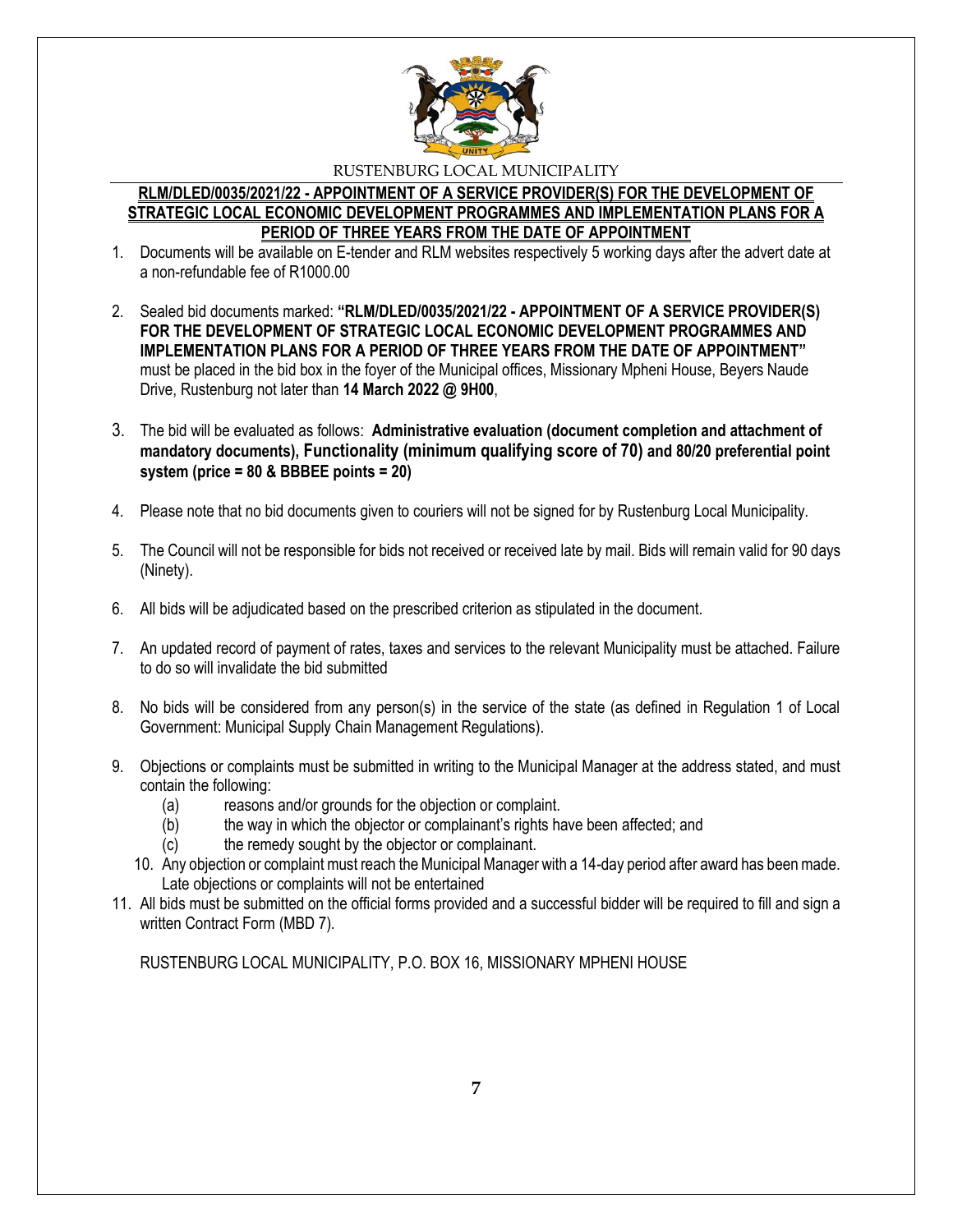

**RLM/DLED/0035/2021/22 - APPOINTMENT OF A SERVICE PROVIDER(S) FOR THE DEVELOPMENT OF STRATEGIC LOCAL ECONOMIC DEVELOPMENT PROGRAMMES AND IMPLEMENTATION PLANS FOR A PERIOD OF THREE YEARS FROM THE DATE OF APPOINTMENT**

**PART A** MBD 1 **INVITATION TO BID**

| YOU ARE HEREBY INVITED TO BID FOR REQUIREMENTS OF THE RUSTENBURG LOCAL MUNICIPALITY        |                                                               |                |                                                                          |                           |  |
|--------------------------------------------------------------------------------------------|---------------------------------------------------------------|----------------|--------------------------------------------------------------------------|---------------------------|--|
|                                                                                            |                                                               | <b>CLOSING</b> |                                                                          |                           |  |
| BID NUMBER: 1                                                                              | RLM/DLED/0035/2021/22   DATE:                                 |                | <b>14 MARCH 2022</b>                                                     | <b>CLOSING TIME: 9H00</b> |  |
| APPOINTMENT OF A SERVICE PROVIDER(S) FOR THE DEVELOPMENT OF STRATEGIC LOCAL                |                                                               |                |                                                                          |                           |  |
|                                                                                            |                                                               |                | ECONOMIC DEVELOPMENT PROGRAMMES AND IMPLEMENTATION PLANS FOR A PERIOD OF |                           |  |
|                                                                                            | <b>DESCRIPTION   THREE YEARS FROM THE DATE OF APPOINTMENT</b> |                |                                                                          |                           |  |
| THE SUCCESSFUL BIDDER WILL BE REQUIRED TO FILL IN AND SIGN A WRITTEN CONTRACT FORM (MBD7). |                                                               |                |                                                                          |                           |  |

BID RESPONSE DOCUMENTS MAY BE DEPOSITED IN THE BID BOX SITUATED AT:

**RUSTENBURG LOCAL MUNICIPALITY**

**MISSIONARY MPHENI HOUSE**

**CNR BEYERS NAUDE AND NELSON MANDELA DRIVE, RUSTENBURG**

| <b>SUPPLIER INFORMATION</b>                                      |                 |  |               |                  |                           |  |  |
|------------------------------------------------------------------|-----------------|--|---------------|------------------|---------------------------|--|--|
| <b>NAME OF BIDDER</b>                                            |                 |  |               |                  |                           |  |  |
| <b>POSTAL ADDRESS</b>                                            |                 |  |               |                  |                           |  |  |
| <b>STREET ADDRESS</b>                                            |                 |  |               |                  |                           |  |  |
| <b>TELEPHONE NUMBER</b>                                          | <b>CODE</b>     |  |               | <b>NUMBER</b>    |                           |  |  |
| <b>CELLPHONE NUMBER</b>                                          |                 |  |               |                  |                           |  |  |
| <b>FACSIMILE NUMBER</b>                                          | <b>CODE</b>     |  |               | <b>NUMBER</b>    |                           |  |  |
| <b>E-MAIL ADDRESS</b>                                            |                 |  |               |                  |                           |  |  |
| <b>VAT REGISTRATION NUMBER</b>                                   |                 |  |               |                  |                           |  |  |
| <b>TAX COMPLIANCE STATUS</b>                                     | <b>TCS PIN:</b> |  | OR            | <b>CSD No:</b>   |                           |  |  |
|                                                                  |                 |  | <b>B-BBEE</b> |                  |                           |  |  |
| <b>B-BBEE STATUS LEVEL</b>                                       |                 |  |               | <b>STATUS</b>    |                           |  |  |
| <b>VERIFICATION CERTIFICATE</b>                                  | <b>Yes</b>      |  | <b>LEVEL</b>  |                  | $\Box$ Yes                |  |  |
| [TICK APPLICABLE BOX]                                            |                 |  | <b>SWORN</b>  |                  |                           |  |  |
|                                                                  | <b>No</b>       |  |               | <b>AFFIDAVIT</b> | <b>No</b>                 |  |  |
| [A B-BBEE STATUS LEVEL VERIFICATION CERTIFICATE/ SWORN AFFIDAVIT |                 |  |               |                  | (FOR EMES & QSEs) MUST BE |  |  |
| SUBMITTED IN ORDER TO QUALIFY FOR PREFERENCE POINTS FOR B-BBEET  |                 |  |               |                  |                           |  |  |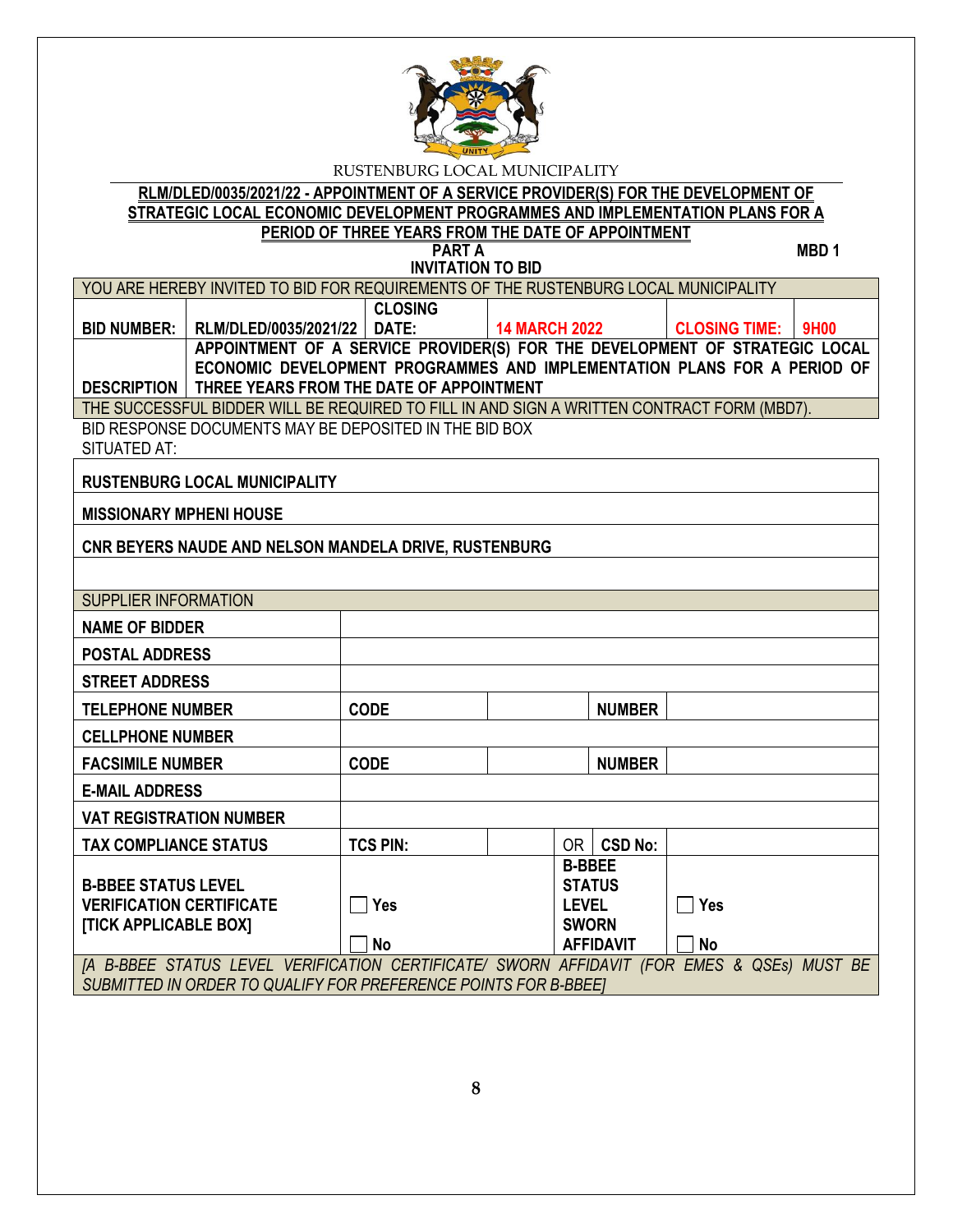

**RLM/DLED/0035/2021/22 - APPOINTMENT OF A SERVICE PROVIDER(S) FOR THE DEVELOPMENT OF STRATEGIC LOCAL ECONOMIC DEVELOPMENT PROGRAMMES AND IMPLEMENTATION PLANS FOR A PERIOD OF THREE YEARS FROM THE DATE OF APPOINTMENT**

| <b>ARE YOU THE ACCREDITED</b><br><b>REPRESENTATIVE IN SOUTH</b><br><b>AFRICA FOR THE GOODS</b><br><b>/SERVICES /WORKS OFFERED?</b> | $\square$ No<br>$\Box$ Yes<br>[IF YES ENCLOSE PROOF]     | <b>ARE YOU A</b><br><b>FOREIGN BASED</b><br><b>SUPPLIER FOR</b><br><b>THE GOODS</b><br>/SERVICES<br><b>MORKS</b><br>OFFERED? | $\bigcap$ Yes<br>∏No<br><b>[IF YES, ANSWER</b><br><b>PART B:3]</b> |
|------------------------------------------------------------------------------------------------------------------------------------|----------------------------------------------------------|------------------------------------------------------------------------------------------------------------------------------|--------------------------------------------------------------------|
| <b>TOTAL NUMBER OF ITEMS</b><br><b>OFFERED</b>                                                                                     |                                                          | <b>TOTAL BID PRICE</b>                                                                                                       | R                                                                  |
| <b>SIGNATURE OF BIDDER</b>                                                                                                         |                                                          | DATE                                                                                                                         |                                                                    |
| <b>CAPACITY UNDER WHICH THIS BID</b><br><b>IS SIGNED</b>                                                                           |                                                          |                                                                                                                              |                                                                    |
| BIDDING PROCEDURE ENQUIRIES MAY BE DIRECTED TO:                                                                                    |                                                          | TO:                                                                                                                          | TECHNICAL INFORMATION MAY BE DIRECTED                              |
| <b>DEPARTMENT</b>                                                                                                                  | <b>SCM</b>                                               | <b>CONTACT</b><br><b>PERSON</b>                                                                                              | Ms. Nkonono Mantswe                                                |
| <b>CONTACT PERSON</b>                                                                                                              | Mr. J. Masinga                                           | <b>TELEPHONE</b><br><b>NUMBER</b>                                                                                            | (014) 590 3394/3528                                                |
| <b>TELEPHONE NUMBER</b>                                                                                                            | 014 590 3123                                             | E-MAIL<br><b>ADDRESS</b>                                                                                                     | pmantswe@rustenburg.go.za                                          |
| <b>E-MAIL ADDRESS</b>                                                                                                              | jmasinga@rustenburg.gov.za<br>&tenders@rustenburg.gov.za |                                                                                                                              |                                                                    |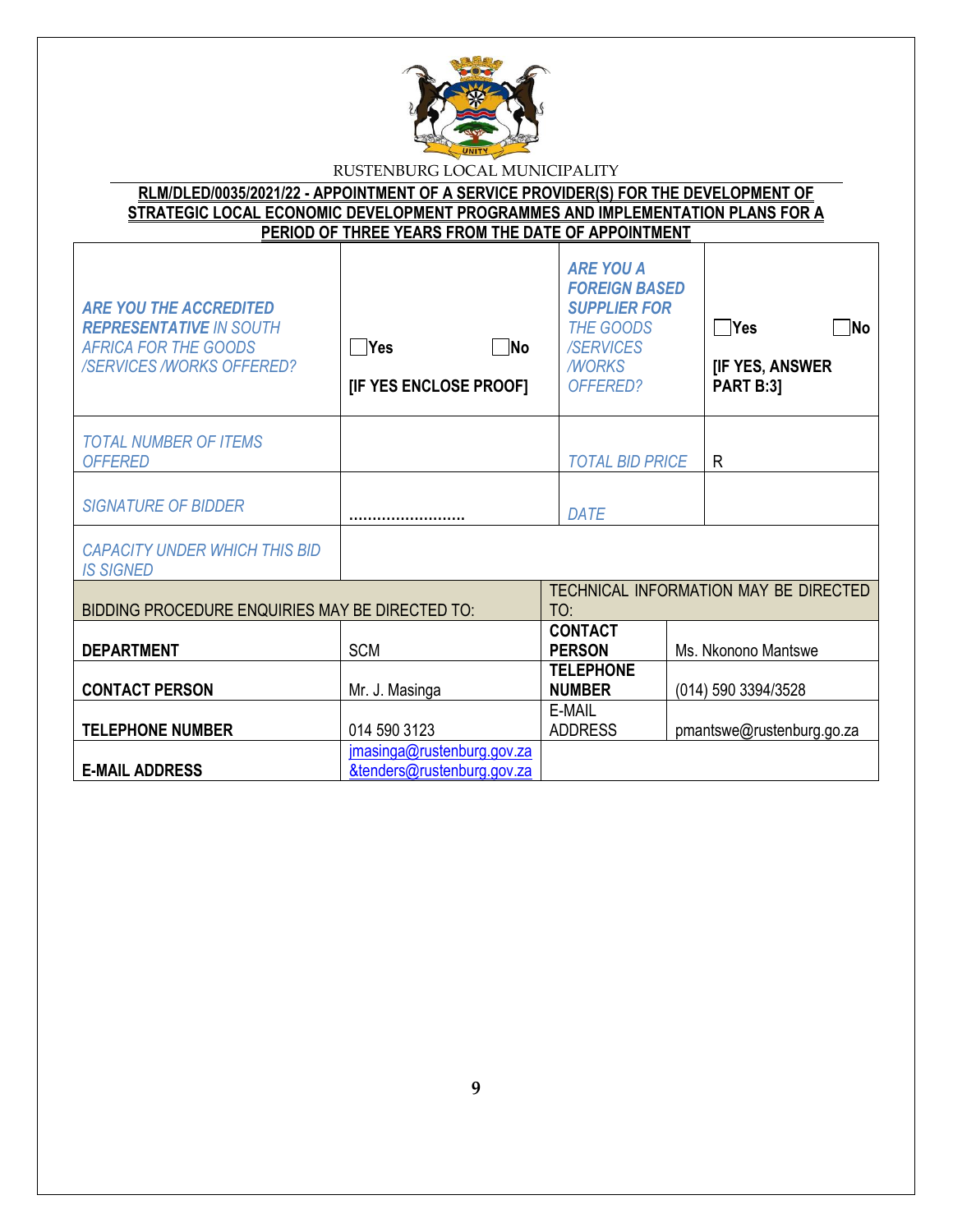

# **RLM/DLED/0035/2021/22 - APPOINTMENT OF A SERVICE PROVIDER(S) FOR THE DEVELOPMENT OF STRATEGIC LOCAL ECONOMIC DEVELOPMENT PROGRAMMES AND IMPLEMENTATION PLANS FOR A PERIOD OF THREE YEARS FROM THE DATE OF APPOINTMENT**

# **PART B**

# **TERMS AND CONDITIONS FOR BIDDING**

| 1 <sub>1</sub> | <b>BID SUBMISSION:</b><br>1.1. BIDS MUST BE DELIVERED BY THE STIPULATED TIME TO THE CORRECT ADDRESS. LATE BIDS WILL NOT BE ACCEPTED                                                                                                                                                                              |
|----------------|------------------------------------------------------------------------------------------------------------------------------------------------------------------------------------------------------------------------------------------------------------------------------------------------------------------|
|                | <b>FOR CONSIDERATION.</b>                                                                                                                                                                                                                                                                                        |
|                | 1.2. ALL BIDS MUST BE SUBMITTED ON THE OFFICIAL FORMS PROVIDED, COMPLETED WITH A BLACK PEN                                                                                                                                                                                                                       |
|                | 1.3. THIS BID IS SUBJECT TO THE RLM SUPPLY CHAIN MANAGEMENT POLICY, PREFERENTIAL PROCUREMENT POLICY<br>FRAMEWORK ACT AND THE PREFERENTIAL PROCUREMENT REGULATIONS, 2017, THE GENERAL CONDITIONS OF<br>CONTRACT (GCC) AND, IF APPLICABLE, ANY OTHER SPECIAL CONDITIONS OF CONTRACT.                               |
| 2.             | <b>TAX COMPLIANCE REQUIREMENTS</b>                                                                                                                                                                                                                                                                               |
| 2.1            | BIDDERS MUST ENSURE COMPLIANCE WITH THEIR TAX OBLIGATIONS.                                                                                                                                                                                                                                                       |
| $2.2^{\circ}$  | BIDDERS ARE REQUIRED TO SUBMIT THEIR UNIQUE PERSONAL IDENTIFICATION NUMBER (PIN) ISSUED BY SARS TO<br><b>ENABLE THE ORGAN OF STATE TO VIEW THE TAXPAYER'S PROFILE AND TAX STATUS.</b>                                                                                                                            |
| 2.3            | APPLICATION FOR THE TAX COMPLIANCE STATUS (TCS) CERTIFICATE OR PIN MAY ALSO BE MADE VIA E-FILING. IN<br>ORDER TO USE THIS PROVISION, TAXPAYERS WILL NEED TO REGISTER WITH SARS AS E-FILERS THROUGH THE<br>WEBSITE WWW.SARS.GOV.ZA.                                                                               |
| 2.4            | FOREIGN SUPPLIERS MUST COMPLETE THE PRE-AWARD QUESTIONNAIRE IN PART B:3.                                                                                                                                                                                                                                         |
| 2.5            | BIDDERS MAY ALSO SUBMIT A PRINTED TCS CERTIFICATE TOGETHER WITH THE BID.                                                                                                                                                                                                                                         |
| 2.6            | IN BIDS WHERE CONSORTIA / JOINT VENTURES / SUB-CONTRACTORS ARE INVOLVED; EACH PARTY MUST SUBMIT A<br>SEPARATE TCS CERTIFICATE / PIN / CSD NUMBER.                                                                                                                                                                |
| 2.7            | WHERE NO TCS IS AVAILABLE BUT THE BIDDER IS REGISTERED ON THE CENTRAL SUPPLIER DATABASE (CSD), A CSD<br>NUMBER MUST BE PROVIDED.                                                                                                                                                                                 |
| 3.             | QUESTIONNAIRE TO BIDDING FOREIGN SUPPLIERS                                                                                                                                                                                                                                                                       |
|                | 3.1. IS THE ENTITY A RESIDENT OF THE REPUBLIC OF SOUTH AFRICA (RSA)?<br>$\Box$ YES $\Box$ No                                                                                                                                                                                                                     |
|                | 3.2. DOES THE ENTITY HAVE A BRANCH IN THE RSA?<br>$\Box$ YES $\Box$ NO                                                                                                                                                                                                                                           |
|                | 3.3. DOES THE ENTITY HAVE A PERMANENT ESTABLISHMENT IN THE RSA?<br>$\Box$ YES $\Box$ NO                                                                                                                                                                                                                          |
|                | 3.4. DOES THE ENTITY HAVE ANY SOURCE OF INCOME IN THE RSA?<br>$\Box$ Yes $\Box$ No                                                                                                                                                                                                                               |
|                | 3.5. IS THE ENTITY LIABLE IN THE RSA FOR ANY FORM OF TAXATION?<br>$\Box$ Yes $\Box$ No<br>IF THE ANSWER IS "NO" TO ALL OF THE ABOVE, THEN IT IS NOT A REQUIREMENT TO REGISTER FOR A TAX COMPLIANCE STATUS<br>SYSTEM PIN CODE FROM THE SOUTH AFRICAN REVENUE SERVICE (SARS) AND IF NOT REGISTER AS PER 2.3 ABOVE. |
|                | NB: FAILURE TO PROVIDE ANY OF THE ABOVE PARTICULARS WILL RENDER THE BID INVALID.<br>NO BIDS WILL BE CONSIDERED FROM PERSONS IN THE SERVICE OF THE STATE.                                                                                                                                                         |
|                | <b>SIGNATURE OF BIDDER:</b>                                                                                                                                                                                                                                                                                      |
|                | <b>CAPACITY UNDER WHICH THIS BID IS SIGNED:</b>                                                                                                                                                                                                                                                                  |
| DATE:          |                                                                                                                                                                                                                                                                                                                  |
|                | 10                                                                                                                                                                                                                                                                                                               |
|                |                                                                                                                                                                                                                                                                                                                  |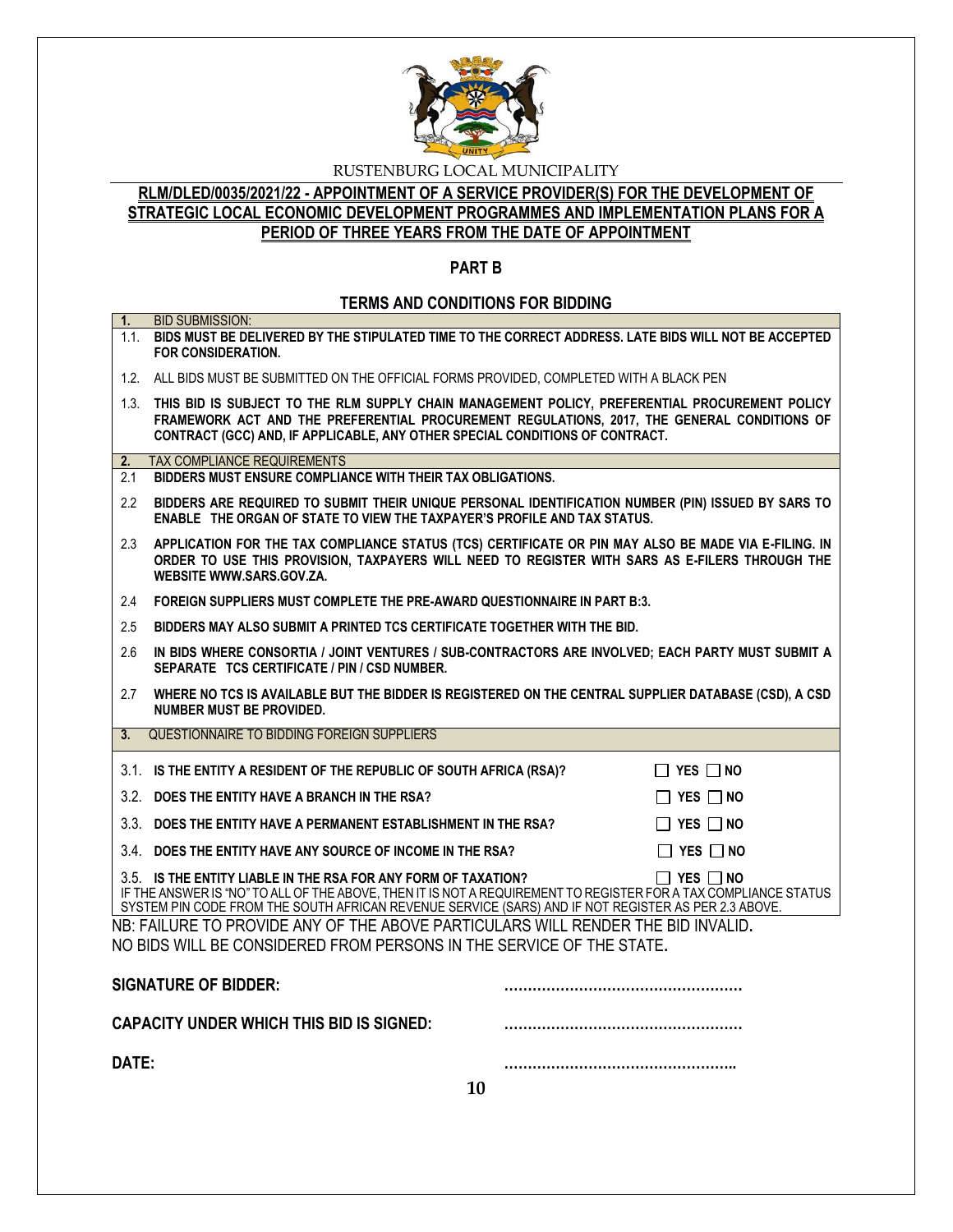

# **RLM/DLED/0035/2021/22 - APPOINTMENT OF A SERVICE PROVIDER(S) FOR THE DEVELOPMENT OF STRATEGIC LOCAL ECONOMIC DEVELOPMENT PROGRAMMES AND IMPLEMENTATION PLANS FOR A PERIOD OF THREE YEARS FROM THE DATE OF APPOINTMENT**

# **MBD 4: DECLARATION OF INTEREST**

No bid will be accepted from persons in the service of the state [].

Any person, having a kinship with persons in the service of the state, including a blood relationship, may make an offer or offers in terms of this invitation to bid. In view of possible allegations of favouritism, should the resulting bid, or part thereof, be awarded to persons connected with or related to persons in service of the state, it is required that the bidder or their authorised representative declare their position in relation to the evaluating/adjudicating authority.

In order to give effect to the above, the following questionnaire must be completed and submitted with the bid.

3.7 The names of all directors / trustees / shareholders members, their individual identity numbers and state employee numbers must be indicated in paragraph 4 below.

3.8 Are you presently in the service of the state?

### *(Tick applicable box*)



3.8.1 If yes, furnish particulars. ….……………………………………………………………

……………………………………………………………………………………………..

 $1$ MSCM Regulations: "in the service of the state" means to be  $-$ 

(a) a member of  $-$ 

(i) any municipal council;

(ii) any provincial legislature; or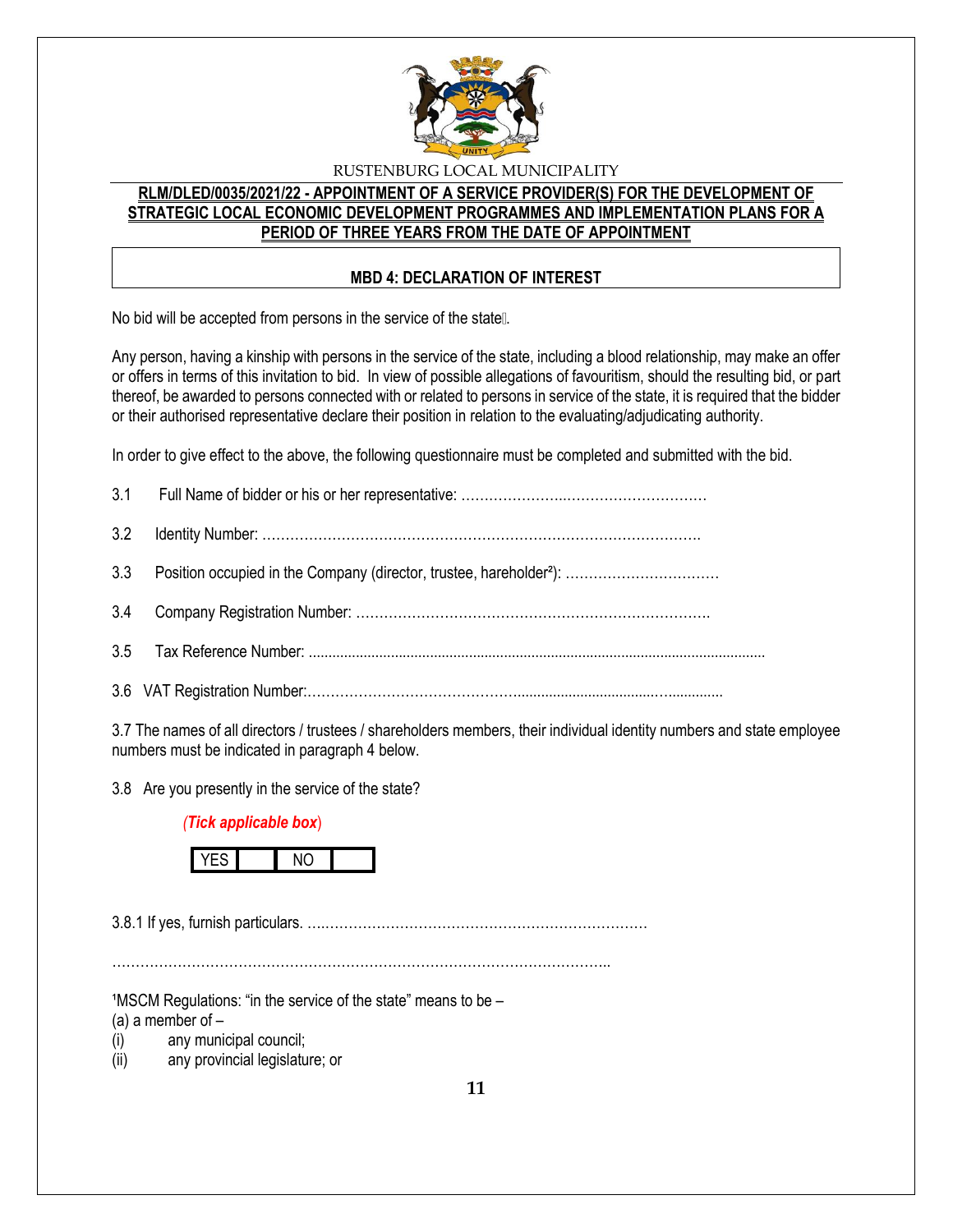

#### **RLM/DLED/0035/2021/22 - APPOINTMENT OF A SERVICE PROVIDER(S) FOR THE DEVELOPMENT OF STRATEGIC LOCAL ECONOMIC DEVELOPMENT PROGRAMMES AND IMPLEMENTATION PLANS FOR A PERIOD OF THREE YEARS FROM THE DATE OF APPOINTMENT**

(iii) the national Assembly or the national Council of provinces;

(b) a member of the board of directors of any municipal entity; (c) an official of any municipality or municipal entity;

(d) an employee of any national or provincial department, national or provincial public entity or constitutional institution within the meaning of the Public Finance Management Act, 1999 (Act No.1 of 1999);

(e) a member of the accounting authority of any national or provincial public entity; or

(f) an employee of Parliament or a provincial legislature.

² Shareholder" means a person who owns shares in the company and is actively involved in the management of the company or business and exercises control over the company.

3.9 Have you been in the service of the state for the past twelve months? *(Tick applicable box*)



3.9.1 If yes, furnish particulars.………………………...……………………………………..

…………………………………………………………………………………………….

3.10 Do you have any relationship (family, friend, other) with persons in the service of the state and who may be involved with the evaluation and or adjudication of this bid?

# *(Tick applicable box*)



3.10.1 If yes, furnish particulars.………………………...……………………………………..

…………………………………………………………………………………………….

3.11 Are you, aware of any relationship (family, friend, other) between any other bidder and any persons in the service of the state who

may be involved with the evaluation and or adjudication of this bid?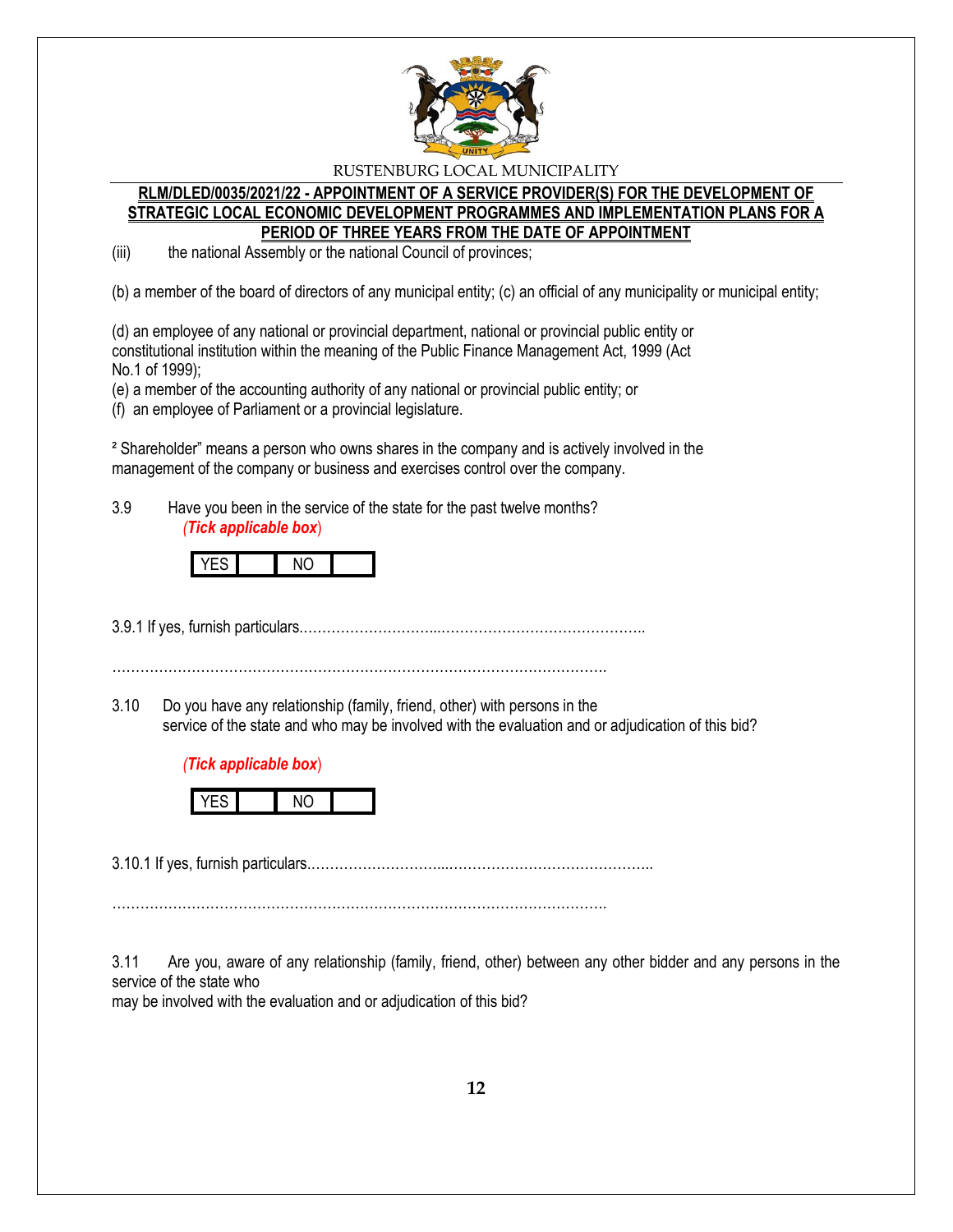

# **RLM/DLED/0035/2021/22 - APPOINTMENT OF A SERVICE PROVIDER(S) FOR THE DEVELOPMENT OF STRATEGIC LOCAL ECONOMIC DEVELOPMENT PROGRAMMES AND IMPLEMENTATION PLANS FOR A PERIOD OF THREE YEARS FROM THE DATE OF APPOINTMENT**

*(Tick applicable box*)

3.11.1 If yes, furnish particulars.………………………...……………………………………..

3.12 Are any of the company's directors, trustees, managers, principle shareholders or stakeholders in service of the state?

*(Tick applicable box*)



3.12.1 If yes, furnish particulars.………………………...……………………………………..

3.13 Are any spouse, child or parent of the company's directors trustees, managers, principle shareholders or stakeholders in service of the state?

*(Tick applicable box*)

|--|

3.13.1 If yes, furnish particulars.………………………...……………………………………..

……………………………………………………………………………………………………

3.14 Do you or any of the directors, trustees, managers, principle shareholders, or stakeholders of this company have any interest in any other related companies or business whether or not they are bidding for this contract.

*(Tick applicable box*)



3.14.1 If yes, furnish particulars.………………………...……………………………………..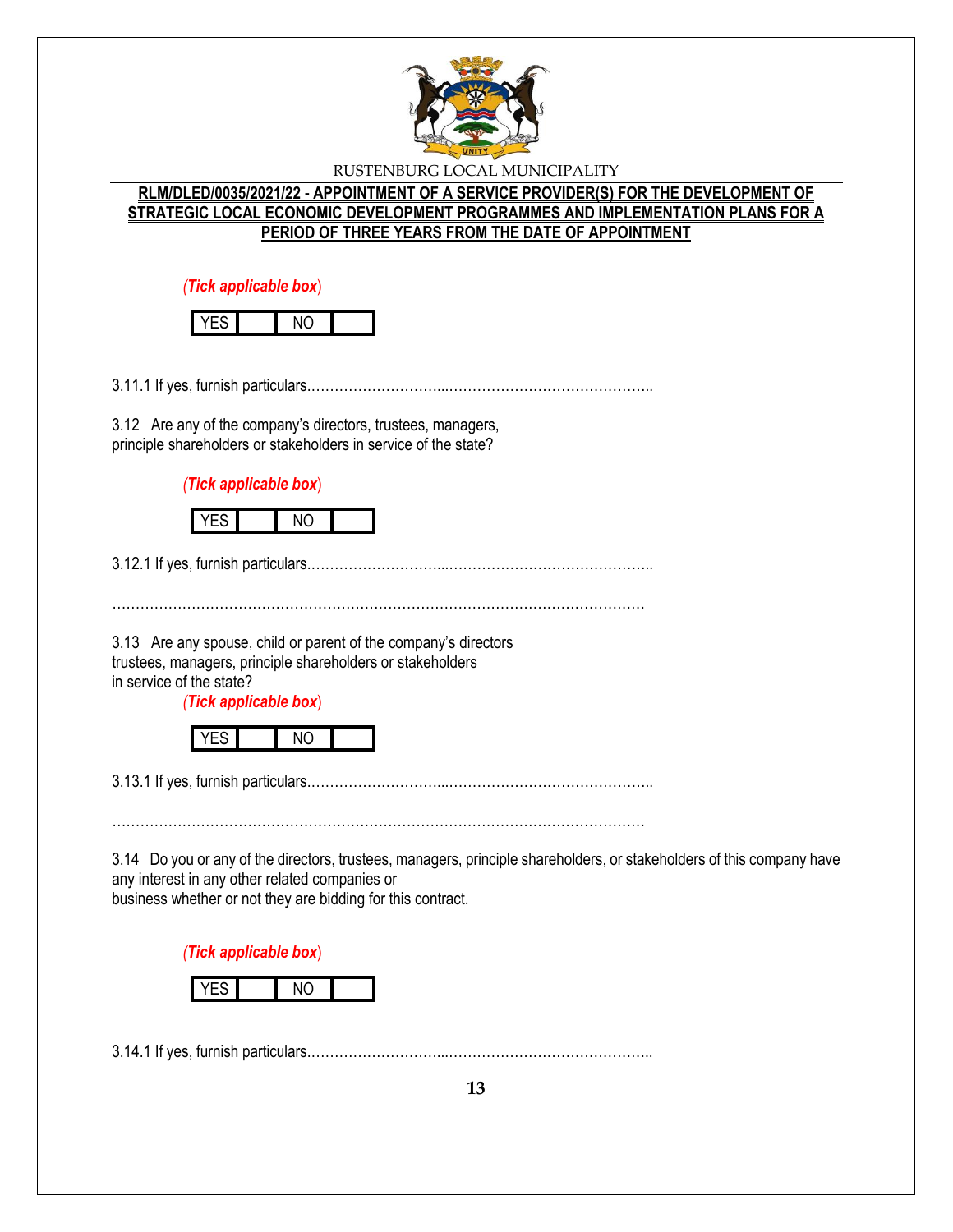

# **RLM/DLED/0035/2021/22 - APPOINTMENT OF A SERVICE PROVIDER(S) FOR THE DEVELOPMENT OF STRATEGIC LOCAL ECONOMIC DEVELOPMENT PROGRAMMES AND IMPLEMENTATION PLANS FOR A PERIOD OF THREE YEARS FROM THE DATE OF APPOINTMENT**

………………………………………………………………………………………………

#### **4. Full details of directors / trustees / members / shareholders.**

| <b>Full</b><br><b>Name</b> | <b>Identity Number</b> | Personal<br>Reference<br><b>Tax</b><br><b>Number</b> | <b>State</b><br>Employee<br>Number |
|----------------------------|------------------------|------------------------------------------------------|------------------------------------|
|                            |                        |                                                      |                                    |
|                            |                        |                                                      |                                    |
|                            |                        |                                                      |                                    |
|                            |                        |                                                      |                                    |
|                            |                        |                                                      |                                    |
|                            |                        |                                                      |                                    |
|                            |                        |                                                      |                                    |
|                            |                        |                                                      |                                    |
|                            |                        |                                                      |                                    |
|                            |                        |                                                      |                                    |
|                            |                        |                                                      |                                    |
|                            |                        |                                                      |                                    |

**Signature Date** 

 **……………………………… ………………………**

 **Capacity Name of Bidder**

 **…………………………………. ……………………………………**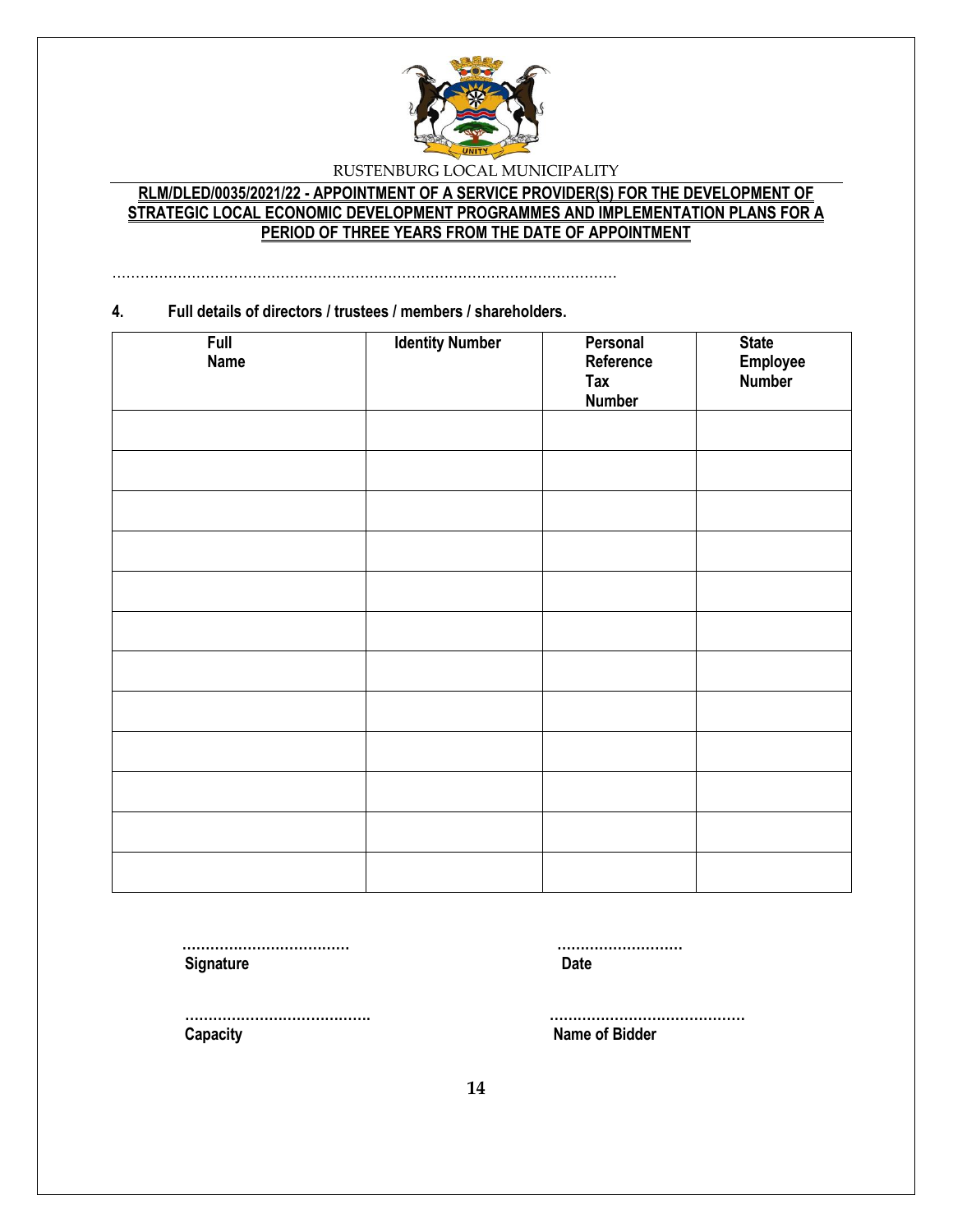

# **RLM/DLED/0035/2021/22 - APPOINTMENT OF A SERVICE PROVIDER(S) FOR THE DEVELOPMENT OF STRATEGIC LOCAL ECONOMIC DEVELOPMENT PROGRAMMES AND IMPLEMENTATION PLANS FOR A PERIOD OF THREE YEARS FROM THE DATE OF APPOINTMENT**

**MBD 5**

# **DECLARATION FOR PROCUREMENT ABOVE R10 MILLION (ALL APPLICABLE TAXES INCLUDED)**

For all procurement expected to exceed R10 million (all applicable taxes included), bidders must complete the following questionnaire:

- 1 Are you by law required to prepare annual financial statements for auditing?
- \*YES NO
- 1.1 If yes, submit audited annual financial statements for the past three years or since the date of establishment if established during the past three years.

……………………………………………………………….................................................................

. The same independent of the same independent of the same independent of the same independent of the same independent of the same independent of the same independent of the same independent of the same independent of the

- 2 Do you have any outstanding undisputed commitments for municipal services towards any municipality for more than three months or any other service provider in respect of which payment is overdue for more than 30 days?  $*$ YES  $|$  NO
- 2.1 If no, this serves to certify that the bidder has no undisputed commitments for municipal services towards any municipality for more than three months or other service provider in respect of which payment is overdue for more than 30 days.

**2.2** If yes, provide particulars.

………………………………………………...................................................................……………

…………………………….....................................................................……………………………….

…………………………………..................................................................………………………….

3 Has any contract been awarded to you by an organ of state during the past five years, including particulars of any material non-compliance or dispute concerning the execution of such contract?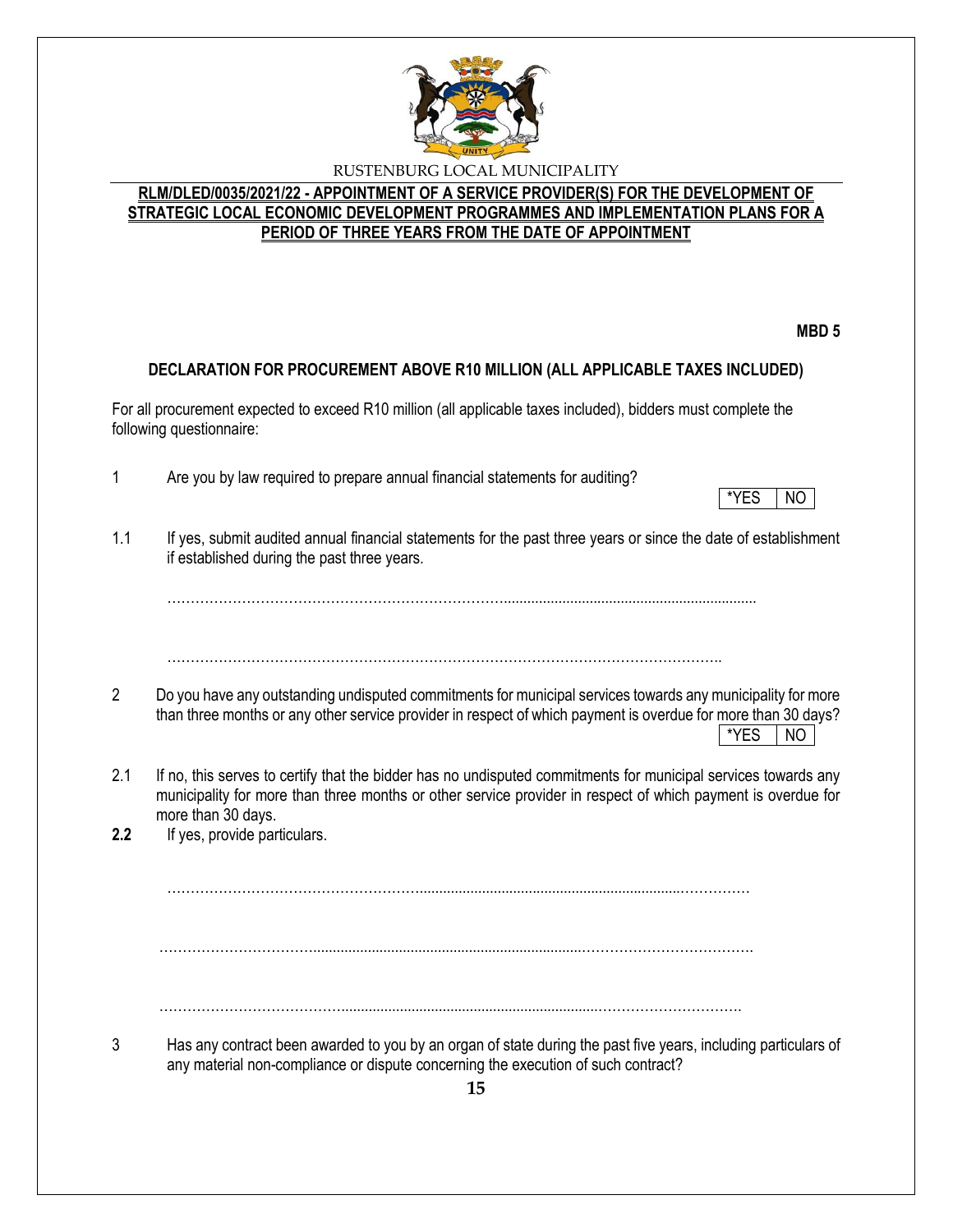

**RLM/DLED/0035/2021/22 - APPOINTMENT OF A SERVICE PROVIDER(S) FOR THE DEVELOPMENT OF STRATEGIC LOCAL ECONOMIC DEVELOPMENT PROGRAMMES AND IMPLEMENTATION PLANS FOR A PERIOD OF THREE YEARS FROM THE DATE OF APPOINTMENT**

\*YES NO

|  | 3.1 |  |  | If yes, furnish particulars |
|--|-----|--|--|-----------------------------|
|--|-----|--|--|-----------------------------|

…………………………….............................................................................………………………

…….....................…………………………….............................................................……………

**4.** Will any portion of goods or services be sourced from outside the Republic, and, if so, what portion of payment from the municipality / municipal entity is expected to be transferred out of the Republic?

|                                                                                                                                        | *YES<br>NC.          |
|----------------------------------------------------------------------------------------------------------------------------------------|----------------------|
| 4.1<br>If yes, furnish particulars                                                                                                     |                      |
|                                                                                                                                        |                      |
|                                                                                                                                        |                      |
|                                                                                                                                        | <b>CERTIFICATION</b> |
|                                                                                                                                        |                      |
| CERTIFY THAT THE INFORMATION FURNISHED ON THIS DECLARATION FORM IS<br>TRUE AND CORRECT.                                                |                      |
| I ACCEPT THAT, IN ADDITION TO CANCELLATION OF A CONTRACT, ACTION<br>MAY BE TAKEN AGAINST ME SHOULD THIS DECLARATION PROVE TO BE FALSE. |                      |
| Name/s and Surname of Bidder                                                                                                           | Signature            |
|                                                                                                                                        | 2021                 |
| Position in the Firm/Company                                                                                                           | Date                 |
| 16                                                                                                                                     |                      |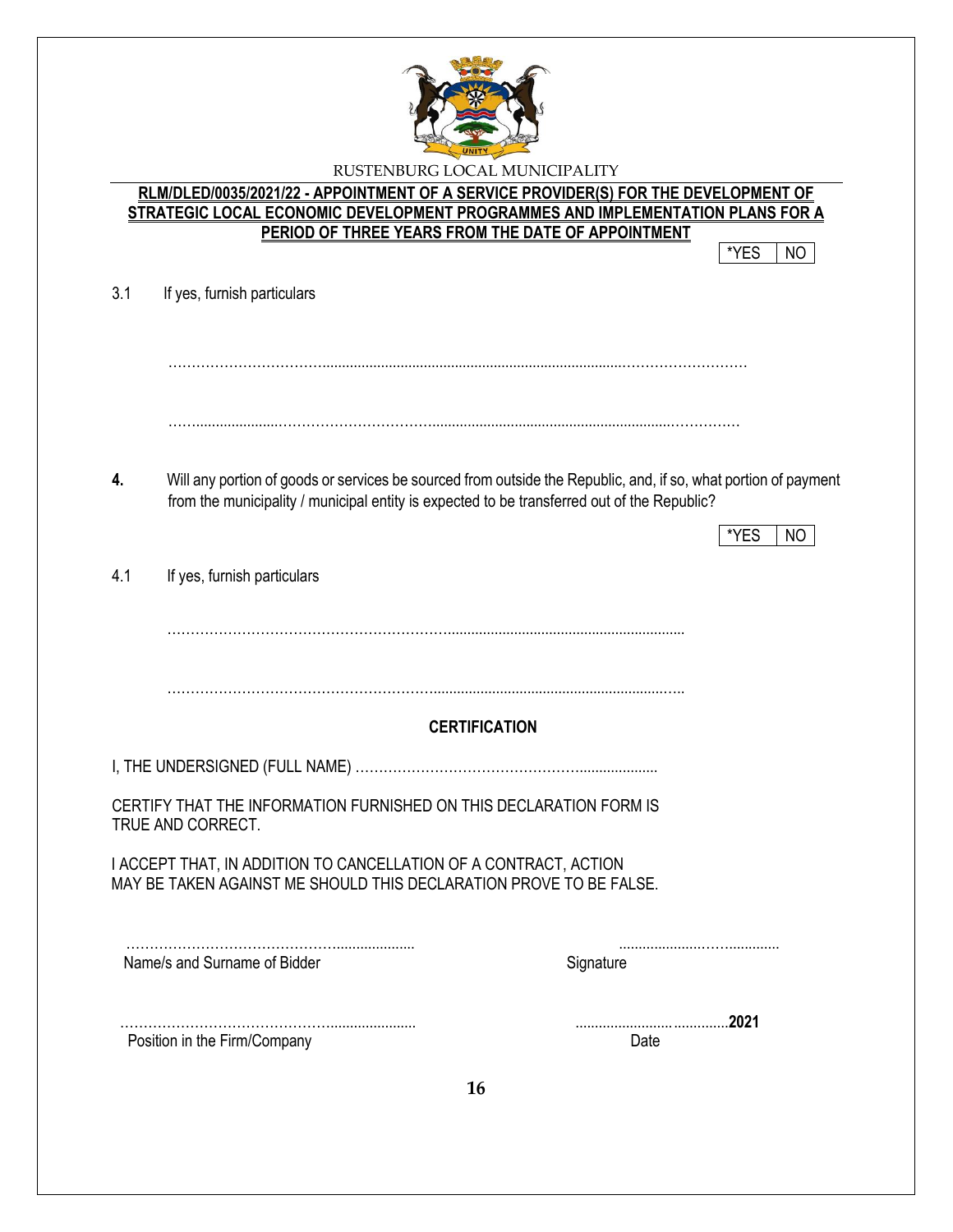

# **RLM/DLED/0035/2021/22 - APPOINTMENT OF A SERVICE PROVIDER(S) FOR THE DEVELOPMENT OF STRATEGIC LOCAL ECONOMIC DEVELOPMENT PROGRAMMES AND IMPLEMENTATION PLANS FOR A PERIOD OF THREE YEARS FROM THE DATE OF APPOINTMENT**

#### **MBD 6.1 PREFERENCE CLAIMED IN TERMS OF THE PREFERENTIAL PROCUREMENT REGULATIONS, 2011**

This preference form must form part of all bids invited. It contains general information and serves as a claim form for preference points for Broad-Based Black Economic Empowerment (B-BBEE) Status Level of Contribution

# **NB: BEFORE COMPLETING THIS FORM, BIDDERS MUST STUDY THE GENERAL CONDITIONS, DEFINITIONS AND DIRECTIVES APPLICABLE IN RESPECT OF B-BBEE, AS PRESCRIBED IN THE PREFERENTIAL PROCUREMENT REGULATIONS, 2017.**

# **1. GENERAL CONDITIONS**

1.1 The following preference point systems are applicable to all bids:

- the 80/20 system for requirements with a Rand value of up to R50 000 000 (all applicable taxes included); and
- the 90/10 system for requirements with a Rand value above R50 000 000 (all applicable taxes included).

1.2

a) The value of this bid is estimated to not exceed R50 000 000 (all applicable taxes included) and therefore the 80/20 preference point system shall be applicable; or

b) The 80/20 preference point system will be applicable to this tender Points for this bid shall be awarded for:

- (a) Price; and
- (b) B-BBEE Status Level of Contributor.
- 1.3 The maximum points for this bid are allocated as follows:

|                                                   | <b>POINTS</b> |
|---------------------------------------------------|---------------|
| <b>PRICE</b>                                      |               |
| <b>B-BBEE STATUS LEVEL OF CONTRIBUTOR</b>         | ንበ            |
| Total points for Price and B-BBEE must not exceed | 100           |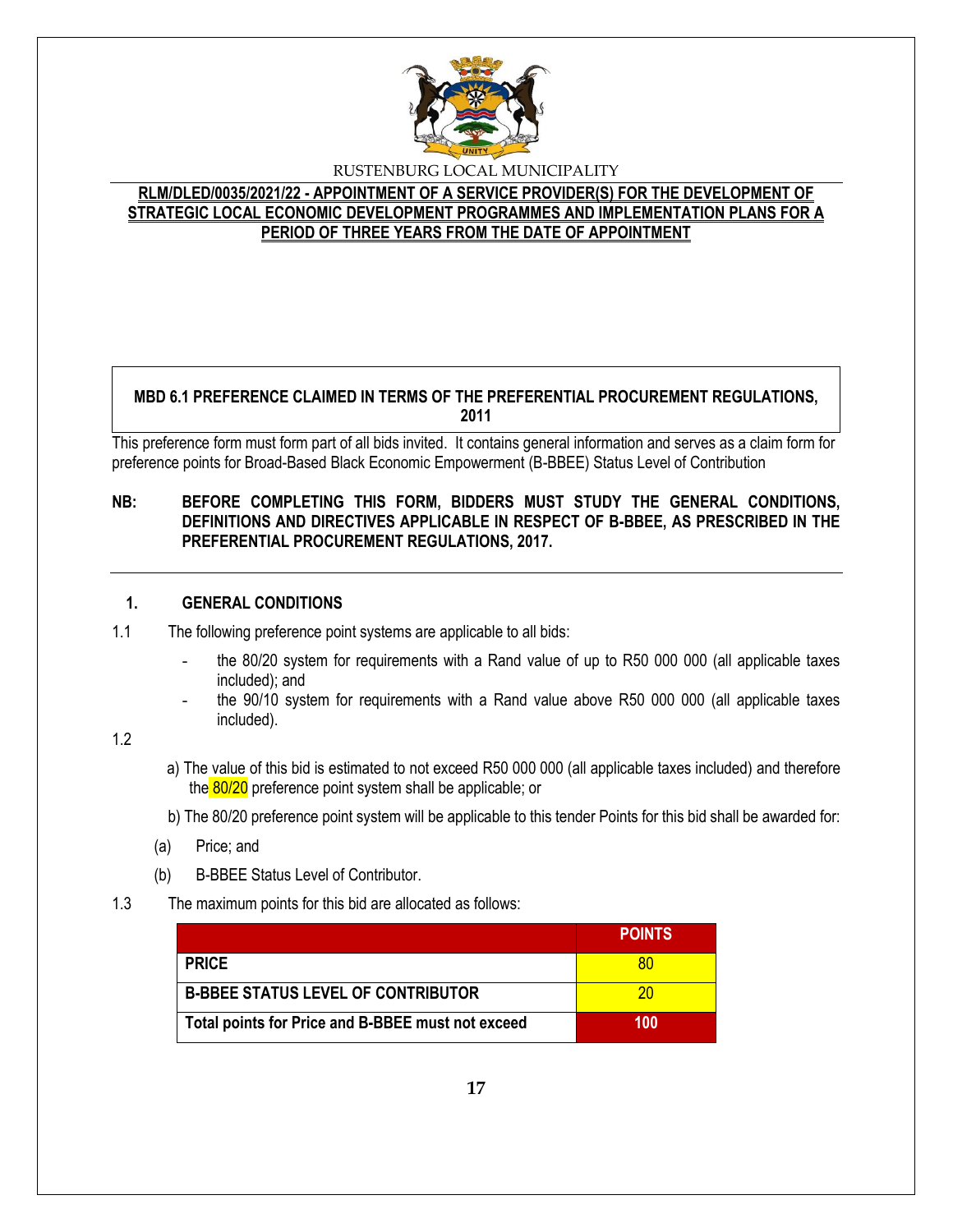

#### **RLM/DLED/0035/2021/22 - APPOINTMENT OF A SERVICE PROVIDER(S) FOR THE DEVELOPMENT OF STRATEGIC LOCAL ECONOMIC DEVELOPMENT PROGRAMMES AND IMPLEMENTATION PLANS FOR A PERIOD OF THREE YEARS FROM THE DATE OF APPOINTMENT**

- 1.4 Failure on the part of a bidder to submit proof of B-BBEE Status level of contributor together with the bid, will be interpreted to mean that preference points for B-BBEE status level of contribution are not claimed.
- 1.5 The purchaser reserves the right to require of a bidder, either before a bid is adjudicated or at any time subsequently, to substantiate any claim in regard to preferences, in any manner required by the purchaser.

#### **2. DEFINITIONS**

- (a) **"B-BBEE"** means broad-based black economic empowerment as defined in section 1 of the Broad-Based Black Economic Empowerment Act;
- (b) "**B-BBEE status level of contributor"** means the B-BBEE status of an entity in terms of a code of good practice on black economic empowerment, issued in terms of section 9(1) of the Broad-Based Black Economic Empowerment Act;
- (c) **"bid"** means a written offer in a prescribed or stipulated form in response to an invitation by an organ of state for the provision of goods or services, through price quotations, advertised competitive bidding processes or proposals;
- (d) **"Broad-Based Black Economic Empowerment Act"** means the Broad-Based Black Economic Empowerment Act, 2003 (Act No. 53 of 2003);
- **(e) "EME"** means an Exempted Micro Enterprise in terms of a code of good practice on black economic empowerment issued in terms of section 9 (1) of the Broad-Based Black Economic Empowerment Act;
- (f) **"functionality"** means the ability of a tenderer to provide goods or services in accordance with specifications as set out in the tender documents.
- (g) **"prices"** includes all applicable taxes less all unconditional discounts;
- (h) **"proof of B-BBEE status level of contributor"** means:
	- **1)** B-BBEE Status level certificate issued by an authorized body or person;
	- **2)** A sworn affidavit as prescribed by the B-BBEE Codes of Good Practice;
	- **3)** Any other requirement prescribed in terms of the B-BBEE Act;
	- (i) **"QSE"** means a qualifying small business enterprise in terms of a code of good practice on black economic empowerment issued in terms of section 9 (1) of the Broad-Based Black Economic Empowerment Act;
- *(j)* **"rand value"**means the total estimated value of a contract in Rand, calculated at the time of bid invitation, and includes all applicable taxes;

#### **3. POINTS AWARDED FOR PRICE**

#### **3.1 THE 80/20 OR 90/10 PREFERENCE POINT SYSTEMS**

A maximum of 80 or 90 points is allocated for price on the following basis: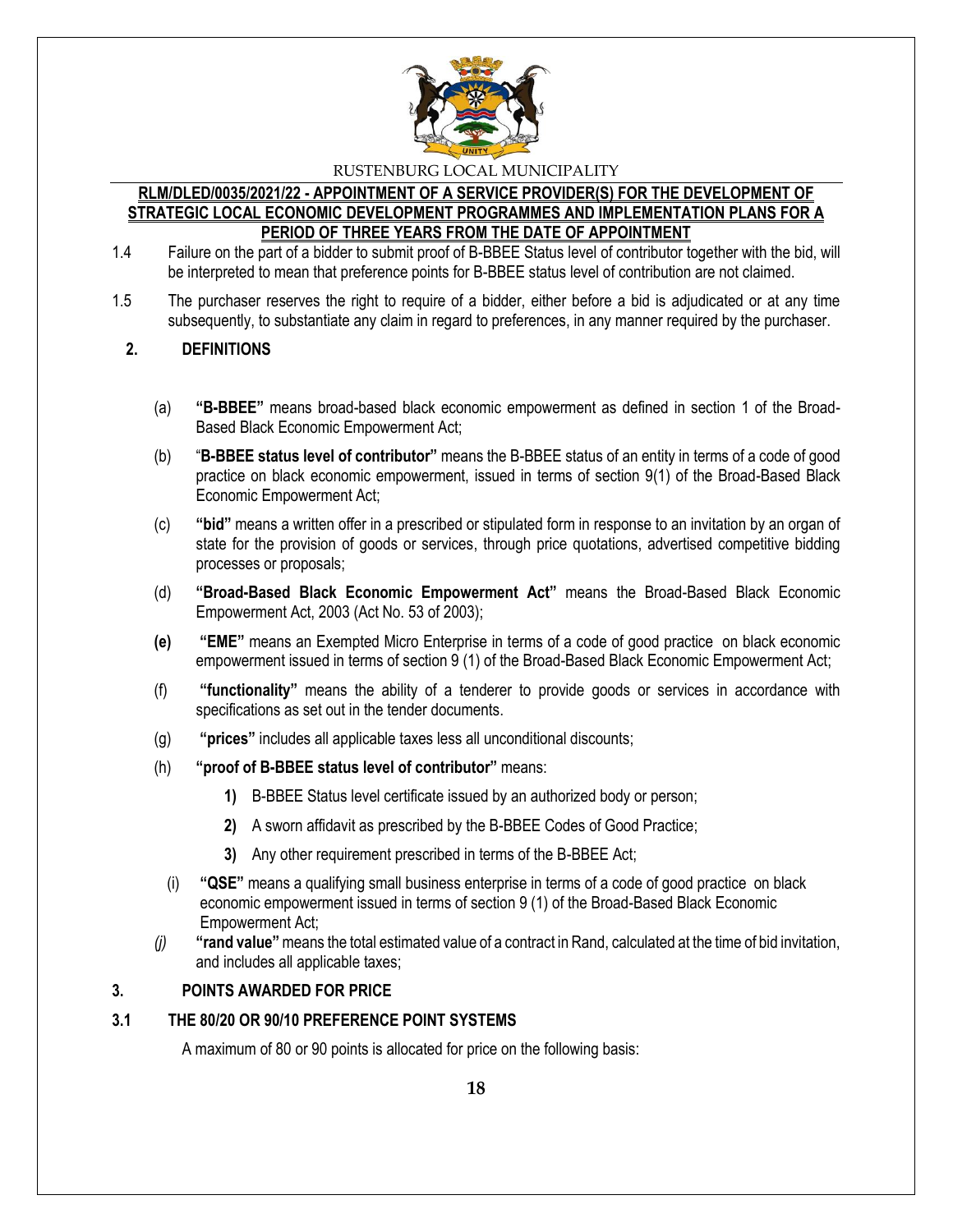

#### **RLM/DLED/0035/2021/22 - APPOINTMENT OF A SERVICE PROVIDER(S) FOR THE DEVELOPMENT OF STRATEGIC LOCAL ECONOMIC DEVELOPMENT PROGRAMMES AND IMPLEMENTATION PLANS FOR A PERIOD OF THREE YEARS FROM THE DATE OF APPOINTMENT**

**80/20 or 90/10**

or

$$
Ps = 80 \left( 1 - \frac{Pt - P \min}{P \min} \right)
$$

$$
P_s = 90 \left( 1 - \frac{Pt - P \min}{P \min} \right)
$$

**Where** 

Ps = Points scored for price of bid under consideration

Pt = Price of bid under consideration

P min = Price of lowest acceptable bid

# **4. POINTS AWARDED FOR B-BBEE STATUS LEVEL OF CONTRIBUTOR**

4.1 In terms of Regulation 6 (2) and 7 (2) of the Preferential Procurement Regulations, preference points must be awarded to a bidder for attaining the B-BBEE status level of contribution in accordance with the table below:

| <b>B-BBEE Status Level of</b><br><b>Contributor</b> | <b>Number of points</b><br>(90/10 system) | <b>Number of points</b><br>$(80/20$ system) |
|-----------------------------------------------------|-------------------------------------------|---------------------------------------------|
|                                                     | 10                                        | 20                                          |
| 2                                                   | 9                                         | 18                                          |
|                                                     | 6                                         | 14                                          |
| 4                                                   | 5                                         | 12                                          |
| 5                                                   |                                           | 8                                           |
| 6                                                   |                                           | 6                                           |
|                                                     |                                           |                                             |
| 8                                                   |                                           | າ                                           |
| Non-compliant contributor                           |                                           |                                             |

# **5. BID DECLARATION**

# **6. B-BBEE STATUS LEVEL OF CONTRIBUTOR CLAIMED IN TERMS OF PARAGRAPHS 1.4 AND 4.1**

6.1 B-BBEE Status Level of Contributor:  $\qquad \qquad = \qquad \qquad \dots \dots \dots \dots$  (maximum of 10 or 20 points)

(Points claimed in respect of paragraph 7.1 must be in accordance with the table reflected in paragraph 4.1 and must be substantiated by relevant proof of B-BBEE status level of contributor.

<sup>5.1</sup> Bidders who claim points in respect of B-BBEE Status Level of Contribution must complete the following: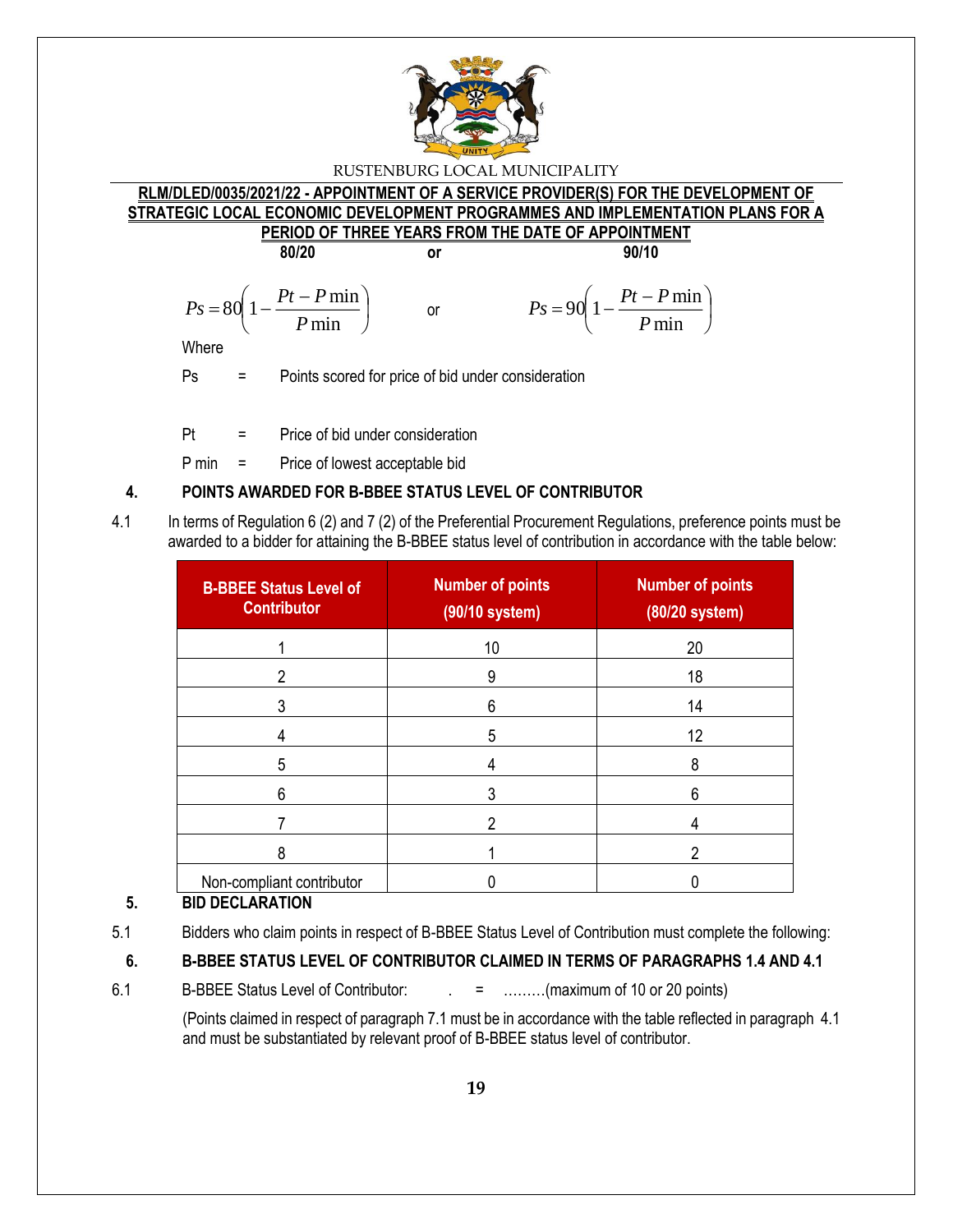

#### **RLM/DLED/0035/2021/22 - APPOINTMENT OF A SERVICE PROVIDER(S) FOR THE DEVELOPMENT OF STRATEGIC LOCAL ECONOMIC DEVELOPMENT PROGRAMMES AND IMPLEMENTATION PLANS FOR A PERIOD OF THREE YEARS FROM THE DATE OF APPOINTMENT**

# **7. SUB-CONTRACTING**

7.1 Will any portion of the contract be sub-contracted?

#### (*Tick applicable box*)

# 7.1.1 If yes, indicate:

- i) What percentage of the contract will be subcontracted............…………….…………%
- ii) The name of the sub-contractor…………………………………………………………..
- iii) The B-BBEE status level of the sub-contractor......................................……………..
- iv) Whether the sub-contractor is an EME or QSE *(Tick applicable box*)
	- YES NO
- v) Specify, by ticking the appropriate box, if subcontracting with an enterprise in terms of Preferential Procurement Regulations,2017:

| Designated Group: An EME or QSE which is at last 51% owned by:    | <b>EME</b> | QSE |
|-------------------------------------------------------------------|------------|-----|
| Black people                                                      |            |     |
| Black people who are youth                                        |            |     |
| Black people who are women                                        |            |     |
| Black people with disabilities                                    |            |     |
| Black people living in rural or underdeveloped areas or townships |            |     |
| Cooperative owned by black people                                 |            |     |
| Black people who are military veterans                            |            |     |
| <b>OR</b>                                                         |            |     |
| Any EME                                                           |            |     |
| Any QSE                                                           |            |     |

# 8. **DECLARATION WITH REGARD TO COMPANY/FIRM**

- 8.1 Name of company/firm:…………………………………………………………………………….
- 8.2 VAT registration number:……………………………………….………………………
- 8.3 Company registration number:………….……………………….……………………
- 8.4 TYPE OF COMPANY/ FIRM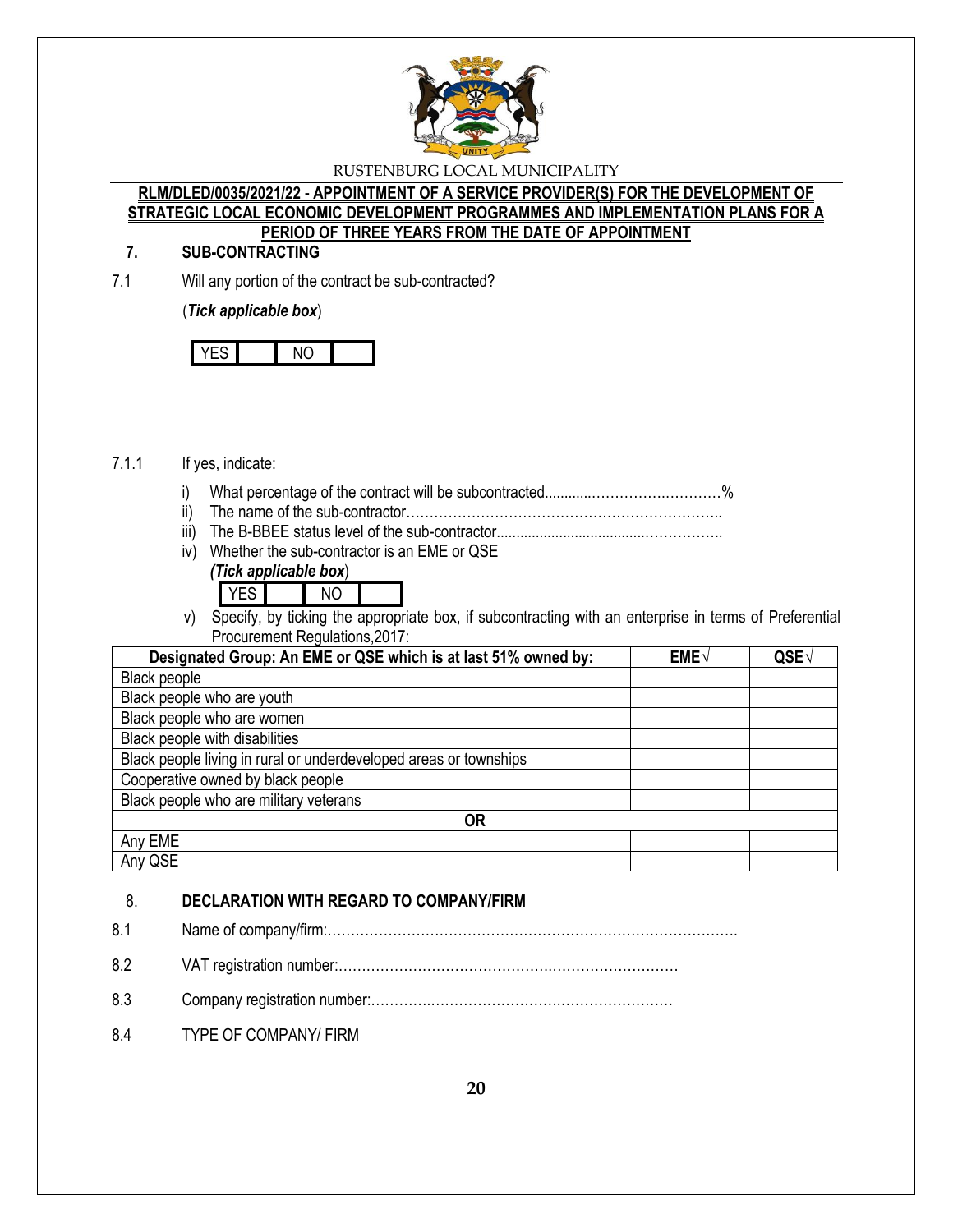

#### **RLM/DLED/0035/2021/22 - APPOINTMENT OF A SERVICE PROVIDER(S) FOR THE DEVELOPMENT OF STRATEGIC LOCAL ECONOMIC DEVELOPMENT PROGRAMMES AND IMPLEMENTATION PLANS FOR A PERIOD OF THREE YEARS FROM THE DATE OF APPOINTMENT**

- □ Partnership/Joint Venture / Consortium
- □ One-person business/sole propriety
- □ Close corporation
- **Company**
- (Pty) Limited
- [TICK APPLICABLE BOX]

#### 8.5 DESCRIBE PRINCIPAL BUSINESS ACTIVITIES

………………………………………………………………………………………………………………………… …………………………………………………………………………………………………………………………

# 8.6 COMPANY CLASSIFICATION

- Manufacturer
- □ Supplier
- □ Professional service provider
- $\Box$  Other service providers, e.g. transporter, etc.

[*TICK APPLICABLE BOX*]

# **8.7 MUNICIPAL INFORMATION**

**Municipality where business is situated: ….………………………………………………. Registered Account Number: ………………………….**

**Stand Number**:…………………………………………….

- 8.8 Total number of years the company/firm has been in business:…………………………
- 8.9 I/we, the undersigned, who is / are duly authorised to do so on behalf of the company/firm, certify that the points claimed, based on the B-BBE status level of contributor indicated in paragraphs 1.4 and 6.1 of the foregoing certificate, qualifies the company/ firm for the preference(s) shown and I / we acknowledge that:
	- i) The information furnished is true and correct;
	- ii) The preference points claimed are in accordance with the General Conditions as indicated in paragraph 1 of this form;
	- iii) In the event of a contract being awarded as a result of points claimed as shown in paragraphs 1.4 and 6.1, the contractor may be required to furnish documentary proof to the satisfaction of the purchaser that the claims are correct;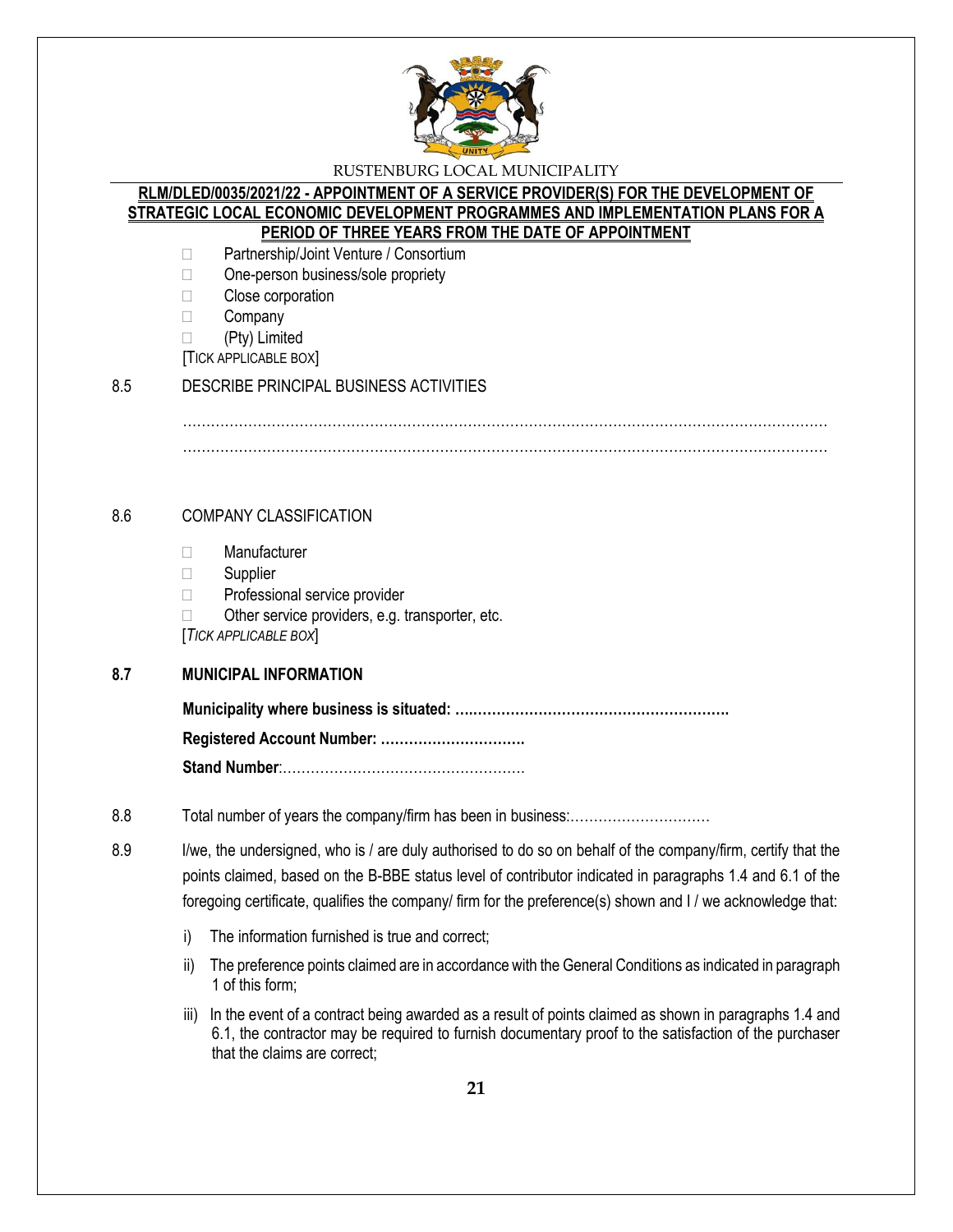

#### **RLM/DLED/0035/2021/22 - APPOINTMENT OF A SERVICE PROVIDER(S) FOR THE DEVELOPMENT OF STRATEGIC LOCAL ECONOMIC DEVELOPMENT PROGRAMMES AND IMPLEMENTATION PLANS FOR A PERIOD OF THREE YEARS FROM THE DATE OF APPOINTMENT**

iv) If the B-BBEE status level of contributor has been claimed or obtained on a fraudulent basis or any of the conditions of contract have not been fulfilled, the purchaser may, in addition to any other remedy it may have –

- (a) disqualify the person from the bidding process;
- (b) recover costs, losses or damages it has incurred or suffered as a result of that person's conduct;
- (c) cancel the contract and claim any damages which it has suffered as a result of having to make less favourable arrangements due to such cancellation;
- (d) recommend that the bidder or contractor, its shareholders and directors, or only the shareholders and directors who acted on a fraudulent basis, be restricted by the National Treasury from obtaining business from any organ of state for a period not exceeding 10 years, after the *audi alteram partem* (hear the other side) rule has been applied; and
- (e) forward the matter for criminal prosecution.

| <b>WITNESSES</b> |                            |
|------------------|----------------------------|
|                  | SIGNATURE(S) OF BIDDERS(S) |
|                  | DATE:<br><b>ADDRESS</b>    |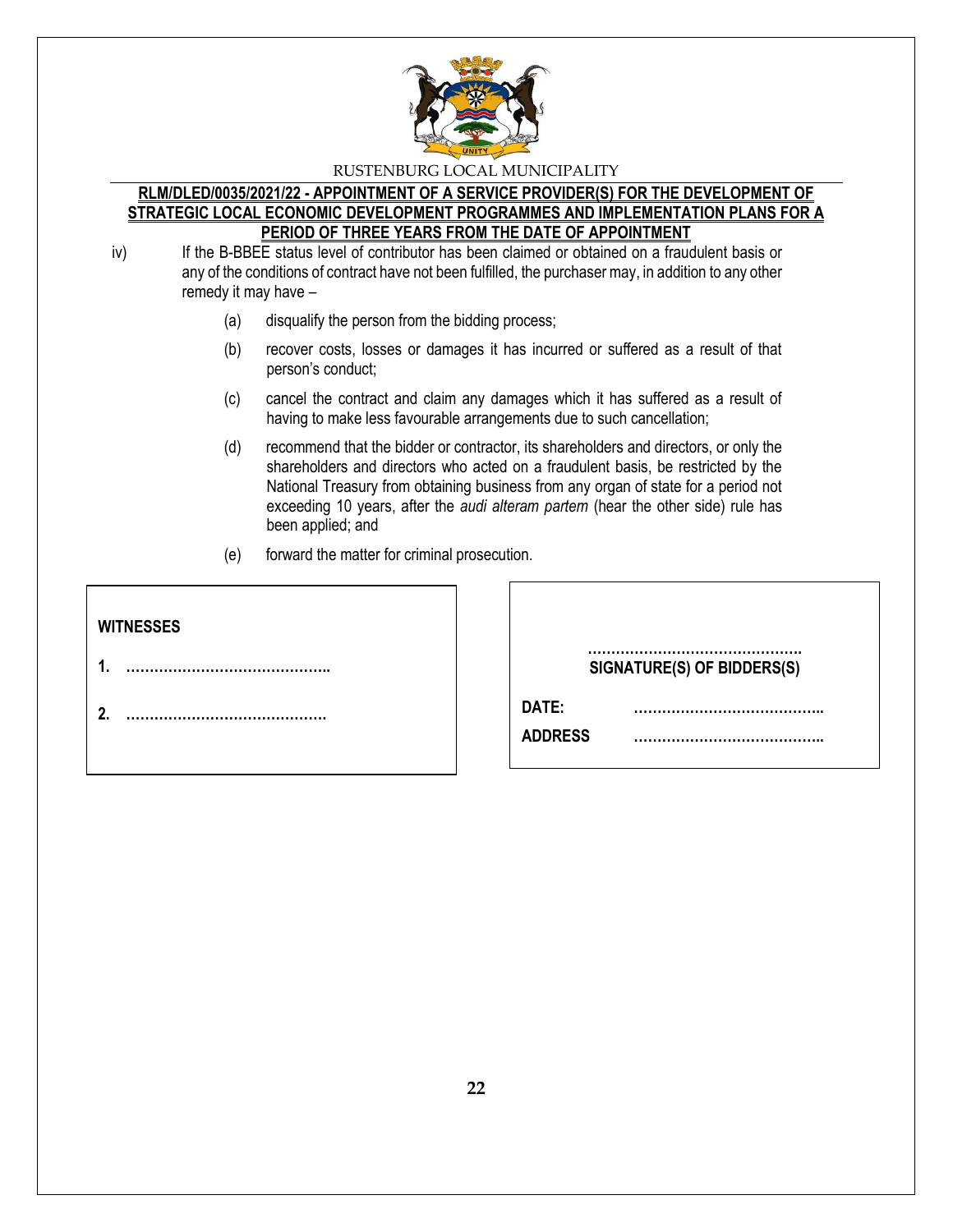

**RLM/DLED/0035/2021/22 - APPOINTMENT OF A SERVICE PROVIDER(S) FOR THE DEVELOPMENT OF STRATEGIC LOCAL ECONOMIC DEVELOPMENT PROGRAMMES AND IMPLEMENTATION PLANS FOR A PERIOD OF THREE YEARS FROM THE DATE OF APPOINTMENT**

# **CONTRACT FORM - RENDERING OF SERVICES MDB 7.2**

**THIS FORM MUST BE FILLED IN DUPLICATE BY BOTH THE SERVICE PROVIDER (PART 1) AND THE PURCHASER (PART 2). BOTH FORMS MUST BE SIGNED IN THE ORIGINAL SO THAT THE SERVICE PROVIDER AND THE PURCHASER WOULD BE IN POSSESSION OF ORIGINALLY SIGNED CONTRACTS FOR THEIR RESPECTIVE RECORDS.**

# **PART 1 (TO BE FILLED IN BY THE SERVICE PROVIDER)**

1. I hereby undertake to render services described in the attached bidding documents to (name of the institution) ……………………………………………………………………………………………………………………………... in accordance with the requirements and task directives / proposals specifications stipulated in Bid Number………….………………………………… at the price/s quoted. My offer/s remain binding upon me and open for acceptance by the Purchaser during the validity period indicated and calculated from the closing date of the bid.

# 2. The following documents shall be deemed to form and be read and construed as part of this agreement:

- (i) Bidding documents,
	- *-* Invitation to bid;
	- *-* Tax compliance status (CSD report);
	- Pricing schedule(s);
	- Filled in task directive/proposal;
	- Preference claims for Broad Based Black Economic Empowerment Status Level of Contribution in terms of the Preferential Procurement Regulations 2011;
	- *-* Declaration of interest;
	- *-* Declaration of bidder's past SCM practices;
	- *-* Certificate of Independent Bid Determination;
	- **Special Conditions of Contract;**
- (ii) General Conditions of Contract; and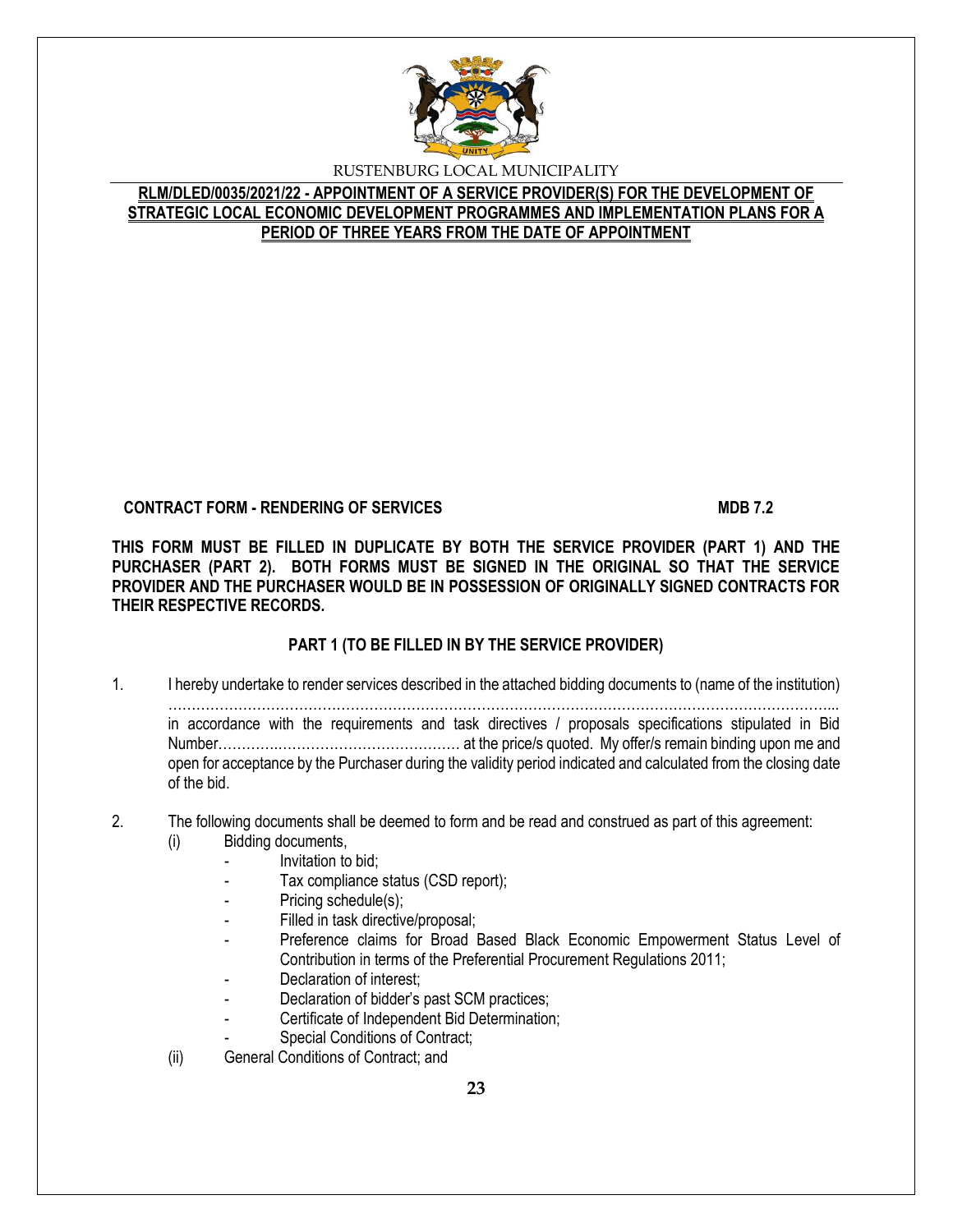

#### **RLM/DLED/0035/2021/22 - APPOINTMENT OF A SERVICE PROVIDER(S) FOR THE DEVELOPMENT OF STRATEGIC LOCAL ECONOMIC DEVELOPMENT PROGRAMMES AND IMPLEMENTATION PLANS FOR A PERIOD OF THREE YEARS FROM THE DATE OF APPOINTMENT**

- (iii) Other (specify)
- 3. I confirm that I have satisfied myself as to the correctness and validity of my bid; that the price(s) and rate(s) quoted cover all the services specified in the bidding documents; that the price(s) and rate(s) cover all my obligations and I accept that any mistakes regarding price(s) and rate(s) and calculations will be at my own risk.
- 4. I accept full responsibility for the proper execution and fulfilment of all obligations and conditions devolving on me under this agreement as the principal liable for the due fulfillment of this contract.
- 5. I declare that I have no participation in any collusive practices with any bidder or any other person regarding this or any other bid.
- 6. I confirm that I am duly authorised to sign this contract.

| NAME (PRINT)     |                      |
|------------------|----------------------|
|                  | <br><b>WITNESSES</b> |
| <b>CAPACITY</b>  |                      |
| <b>SIGNATURE</b> | <br>າ                |
| NAME OF FIRM     | <br>DATE:            |
| <b>DATE</b>      |                      |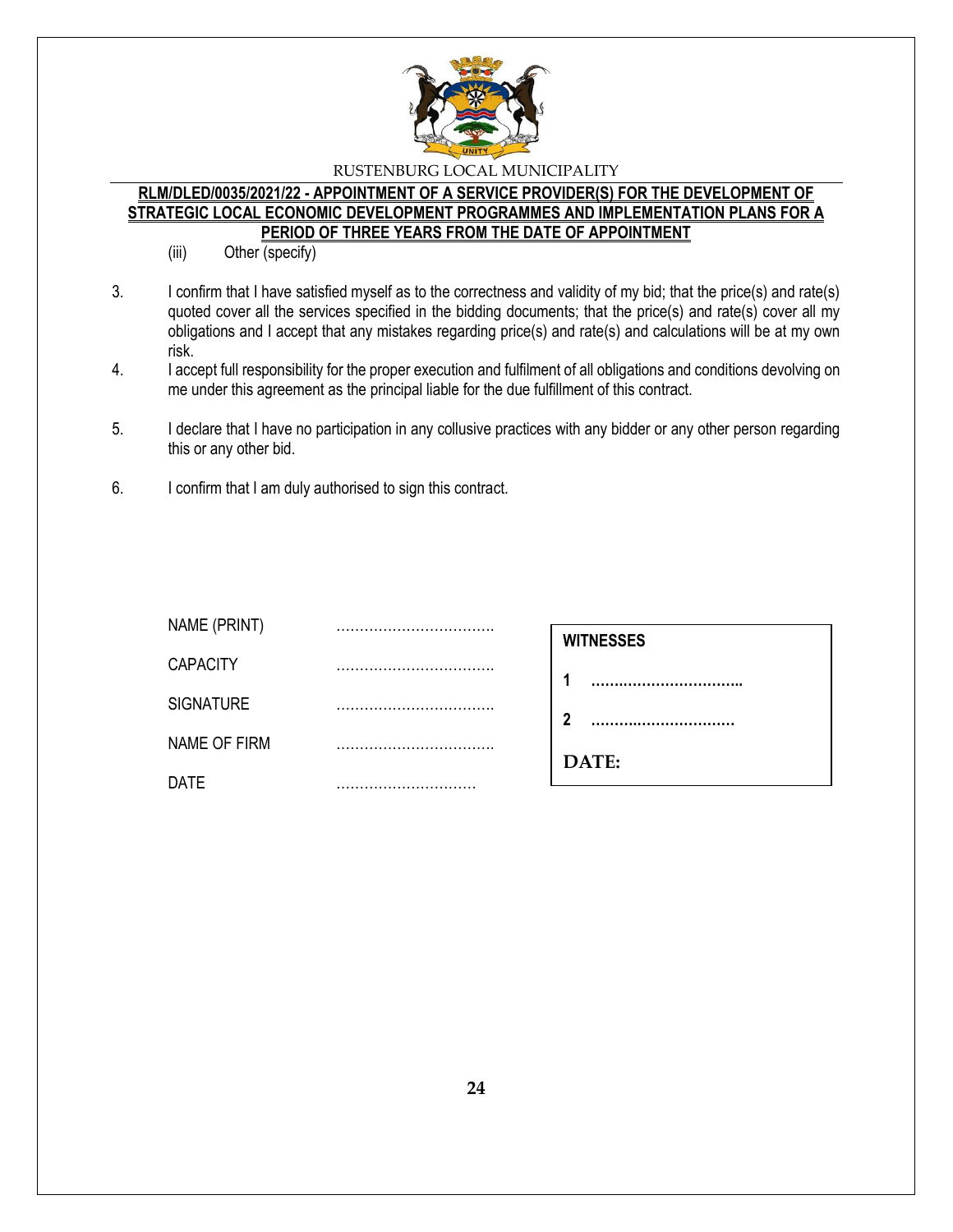

**RLM/DLED/0035/2021/22 - APPOINTMENT OF A SERVICE PROVIDER(S) FOR THE DEVELOPMENT OF STRATEGIC LOCAL ECONOMIC DEVELOPMENT PROGRAMMES AND IMPLEMENTATION PLANS FOR A PERIOD OF THREE YEARS FROM THE DATE OF APPOINTMENT**

**MBD 7.2**

#### **CONTRACT FORM - RENDERING OF SERVICES**

#### **PART 2 (TO BE FILLED IN BY THE PURCHASER [RLM])**

- 1. I……………………………………………. in my capacity as……………………...…………………………….. accept your bid under reference number ………………………………………….dated………………………for the rendering of services indicated hereunder and/or further specified in the annexure(s).
- 2. An official order indicating service delivery instructions is forthcoming.
- 3. I undertake to make payment for the services rendered in accordance with the terms and conditions of the contract, within 30 (thirty) days after receipt of an invoice.

| <b>DESCRIPTION OF</b><br><b>SERVICE</b> | <b>PRICE (ALL</b><br><b>APPLICABLE</b><br><b>TAXES</b><br>INCLUDED) | <b>COMPLETION</b><br><b>DATE</b> | <b>B-BBEE</b><br><b>STATUS</b><br><b>LEVEL OF</b><br><b>CONTRIBUTIO</b><br>N | <b>MINIMUM</b><br><b>THRESHOLD</b><br><b>FOR LOCAL</b><br><b>PRODUCTION</b><br><b>AND</b><br><b>CONTENT (if</b><br>applicable) |
|-----------------------------------------|---------------------------------------------------------------------|----------------------------------|------------------------------------------------------------------------------|--------------------------------------------------------------------------------------------------------------------------------|
|                                         |                                                                     |                                  |                                                                              |                                                                                                                                |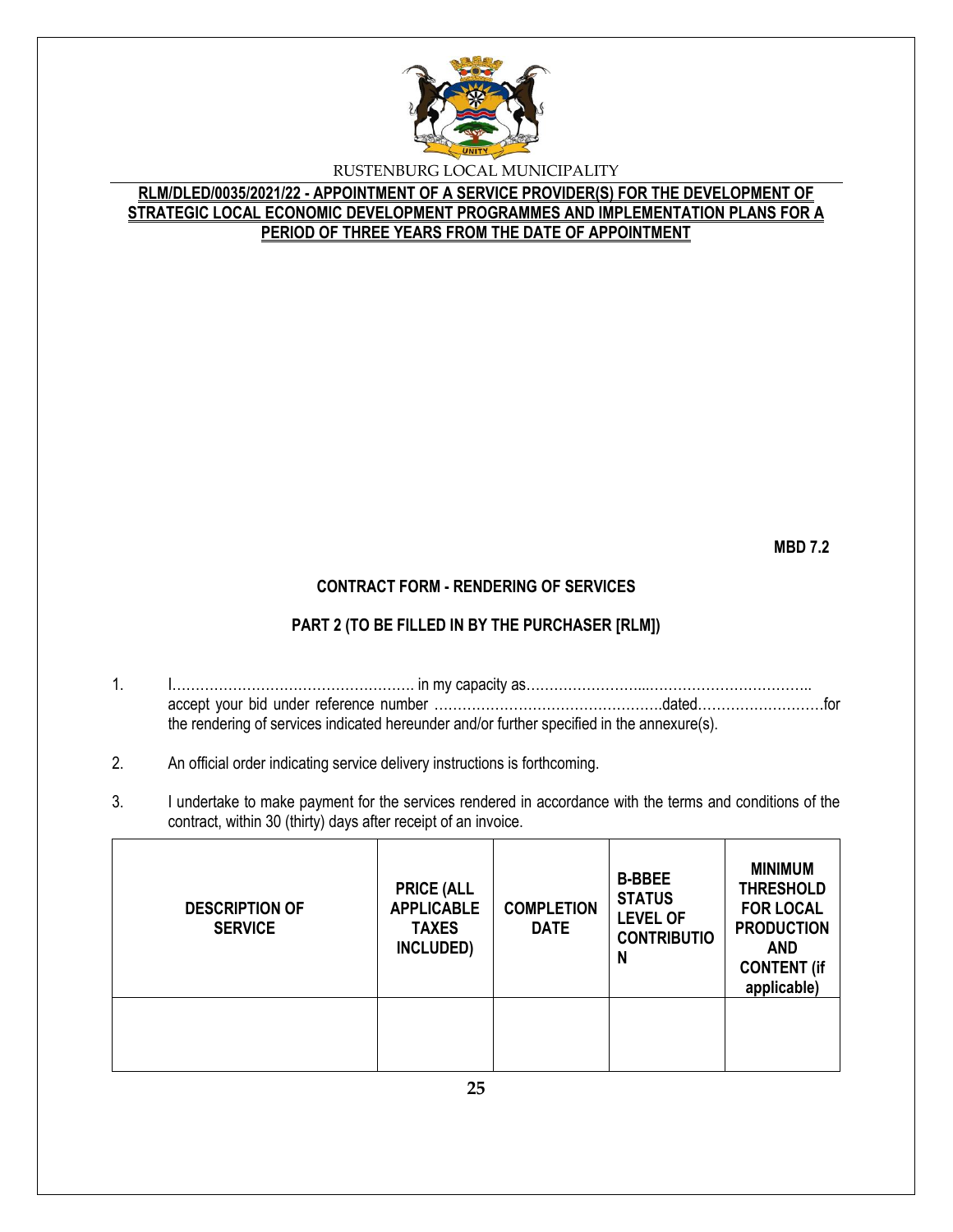

# **RLM/DLED/0035/2021/22 - APPOINTMENT OF A SERVICE PROVIDER(S) FOR THE DEVELOPMENT OF STRATEGIC LOCAL ECONOMIC DEVELOPMENT PROGRAMMES AND IMPLEMENTATION PLANS FOR A PERIOD OF THREE YEARS FROM THE DATE OF APPOINTMENT**

# **MBD 8: DECLARATION OF ABUSE OF SUPPLY CHAIN MANAGEMENT SYSTEM**

4. I confirm that I am duly authorized to sign this contract.

SIGNED AT ………………………………………ON………………………………...

NAME (PRINT) ………………………………………….

SIGNATURE …………………………………………

OFFICIAL STAMP

| <b>WITNESSES</b> |  |
|------------------|--|
| 1                |  |
|                  |  |
| DATE:            |  |
|                  |  |

1 This Standard Bidding Document must form part of all bids invited.

- 2 It serves as a declaration to be used by institutions in ensuring that when goods and services are being procured, all reasonable steps are taken to combat the abuse of the supply chain management system.
- 3 The bid of any bidder may be disregarded if that bidder, or any of its directors have
	- a. abused the institution's supply chain management system;
	- b. committed fraud or any other improper conduct in relation to such system; or
	- c. failed to perform on any previous contract.
- 4 In order to give effect to the above, the following questionnaire must be completed and submitted with the bid.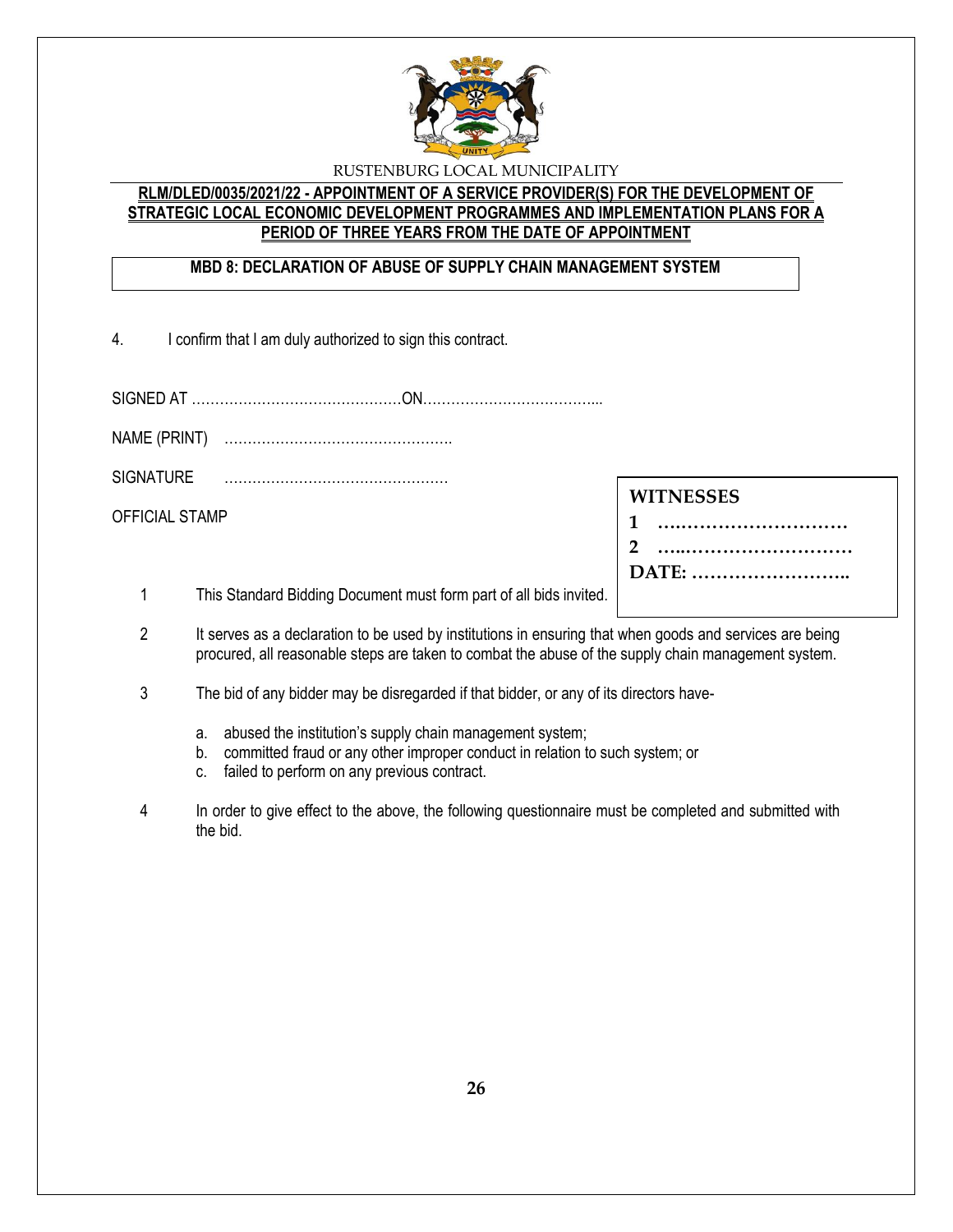

#### **RLM/DLED/0035/2021/22 - APPOINTMENT OF A SERVICE PROVIDER(S) FOR THE DEVELOPMENT OF STRATEGIC LOCAL ECONOMIC DEVELOPMENT PROGRAMMES AND IMPLEMENTATION PLANS FOR A PERIOD OF THREE YEARS FROM THE DATE OF APPOINTMENT**

| Item  | <u>FENIOD OF THREE TEARS FROM THE DATE OF AFFOINTMENT</u><br>Question                                                                                                                                                                                                                                                                                             | Yes | <b>No</b> |
|-------|-------------------------------------------------------------------------------------------------------------------------------------------------------------------------------------------------------------------------------------------------------------------------------------------------------------------------------------------------------------------|-----|-----------|
| 4.1   | Is the bidder or any of its directors listed on the National Treasury's Database of Restricted<br>Suppliers as companies or persons prohibited from doing business with the public sector?                                                                                                                                                                        | Yes | <b>No</b> |
|       | Companies or persons who are listed on this Database were informed in writing of this                                                                                                                                                                                                                                                                             |     |           |
|       | restriction by the Accounting Officer/Authority of the institution that imposed the restriction after                                                                                                                                                                                                                                                             |     |           |
|       | the audi alteram partem rule was applied). The Database of Restricted Suppliers now resides                                                                                                                                                                                                                                                                       |     |           |
|       | on the National Treasury's website (www.treasury.gov.za) and can be accessed by clicking                                                                                                                                                                                                                                                                          |     |           |
|       | on its link at the bottom of the home page.                                                                                                                                                                                                                                                                                                                       |     |           |
| 4.1.1 | If so, furnish particulars:                                                                                                                                                                                                                                                                                                                                       |     |           |
| 4.2   | Is the bidder or any of its directors listed on the Register for Tender Defaulters in terms of<br>section 29 of the Prevention and Combating of Corrupt Activities Act (No 12 of 2004)?<br>The Register for Tender Defaulters can be accessed on the National Treasury's website<br>(www.treasury.gov.za) by clicking on its link at the bottom of the home page. | Yes | No        |
| 4.2.1 | If so, furnish particulars:                                                                                                                                                                                                                                                                                                                                       |     |           |
| 4.3   | Was the bidder or any of its directors convicted by a court of law (including a court outside of<br>the Republic of South Africa) for fraud or corruption during the past five years?                                                                                                                                                                             | Yes | No        |
| 4.3.1 | If so, furnish particulars:                                                                                                                                                                                                                                                                                                                                       |     |           |
|       |                                                                                                                                                                                                                                                                                                                                                                   |     |           |
| 4.4   | Was any contract between the bidder and any organ of state terminated during the past five<br>years on account of failure to perform on or comply with the contract?                                                                                                                                                                                              | Yes | No        |
| 4.4.1 | If so, furnish particulars:                                                                                                                                                                                                                                                                                                                                       |     |           |
|       |                                                                                                                                                                                                                                                                                                                                                                   |     |           |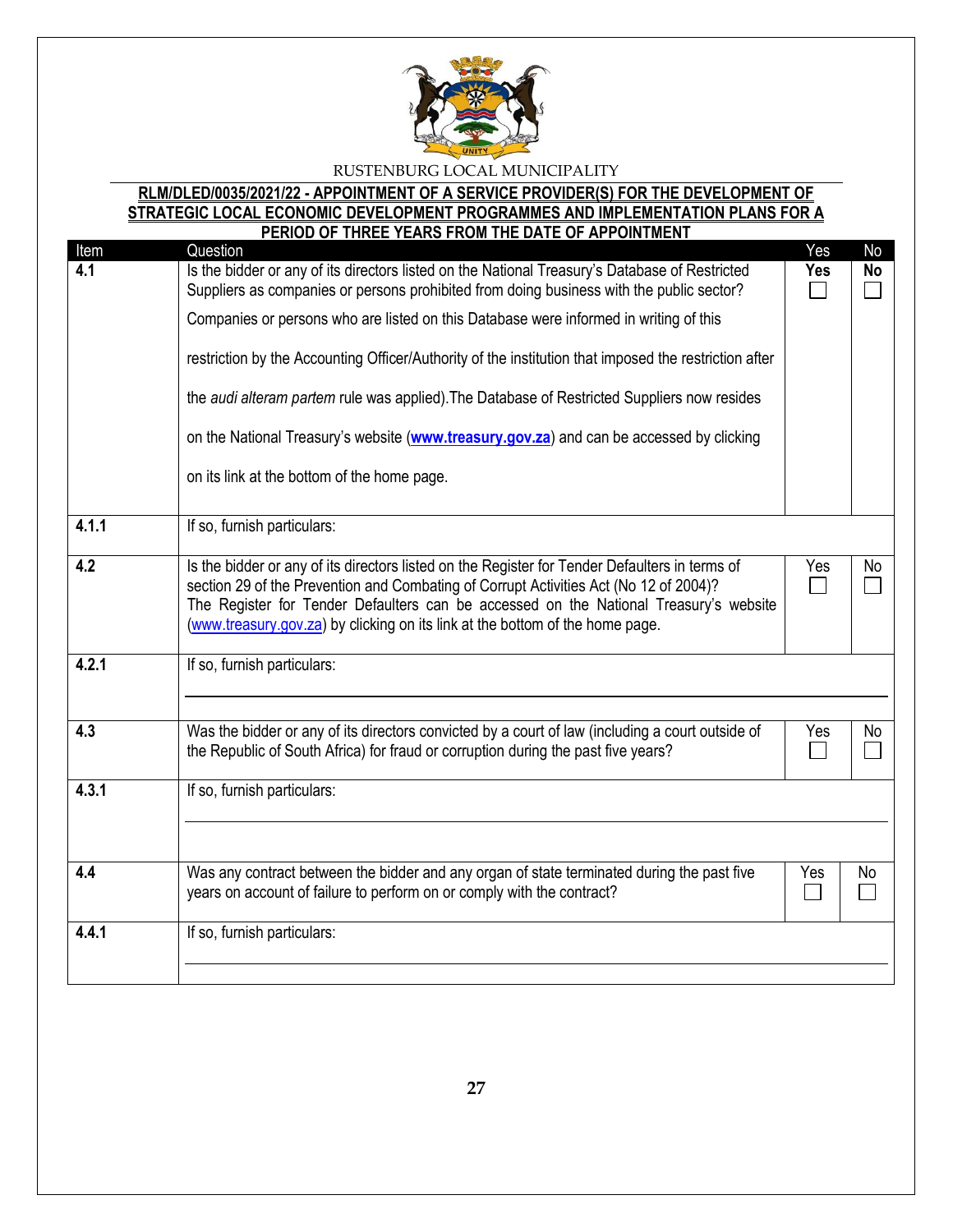

# **RLM/DLED/0035/2021/22 - APPOINTMENT OF A SERVICE PROVIDER(S) FOR THE DEVELOPMENT OF STRATEGIC LOCAL ECONOMIC DEVELOPMENT PROGRAMMES AND IMPLEMENTATION PLANS FOR A PERIOD OF THREE YEARS FROM THE DATE OF APPOINTMENT**

#### **CERTIFICATION**

I, THE UNDERSIGNED (FULL NAME)…………………………………………………....................CERTIFY THAT THE INFORMATION FURNISHED ON THIS DECLARATION FORM IS TRUE AND CORRECT. I ACCEPT THAT, IN ADDITION TO CANCELLATION OF A CONTRACT, ACTION MAY BE TAKEN AGAINST ME SHOULD THIS DECLARATION PROVE TO BE FALSE.

………………………………………........................... ...........................................

………………………………………......................... .....................……............. Name/s and surname of Bidder Signature Signature

Position in the Firm/Company Date by the Second Date of the Second Date of the Date of the Date of the Date of the Date of the Date of the Date of the Date of the Date of the Date of the Date of the Date of the Date of the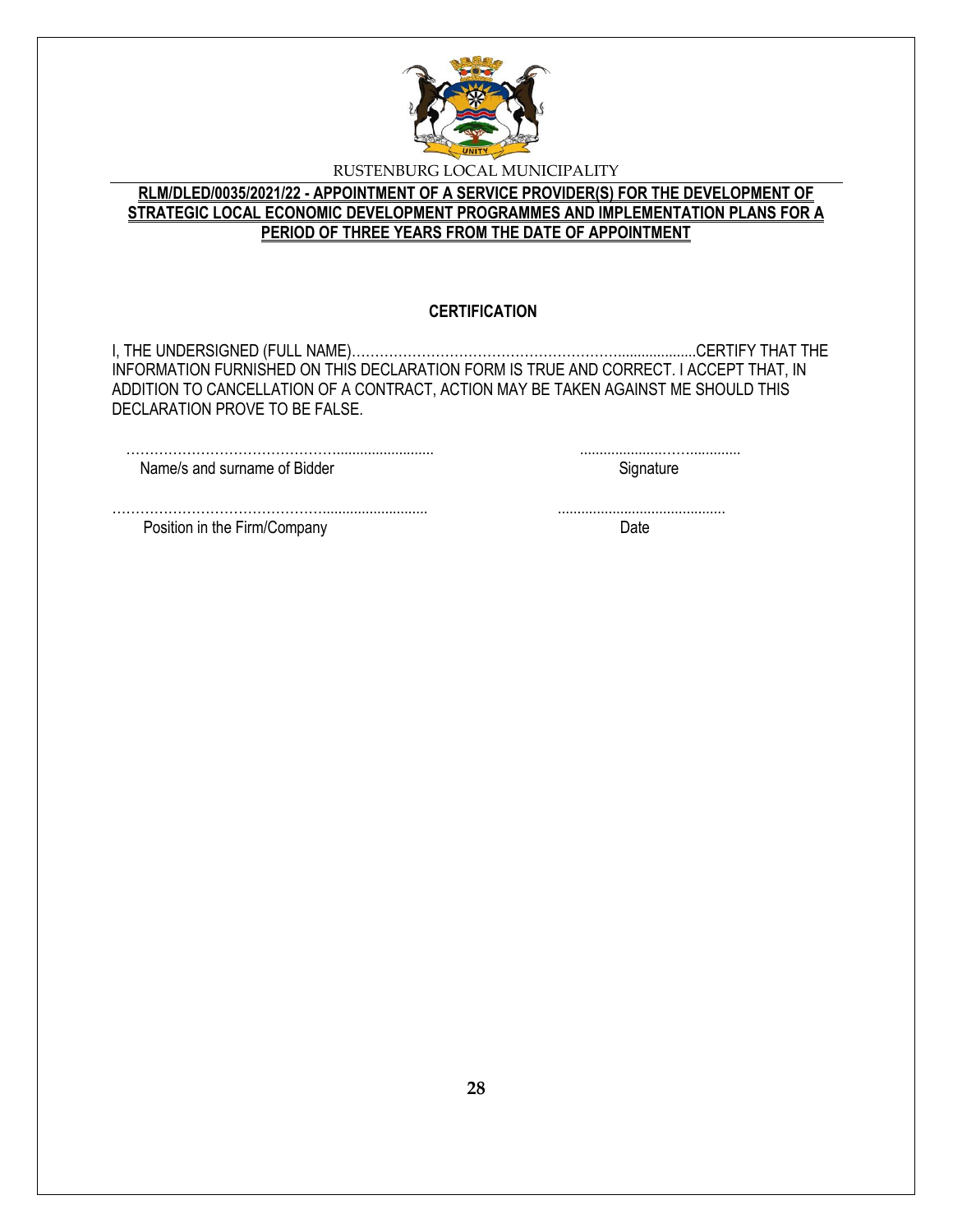

# **RLM/DLED/0035/2021/22 - APPOINTMENT OF A SERVICE PROVIDER(S) FOR THE DEVELOPMENT OF STRATEGIC LOCAL ECONOMIC DEVELOPMENT PROGRAMMES AND IMPLEMENTATION PLANS FOR A**  <u>RESIOD OF RTHREE YE ARSNBOM THE NATED OF APPOINTMENT</u>

- **1** This Municipal Bidding Document (MBD) must form part of all bids<sup>1</sup> invited.
- 2 Section 4 (1) (b) (iii) of the Competition Act No. 89 of 1998, as amended, prohibits an agreement between, or concerted practice by, firms, or a decision by an association of firms, if it is between parties in a horizontal relationship and if it involves collusive bidding (or bid rigging).² Collusive bidding is a *pe se* prohibition meaning that it cannot be justified under any grounds.
- 3 Municipal Supply Regulation 38 (1) prescribes that a supply chain management policy must provide measures for the combating of abuse of the supply chain management system, and must enable the accounting officer, among others, to:
	- a. take all reasonable steps to prevent such abuse;
	- b. reject the bid of any bidder if that bidder or any of its directors has abused the supply chain management system of the municipality or municipal entity or has committed any improper conduct in relation to such system; and
	- c. cancel a contract awarded to a person if the person committed any corrupt or fraudulent act during the bidding process or the execution of the contract.
	- 4 This MBD serves as a certificate of declaration that would be used by institutions to ensure that, when bids are considered, reasonable steps are taken to prevent any form of bid-rigging.
	- 5 In order to give effect to the above, the attached Certificate of Bid Determination (MBD 9) must be completed and submitted with the bid:

<sup>1</sup> Includes price quotations, advertised competitive bids, limited bids and proposals.

² Bid rigging (or collusive bidding) occurs when businesses, that would otherwise be expected to compete, secretly conspire to raise prices or lower the quality of goods and / or services for purchasers who wish to acquire goods and / or services through a bidding process. Bid rigging is, therefore, an agreement between competitors not to compete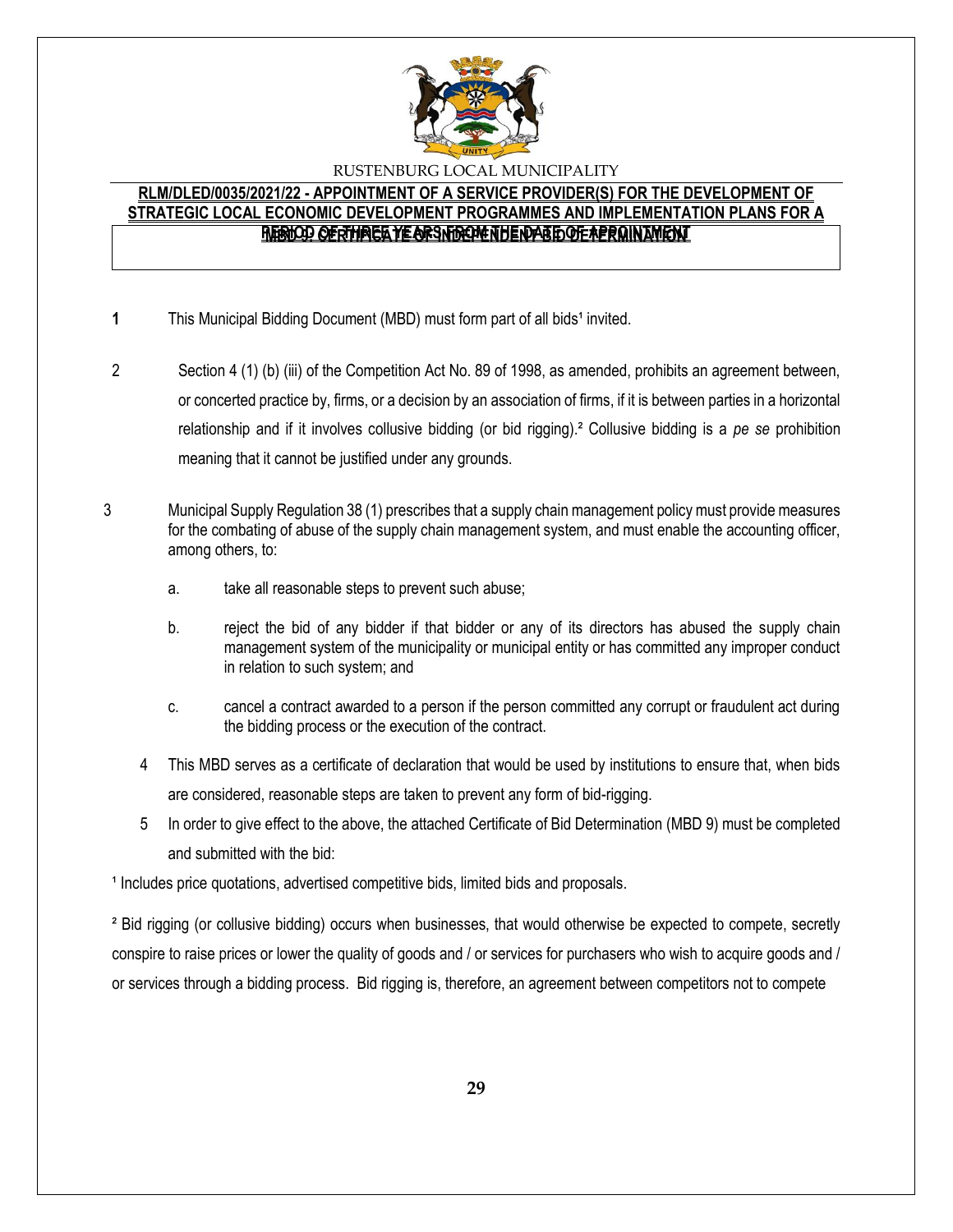

# **RLM/DLED/0035/2021/22 - APPOINTMENT OF A SERVICE PROVIDER(S) FOR THE DEVELOPMENT OF STRATEGIC LOCAL ECONOMIC DEVELOPMENT PROGRAMMES AND IMPLEMENTATION PLANS FOR A PERIOD OF THREE YEARS FROM THE DATE OF APPOINTMENT**

I, the undersigned, in submitting the accompanying bid:

(Bid Number and Description)

in response to the invitation for the bid made by:

(Name of Municipality / Municipal Entity)

do hereby make the following statements that I certify to be true and complete in every respect: I certify, on behalf of: the state of the state of the state of the state of the state of the state of the stat

\_\_\_\_\_\_\_\_\_\_\_\_\_\_\_\_\_\_\_\_\_\_\_\_\_\_\_\_\_\_\_\_\_\_\_\_\_\_\_\_\_\_\_\_\_\_\_\_\_\_\_\_\_\_\_\_\_\_\_\_\_\_\_\_\_\_\_\_\_\_\_\_\_\_\_\_\_\_

\_\_\_\_\_\_\_\_\_\_\_\_\_\_\_\_\_\_\_\_\_\_\_\_\_\_\_\_\_\_\_\_\_\_\_\_\_\_\_\_\_\_\_\_\_\_\_\_\_\_\_\_\_\_\_\_\_\_\_\_\_\_\_\_\_\_\_\_\_\_\_\_

(Name of Bidder)

- 1. I have read and I understand the contents of this Certificate;
- 2. I understand that the accompanying bid will be disqualified if this Certificate is found not to be true and complete in every respect;
- 3. I am authorized by the bidder to sign this Certificate, and to submit the accompanying bid, on behalf of the bidder;
- 4. Each person whose signature appears on the accompanying bid has been authorized by the bidder to determine the terms of, and to sign, the bid, on behalf of the bidder;
- 5. For the purposes of this Certificate and the accompanying bid, I understand that the word "competitor" shall include any individual or organization, other than the bidder, whether or not affiliated with the bidder, who:
	- (a) has been requested to submit a bid in response to this bid invitation;
	- (b) could potentially submit a bid in response to this bid invitation, based on their qualifications, abilities or experience; and
	- (c) provides the same goods and services as the bidder and/or is in the same line of business as the bidder
- 6. The bidder has arrived at the accompanying bid independently from, and without consultation, communication, agreement or arrangement with any competitor. However communication between partners in a joint venture or consortium<sup>3</sup> will not be construed as collusive bidding.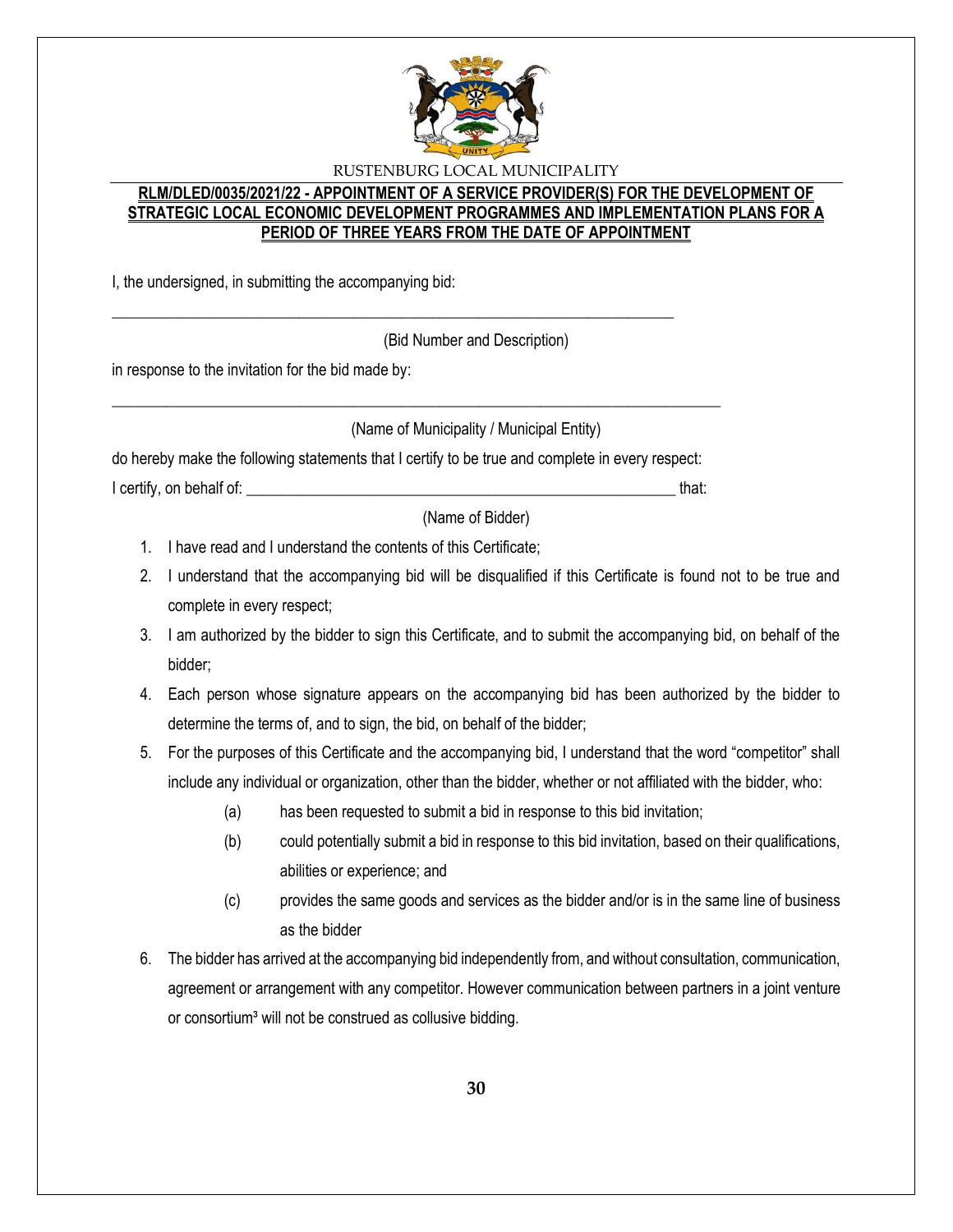

#### **RLM/DLED/0035/2021/22 - APPOINTMENT OF A SERVICE PROVIDER(S) FOR THE DEVELOPMENT OF STRATEGIC LOCAL ECONOMIC DEVELOPMENT PROGRAMMES AND IMPLEMENTATION PLANS FOR A PERIOD OF THREE YEARS FROM THE DATE OF APPOINTMENT**

- 7. In particular, without limiting the generality of paragraphs 6 above, there has been no consultation, communication, agreement or arrangement with any competitor regarding:
	- (a) prices;
	- (b) geographical area where product or service will be rendered (market allocation)
	- (c) methods, factors or formulas used to calculate prices;
	- (d) the intention or decision to submit or not to submit, a bid;
	- (e) the submission of a bid which does not meet the specifications and conditions of the bid;or
	- (f) bidding with the intention not to win the bid.
- 8. In addition, there have been no consultations, communications, agreements or arrangements with any competitor regarding the quality, quantity, specifications and conditions or delivery particulars of the products or services to which this bid invitation relates.
- 9. The terms of the accompanying bid have not been, and will not be, disclosed by the bidder, directly or indirectly, to any competitor, prior to the date and time of the official bid opening or of the awarding of the contract.
- 10. I am aware that, in addition and without prejudice to any other remedy provided to combat any restrictive practices related to bids and contracts, bids that are suspicious will be reported to the Competition Commission for investigation and possible imposition of administrative penalties in terms of section 59 of the Competition Act No 89 of 1998 and or may be reported to the National Prosecuting Authority (NPA) for criminal investigation and or may be restricted from conducting business with the public sector for a period not exceeding ten (10) years in terms of the Prevention and Combating of Corrupt Activities Act No 12 of 2004 or any other applicable legislation.

<sup>3</sup> Joint venture or Consortium means an association of persons for the purpose of combining their expertise, property, capital, efforts, skill and knowledge in an activity for the execution of a contract.

| Signature |    | Date           |
|-----------|----|----------------|
|           |    |                |
|           |    |                |
|           |    |                |
| Position  |    | Name of Bidder |
|           | 31 |                |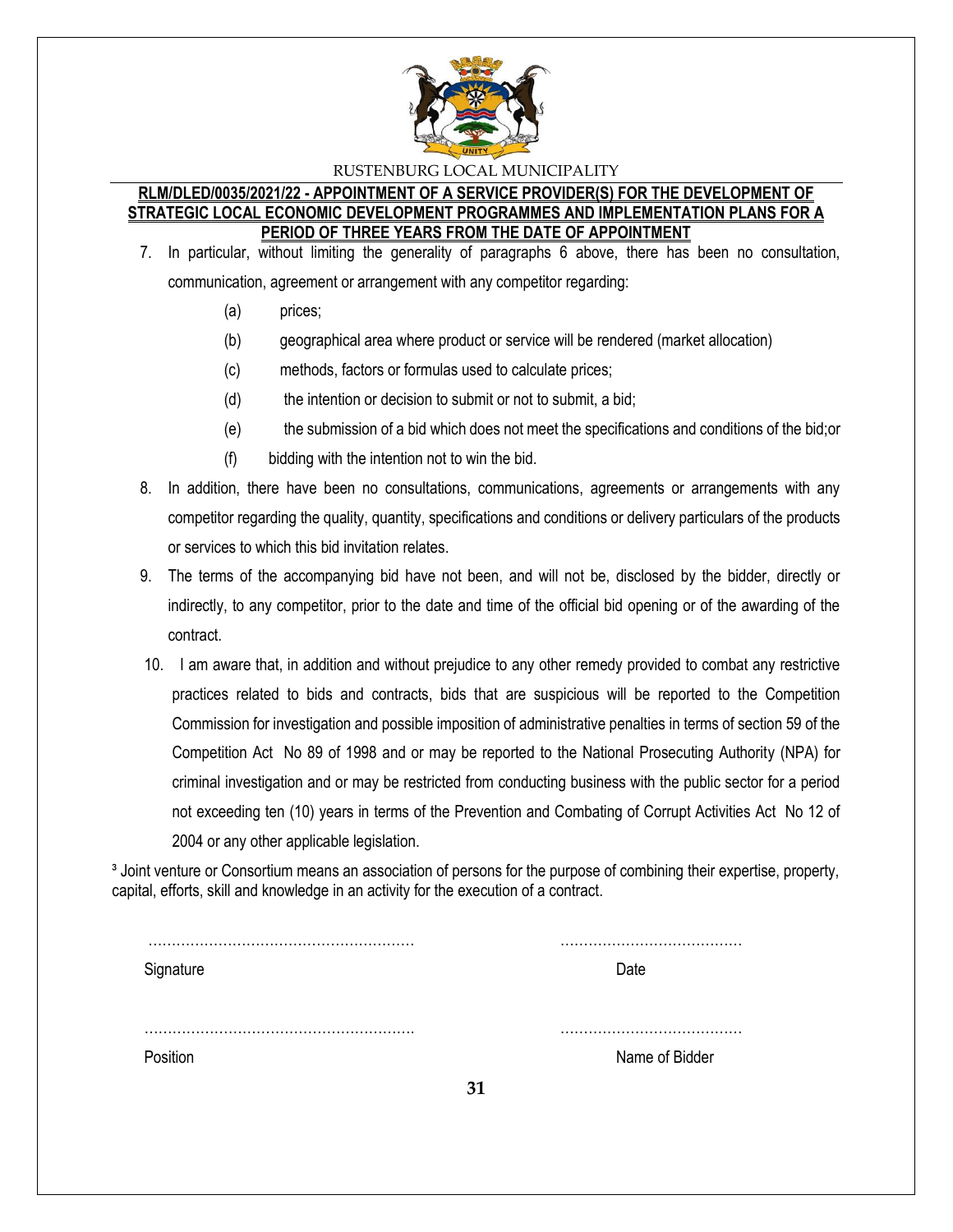

# **RLM/DLED/0035/2021/22 - APPOINTMENT OF A SERVICE PROVIDER(S) FOR THE DEVELOPMENT OF STRATEGIC LOCAL ECONOMIC DEVELOPMENT PROGRAMMES AND IMPLEMENTATION PLANS FOR A PERIOD OF THREE YEARS FROM THE DATE OF APPOINTMENT**

Having examined the BID and the general conditions thereto, I/we hereby certify that the bid price in the bid schedules and the preference points claimed are correct.

I/We furthermore certify that I/we/the Company comply/complies with the issues around Section 38 of the Supply Chain Management Policy inter alia:

# **IF ALL IS IN PLACE IN RESPECT OF THE CONTRACTUAL ISSUES LISTED IN THE TABLE BELOW; THE ANSWER SHOULD BE YES. ATTACH SUPPORTING INFORMATION IF ANY OF THE ANSWERS IS NO.**

Note that the Municipality's Procurement Section will verify the statements.

I/we certify the following:

| No.              | <b>CONTRACTUAL ISSUES</b>                                                                     | <b>YES</b> | ΝO |
|------------------|-----------------------------------------------------------------------------------------------|------------|----|
| 1 <sub>1</sub>   | In terms of Section 38 (1) (c) that the Bidder or any of the Directors is not listed as a     |            |    |
|                  | person prohibited from doing business with the Public Sector                                  |            |    |
| 2.               | In terms of Section 38 (1)(d) (i) that the Bidder or any of the Directors does not owe        |            |    |
|                  | rates and taxes or Municipal service charges to any Municipality that is in any arrears for   |            |    |
|                  | more than three (3) months. Copies of the latest Municipal service charges statement of       |            |    |
|                  | the Bidder and the Directors must be attached to the tender/bid document                      |            |    |
| 3 <sub>1</sub>   | In terms of Section 38 (1) (d) (ii) that the Bidder or any of the Directors has not failed to |            |    |
|                  | perform satisfactorily on a previous/previous contract/s with the Municipality or any organ   |            |    |
|                  | of state                                                                                      |            |    |
| $\overline{4}$ . | In terms of Section 38 (i) (9) that the Bidder or any of the Directors has not been           |            |    |
|                  | convicted for fraud or corruption during the past five (5) years                              |            |    |
| 5 <sub>1</sub>   | In terms of Section 38 (i) (9) (iv) that the Bidder or any of the Directors has not been      |            |    |
|                  | listed in the Register Of Tender Defaulters in terms of Section 29 of the Prevention and      |            |    |
|                  | Combating of Corrupt Activities Act, (Act No. 12 of 2004)                                     |            |    |

SIGNATURE OF BIDDER **DATE** 

................................................. ..................................2021.

FULL NAME AND SURNAME OF BIDDER IN BLOCK LETTERS

COMPANY NAME: ....................................................................................

.................................................................................................................

PHYSICAL ADDRESS: ............................................................................

TELEPHONE NUMBER: ............................................................................

**32**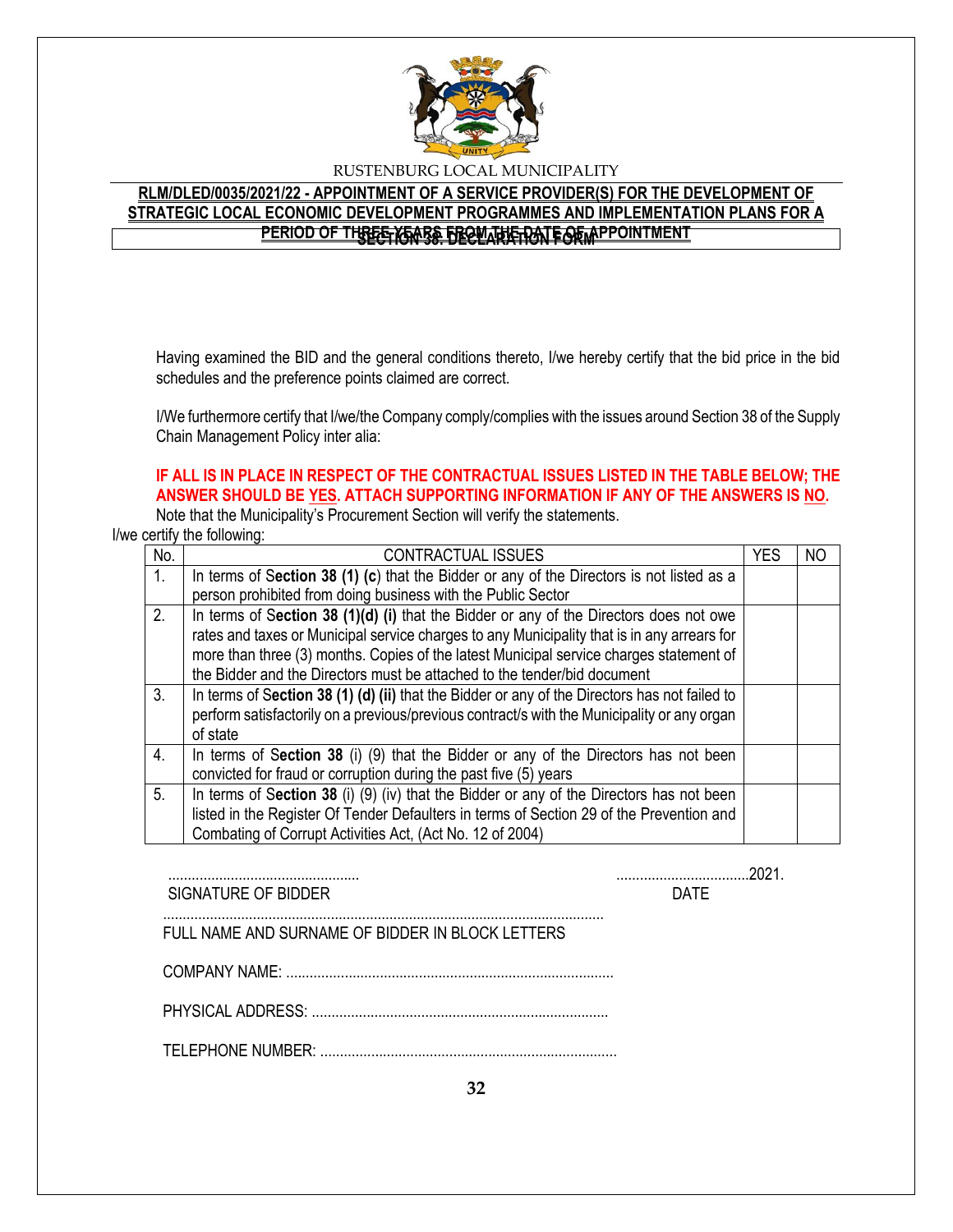

# **RLM/DLED/0035/2021/22 - APPOINTMENT OF A SERVICE PROVIDER(S) FOR THE DEVELOPMENT OF STRATEGIC LOCAL ECONOMIC DEVELOPMENT PROGRAMMES AND IMPLEMENTATION PLANS FOR A PERIOD OF THREE YEARS FROM THE DATE OF APPOINTMENT**

EMAIL ADDRESS: ..............................................................................

WITNESS 1: ...................................... WITNESS 2: ..................................................

# **SIGNATORY AUTHORISATION**

# **(TO BE COMPLETED BY THE BIDDER)**

I/We the undersigned, am/are authorized to enter into this contract on behalf of

-------------------------------------------------------------------------------------------------------------------------------

(Name of Firm)

| all the documents on behalf of the company. |  |  |
|---------------------------------------------|--|--|

Print name of authorised representative: ……………………………………

Signature: ………………………………………………………….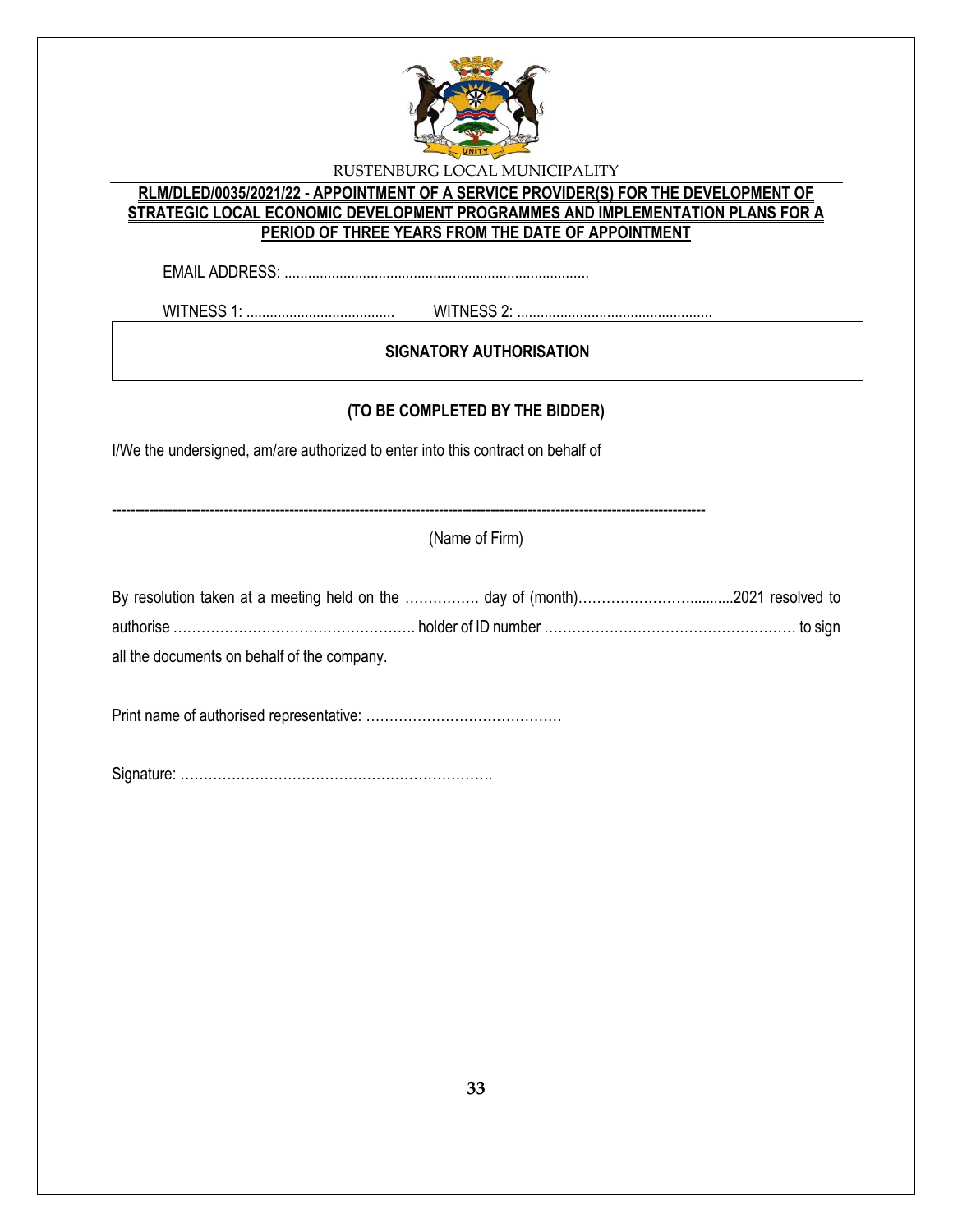

#### **RLM/DLED/0035/2021/22 - APPOINTMENT OF A SERVICE PROVIDER(S) FOR THE DEVELOPMENT OF STRATEGIC LOCAL ECONOMIC DEVELOPMENT PROGRAMMES AND IMPLEMENTATION PLANS FOR A PERIOD OF THREE YEARS FROM THE DATE OF APPOINTMENT**

| NAME AND SURNAME OF THE DIRECTORS | SIGNATURE |
|-----------------------------------|-----------|
|                                   |           |
|                                   |           |
|                                   |           |
|                                   |           |
|                                   |           |
|                                   |           |
|                                   |           |
|                                   |           |
|                                   |           |
|                                   |           |
|                                   |           |
|                                   |           |
|                                   |           |
|                                   |           |
|                                   |           |
|                                   |           |
|                                   |           |

. **PLEASE NOTE: Failure to complete all blank spaces on this form or attend to other details mentioned therein will render the bid/tender liable to rejection.**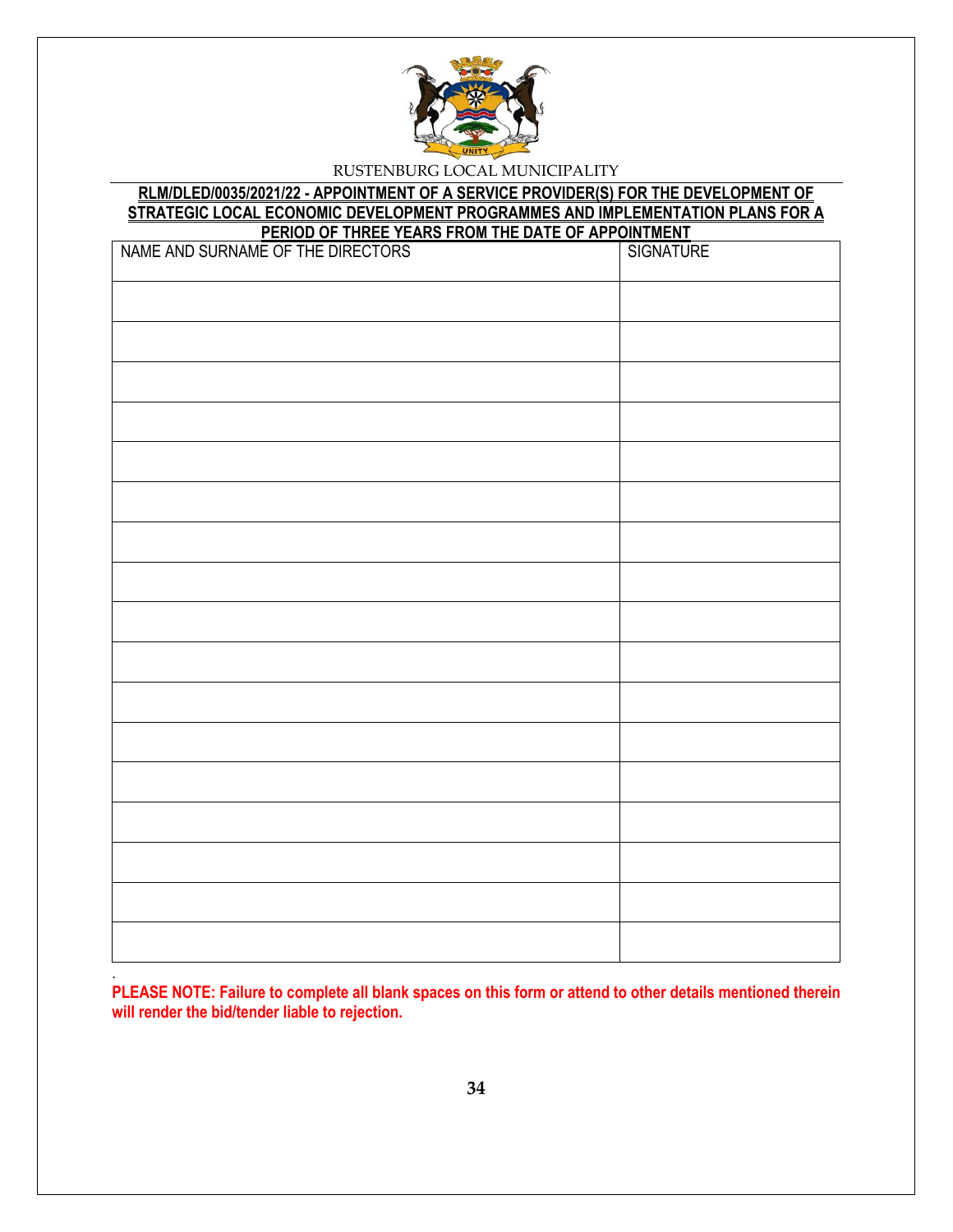

# **RLM/DLED/0035/2021/22 - APPOINTMENT OF A SERVICE PROVIDER(S) FOR THE DEVELOPMENT OF STRATEGIC LOCAL ECONOMIC DEVELOPMENT PROGRAMMES AND IMPLEMENTATION PLANS FOR A PERIOD OF THREE YEARS FROM THE DATE OF APPOINTMENT**

#### GENERAL CONDITIONS OF CONTRACT (NOT TO BE ALTERED)

#### **PROCUREMENT: GENERAL CONDITIONS OF CONTRACT Dated July 2010 as set out by the National Treasury: Republic of South Africa TABLE OF CLAUSES**

- 1. Definitions
- 2. Application
- 3. General
- 4. Standards
- 5. Use of contract documents and information inspection
- 6. Patent Rights
- 7. Performance security
- 8. Inspections, tests and analyses
- 9. Packing
- 10. Delivery and documents
- 11. Insurance
- 12. Transportation
- 13. Incidental Services
- 14. Spare parts
- 15. Warranty
- 16. Payment
- 17. Prices
- 18. Variation orders
- 19. Assignment
- 20. Subcontracts
- 21. Delays in the supplier's performance
- 22. Penalties
- 23. Termination for default
- 24. Anti-dumping and countervailing duties and rights
- 25. Force Majeure
- 26. Termination for insolvency
- 27. Settlement of Disputes
- 28. Limitation of Liability
- 29. Governing language
- 30. Applicable law
- 31. Notices
- 32. Taxes and duties
- 33. Transfer of contracts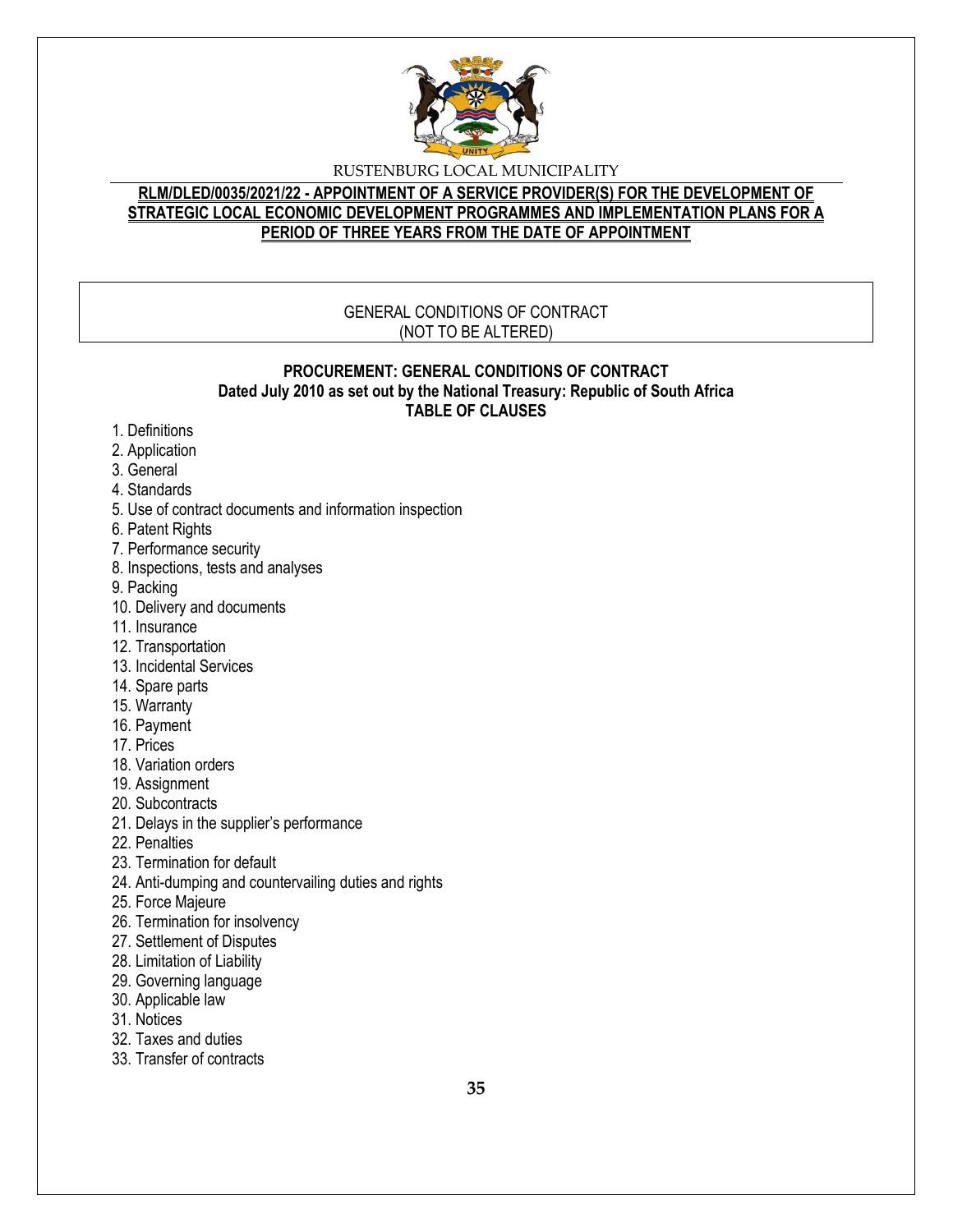

#### **RLM/DLED/0035/2021/22 - APPOINTMENT OF A SERVICE PROVIDER(S) FOR THE DEVELOPMENT OF STRATEGIC LOCAL ECONOMIC DEVELOPMENT PROGRAMMES AND IMPLEMENTATION PLANS FOR A PERIOD OF THREE YEARS FROM THE DATE OF APPOINTMENT**

34. Amendments of contracts

35. Prohibition of restrictive practices

### **General Conditions of Contract**

# **1. Definitions**

1. The following terms shall be interpreted as indicated:

1.1 "Closing time" means the date and hour specified in the bidding documents for the receipt of bids.

1.2 "Contract" means the written agreement entered into between the purchaser and the supplier, as recorded in the contract form signed by the parties, including all attachments and appendices thereto and all documents incorporated by reference therein.

1.3 "Contract price" means the price payable to the supplier under the contract for the full and proper performance of his contractual obligations.

1.4 "Corrupt practice" means the offering, giving, receiving, or soliciting of anything of value to influence the action of a public official in the procurement process or in contract execution.

- 1.5 "Countervailing duties" are imposed in cases where an enterprise abroad is subsidized by its government and encouraged to market its products internationally.
- 1.6 "Country of origin" means the place where the goods were mined, grown or produced or from which the services are supplied. Goods are produced when, through manufacturing, processing or substantial and major assembly of components, a commercially recognized new product results that is substantially different in basic characteristics or in purpose or utility from its components.

1.7 "Day" means calendar day.

1.8 "Delivery" means delivery in compliance of the conditions of the contract or order.

1.9 "Delivery ex stock" means immediate delivery directly from stock actually on hand.

1.10 "Delivery into consignees store or to his site" means delivered and unloaded in the specified store or depot or on the specified site in compliance with the conditions of the contract or order, the supplier bearing all risks and charges involved until the goods are so delivered and a valid receipt is obtained.

 1.11 "Dumping" occurs when a private enterprise abroad market its goods on own initiative in the RSA at lower prices than that of the country of origin and which have the potential to harm the local industries in the RSA.

1.12"Force majeure" means an event beyond the control of the supplier and not involving the supplier's fault or negligence and not foreseeable. Such events may include, but is not restricted to, acts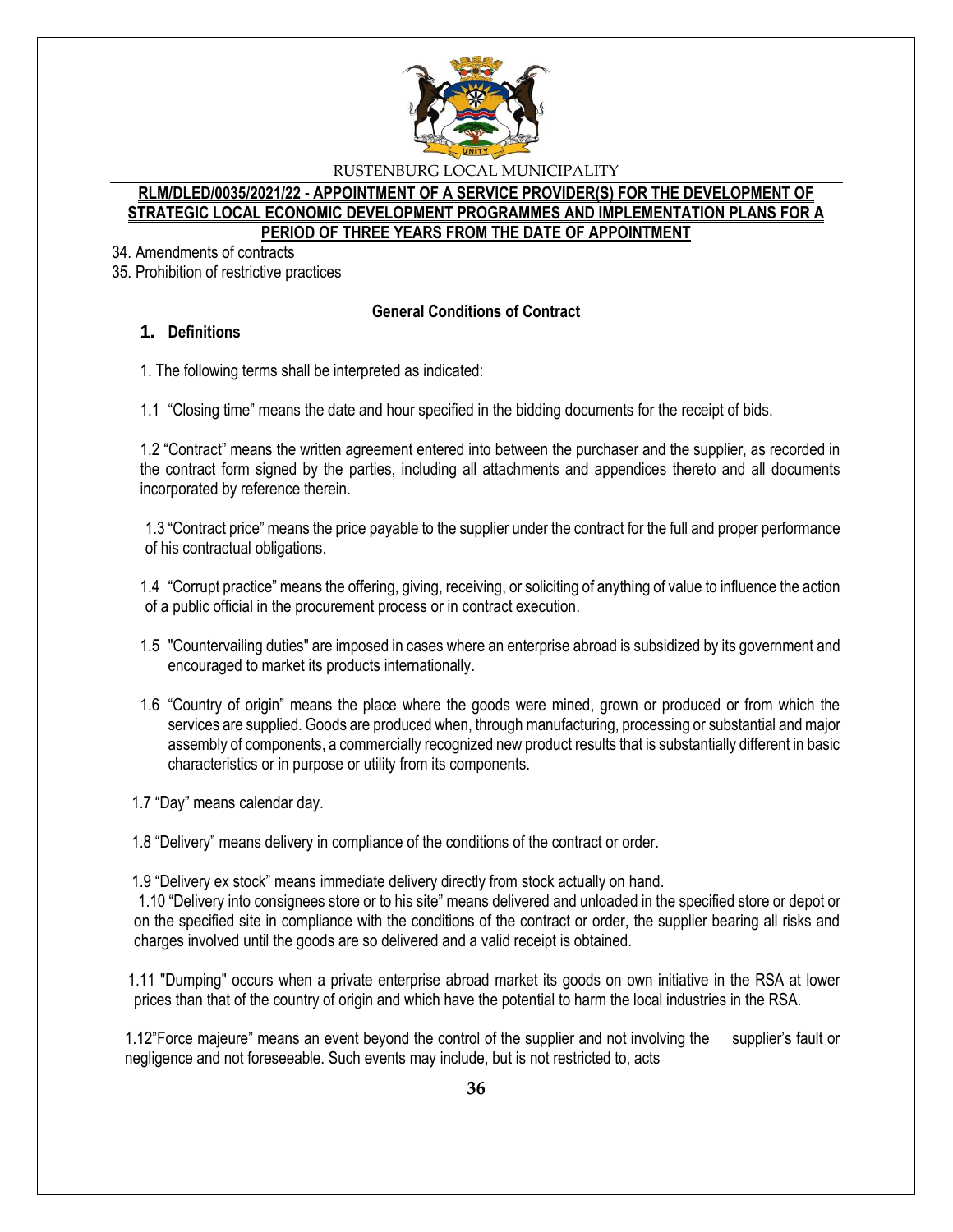

## **RLM/DLED/0035/2021/22 - APPOINTMENT OF A SERVICE PROVIDER(S) FOR THE DEVELOPMENT OF STRATEGIC LOCAL ECONOMIC DEVELOPMENT PROGRAMMES AND IMPLEMENTATION PLANS FOR A PERIOD OF THREE YEARS FROM THE DATE OF APPOINTMENT**

of the purchaser in its sovereign capacity, wars or revolutions, fires, floods, epidemics, quarantine restrictions and freight embargoes.

1.13 "Fraudulent practice" means a misrepresentation of facts in order to influence a procurement process or the execution of a contract to the detriment of any bidder, and includes collusive practice among bidders (prior to or after bid submission) designed to establish bid prices at artificial non-competitive levels and to deprive the bidder of the benefits of free and open competition.

1.14 "GCC" means the General Conditions of Contract.

1.15 "Goods" means all of the equipment, machinery, and/or other materials that the supplier is required to supply to the purchaser under the contract.

1.16 "Imported content" means that portion of the bidding price represented by the cost of components, parts or materials which have been or are still to be imported (whether by the supplier or his subcontractors) and which costs are inclusive of the costs abroad, plus freight and other direct importation costs such as landing costs, dock dues, import duty, sales duty or other similar tax or duty at the South African place of entry as well as transportation and handling charges to the factory in the Republic where the goods covered by the bid will be manufactured.

1.17 "Local content" means that portion of the bidding price, which is not included in the imported content provided that local manufacture does take place.

1.18 "Manufacture" means the production of products in a factory using labour, materials, components and machinery and includes other related value-adding activities.

1.19 "Order" means an official written order issued for the supply of goods or works or the rendering of a service.

1.20 "Project site," where applicable, means the place indicated in bidding documents.

1.21 "Purchaser" means the organization purchasing the goods.

1.22 "Republic" means the Republic of South Africa.

1.23 "SCC" means the Special Conditions of Contract.

1.24 "Services" means those functional services ancillary to the supply of the goods, such as transportation and any other incidental services, such as installation, commissioning, provision of technical assistance, training, catering, gardening, security, maintenance and other such obligations of the supplier covered under the contract. 1.25 "Supplier" means the successful bidder who is awarded the contract to maintain and administer the required and specified service(s) to the State.

1.26 "Tort" means in breach of contract.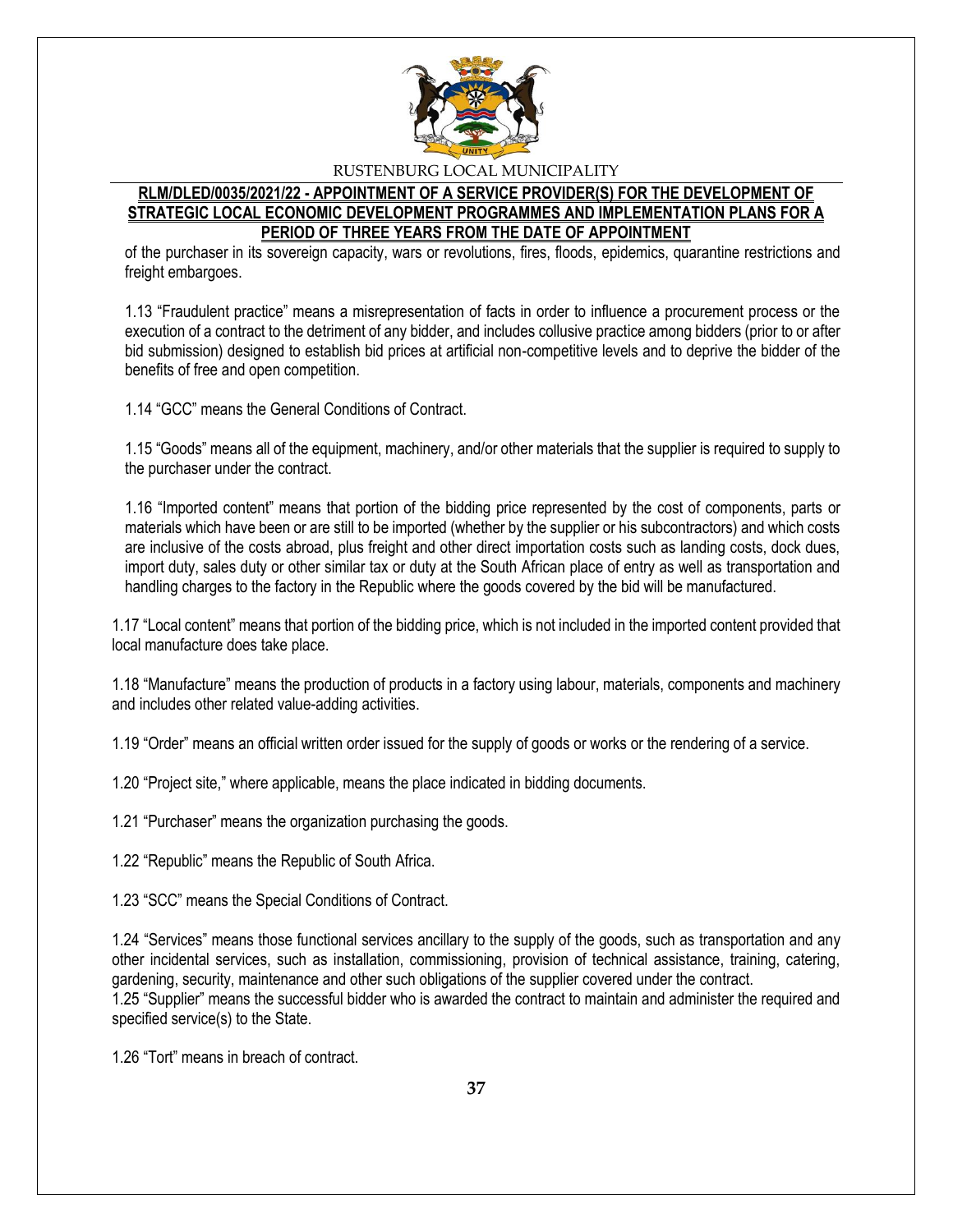

# **RLM/DLED/0035/2021/22 - APPOINTMENT OF A SERVICE PROVIDER(S) FOR THE DEVELOPMENT OF STRATEGIC LOCAL ECONOMIC DEVELOPMENT PROGRAMMES AND IMPLEMENTATION PLANS FOR A PERIOD OF THREE YEARS FROM THE DATE OF APPOINTMENT**

1.27 "Turnkey" means a procurement process where one service provider assumes total responsibility for all aspects of the project and delivers the full end product / service required by the contract.

1.28 "Written" or "in writing" means hand-written in ink or any form of electronic or mechanical writing.

# **2. Application**

2.1 These general conditions are applicable to all bids, contracts and orders including bids for functional and professional services (excluding professional services related to the building and construction industry), sales, hiring, letting and the granting or acquiring of rights, but excluding immovable property, unless otherwise indicated in the bidding documents.

2.2 Where applicable, special conditions of contract are also laid down to cover specific goods, services or works.

2.3 Where such special conditions of contract are in conflict with these general conditions, the special conditions shall apply.

#### **3. General**

3.1 Unless otherwise indicated in the bidding documents, the purchaser shall not be liable for any expense incurred in the preparation and submission of a bid. Where applicable a nonrefundable fee for documents may be charged.

3.2 Invitations to bid are usually published in locally distributed news media and on the municipality/municipal entity website.

#### **4. Standards**

4.1 The goods supplied shall conform to the standards mentioned in the bidding documents and specifications.

#### **5. Use of contract documents and information inspection**

5.1 The supplier shall not, without the purchaser's prior written consent, disclose the contract, or any provision thereof, or any specification, plan, drawing, pattern, sample, or information furnished by or on behalf of the purchaser in connection therewith, to any person other than a person employed by the supplier in the performance of the contract. Disclosure to any such employed person shall be made in confidence and shall extend only as far as may be necessary for purposes of such performance.

5.2 The supplier shall not, without the purchaser's prior written consent, make use of any document or information mentioned in GCC clause 5.1 except for purposes of performing the contract.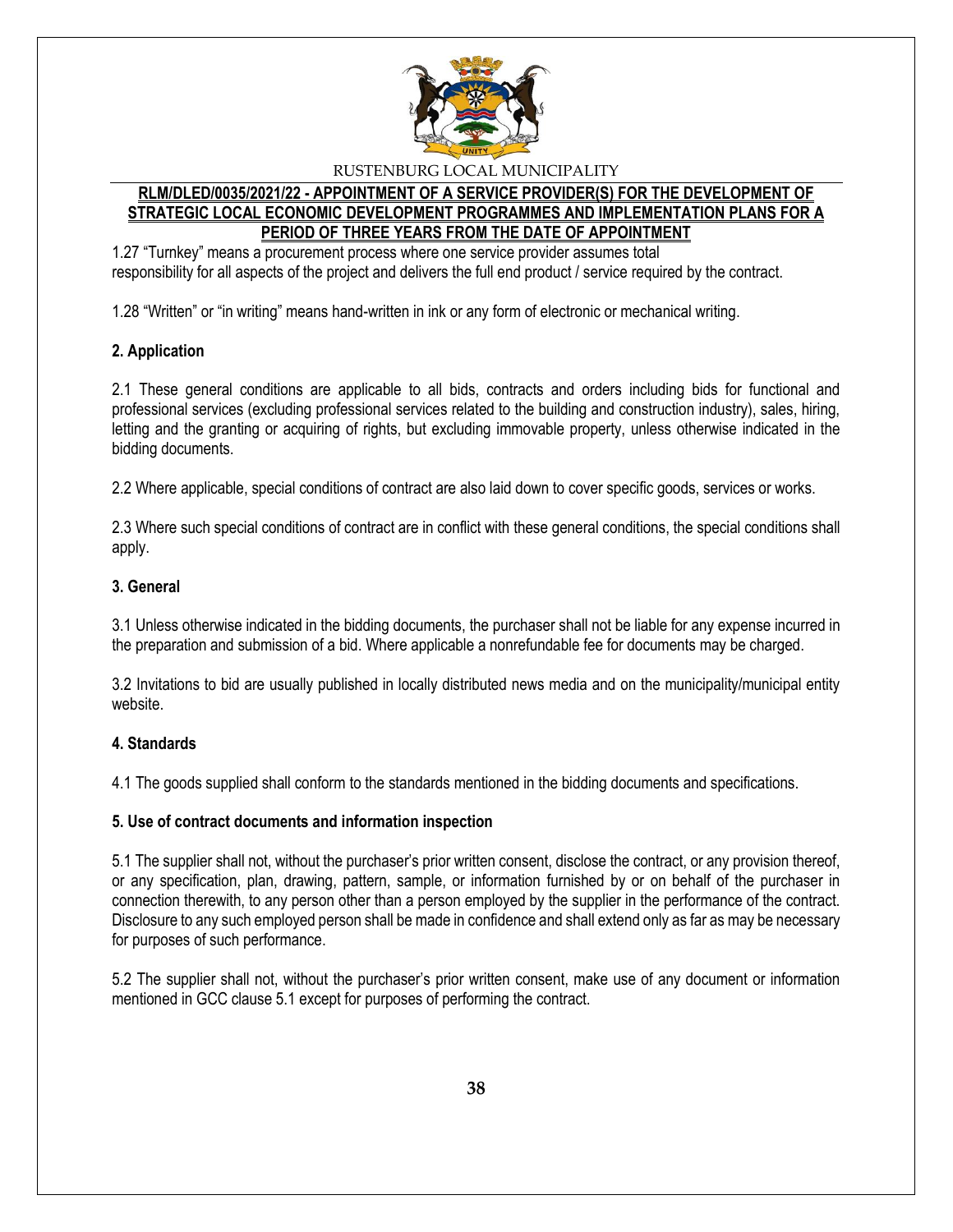

# **RLM/DLED/0035/2021/22 - APPOINTMENT OF A SERVICE PROVIDER(S) FOR THE DEVELOPMENT OF STRATEGIC LOCAL ECONOMIC DEVELOPMENT PROGRAMMES AND IMPLEMENTATION PLANS FOR A PERIOD OF THREE YEARS FROM THE DATE OF APPOINTMENT**

5.3 Any document, other than the contract itself mentioned in GCC clause 5.1 shall remain the property of the purchaser and shall be returned (all copies) to the purchaser on completion of the supplier's performance under the contract if so required by the purchaser.

5.4 The supplier shall permit the purchaser to inspect the supplier's records relating to the performance of the supplier and to have them audited by auditors appointed by the purchaser, if so required by the purchaser.

# **6. Patent Rights**

6.1 The supplier shall indemnify the purchaser against all third-party claims of infringement of patent, trademark, or industrial design rights arising from use of the goods or any part thereof by the purchaser.

6.2 When a supplier developed documentation / projects for the municipality / municipal entity, the intellectual, copy and patent rights or ownership of such documents or projects will vest in the municipality / municipal entity.

#### **7. Performance security**

7.1 Within thirty (30) days of receipt of the notification of contract award, the successful bidder shall furnish to the purchaser the performance security of the amount specified in SCC.

7.2 The proceeds of the performance security shall be payable to the purchaser as compensation for any loss resulting from the supplier's failure to complete his obligations under the contract.

7.3 The performance security shall be denominated in the currency of the contract or in a freely convertible currency acceptable to the purchaser and shall be in one of the following forms:

(a) a bank guarantee or an irrevocable letter of credit issued by a reputable bank located in the purchaser's country or abroad, acceptable to the purchaser, in the form provided in the bidding documents or another form acceptable to the purchaser; or

(b) a cashier's or certified cheque.

7.4 The performance security will be discharged by the purchaser and returned to the supplier not later than thirty (30) days following the date of completion of the supplier's performance obligations under the contract, including any warranty obligations, unless otherwise specified.

#### **8. Inspections, tests and analyses**

8.1 All pre-bidding testing will be for the account of the bidder.

8.2 If it is a bid condition that goods to be produced or services to be rendered should at any stage be subject to inspections, tests and analyses, the bidder or contractor's premises shall be open, at all reasonable hours, for inspection by a representative of the purchaser or organization acting on behalf of the purchaser.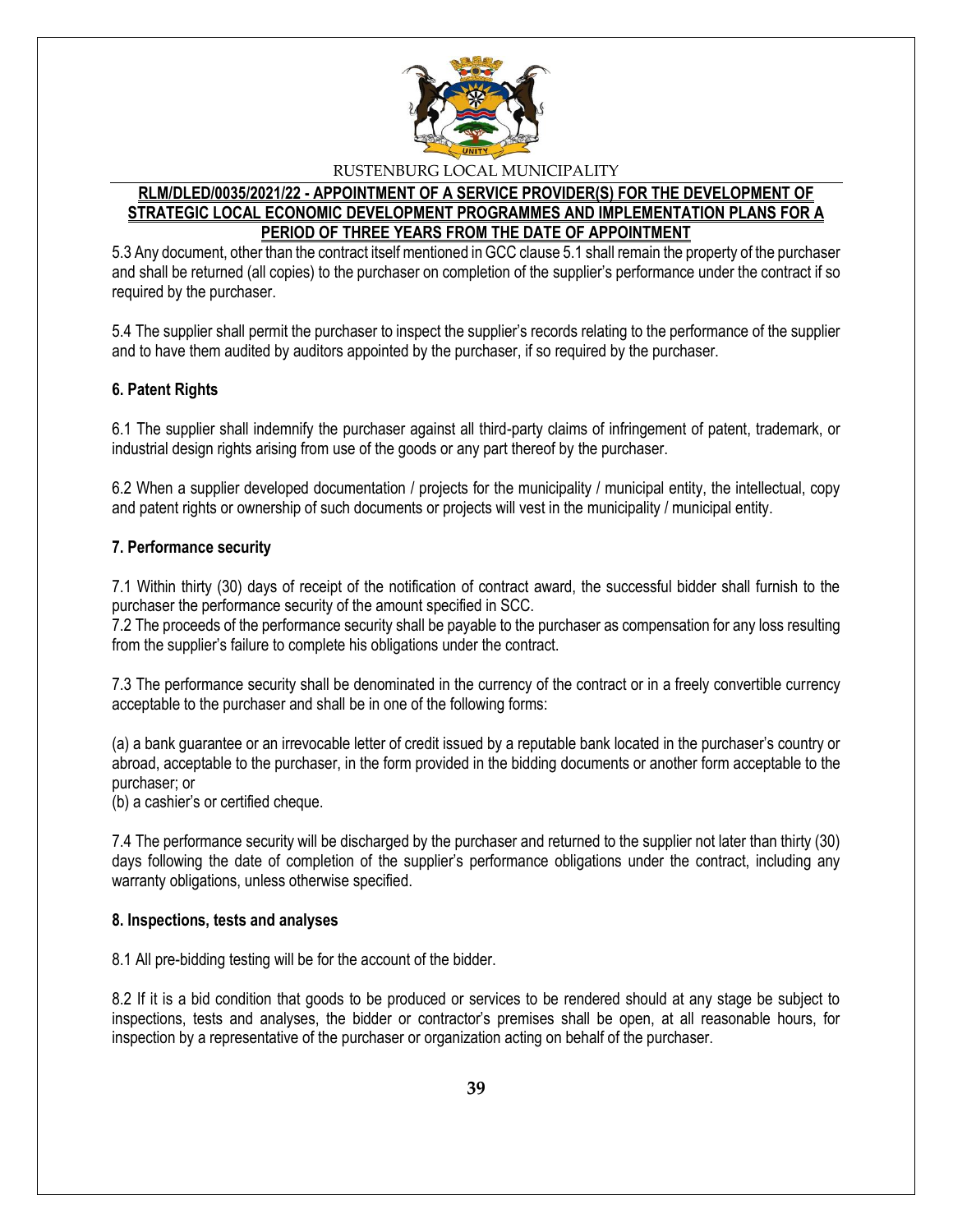

# **RLM/DLED/0035/2021/22 - APPOINTMENT OF A SERVICE PROVIDER(S) FOR THE DEVELOPMENT OF STRATEGIC LOCAL ECONOMIC DEVELOPMENT PROGRAMMES AND IMPLEMENTATION PLANS FOR A PERIOD OF THREE YEARS FROM THE DATE OF APPOINTMENT**

8.3 If there are no inspection requirements indicated in the bidding documents and no mention is made in the contract, but during the contract period it is decided that inspections shall be carried out, the purchaser shall itself make the necessary arrangements, including payment arrangements with the testing authority concerned.

8.4 If the inspections, tests and analyses referred to in clauses 8.2 and 8.3 show the goods to be in accordance with the contract requirements, the cost of the inspections, tests and analyses shall be defrayed by the purchaser.

8.5 Where the goods or services referred to in clauses 8.2 and 8.3 do not comply with the contract requirements, irrespective of whether such goods or services are accepted or not, the cost in connection with these inspections, tests or analyses shall be defrayed by the supplier.

8.6 Goods and services which are referred to in clauses 8.2 and 8.3 and which do not comply with the contract requirements may be rejected.

8.7 Any contract goods may on or after delivery be inspected, tested or analysed and may be rejected if found not to comply with the requirements of the contract. Such rejected goods shall be held at the cost and risk of the supplier who shall, when called upon, remove them immediately at his own cost and forthwith substitute them with goods, which do comply with the requirements of the contract. Failing such removal the rejected goods shall be returned at the suppliers cost and risk. Should the supplier fail to provide the substitute goods forthwith, the purchaser may, without giving the supplier further opportunity to substitute the rejected goods, purchase such goods as may be necessary at the expense of the supplier.

8.8 The provisions of clauses 8.4 to 8.7 shall not prejudice the right of the purchaser to cancel the contract on account of a breach of the conditions thereof, or to act in terms of Clause 22 of GCC.

# **9. Packing**

9.1 The supplier shall provide such packing of the goods as is required to prevent their damage or deterioration during transit to their final destination, as indicated in the contract. The packing shall be sufficient to withstand, without limitation, rough handling during transit and exposure to extreme temperatures, salt and precipitation during transit, and open storage. Packing, case size weights shall take into consideration, where appropriate, the remoteness of the goods' final destination and the absence of heavy handling facilities at all points in transit.

9.2 The packing, marking, and documentation within and outside the packages shall comply strictly with such special requirements as shall be expressly provided for in the contract, including additional requirements, if any, and in any subsequent instructions ordered by the purchaser.

#### **10. Delivery and documents**

10.1 Delivery of the goods and arrangements for shipping and clearance obligations shall be made by the supplier in accordance with the terms specified in the contract.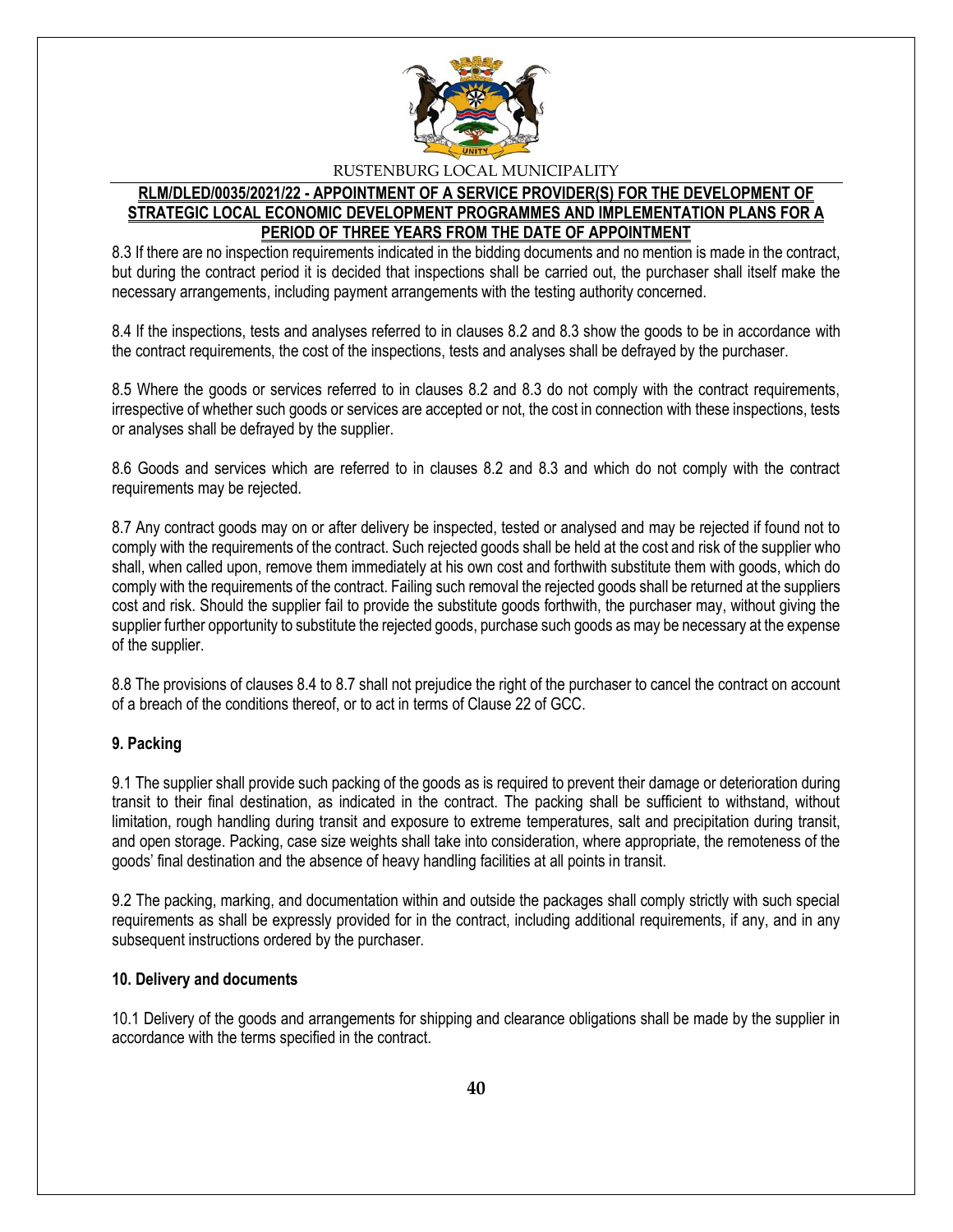

#### **RLM/DLED/0035/2021/22 - APPOINTMENT OF A SERVICE PROVIDER(S) FOR THE DEVELOPMENT OF STRATEGIC LOCAL ECONOMIC DEVELOPMENT PROGRAMMES AND IMPLEMENTATION PLANS FOR A PERIOD OF THREE YEARS FROM THE DATE OF APPOINTMENT**

#### **11. Insurance**

11.1 The goods supplied under the contract shall be fully insured in a freely convertible currency against loss or damage incidental to manufacture or acquisition, transportation, storage and delivery in the manner specified.

# **12. Transportation**

12.1 Should a price other than an all-inclusive delivered price be required, this shall be specified.

# **13. Incidental Services**

13.1 The supplier may be required to provide any or all of the following services, including additional services, if any: (a) performance or supervision of on-site assembly and/or commissioning of the supplied goods;

(b) furnishing of tools required for assembly and/or maintenance of the supplied goods;

(c) furnishing of a detailed operations and maintenance manual for each appropriate unit of the supplied goods;

(d) performance or supervision or maintenance and/or repair of the supplied goods, for a period of time agreed by the parties, provided that this service shall not relieve the supplier of any warranty obligations under this contract; and (e) training of the purchaser's personnel, at the supplier's plant and/or on-site, in assembly, start-up, operation, maintenance, and/or repair of the supplied goods.

13.2 Prices charged by the supplier for incidental services, if not included in the contract price for the goods, shall be agreed upon in advance by the parties and shall not exceed the prevailing rates charged to other parties by the supplier for similar services.

# **14. Spare parts**

14.1 As specified, the supplier may be required to provide any or all of the following materials, notifications, and information pertaining to spare parts manufactured or distributed by the supplier:

(a) such spare parts as the purchaser may elect to purchase from the supplier, provided that this election shall not relieve the supplier of any warranty obligations under the contract; and; (b) in the event of termination of production of the spare parts:

(i) advance notification to the purchaser of the pending termination, in sufficient time to permit the purchaser to procure needed requirements; and (ii) following such termination, furnishing at no cost to the purchaser, the blueprints, drawings, and specifications of the spare parts, if requested.

# **15. Warranty**

15.1 The supplier warrants that the goods supplied under the contract are new, unused, of the most recent or current models and that they incorporate all recent improvements in design and materials unless provided otherwise in the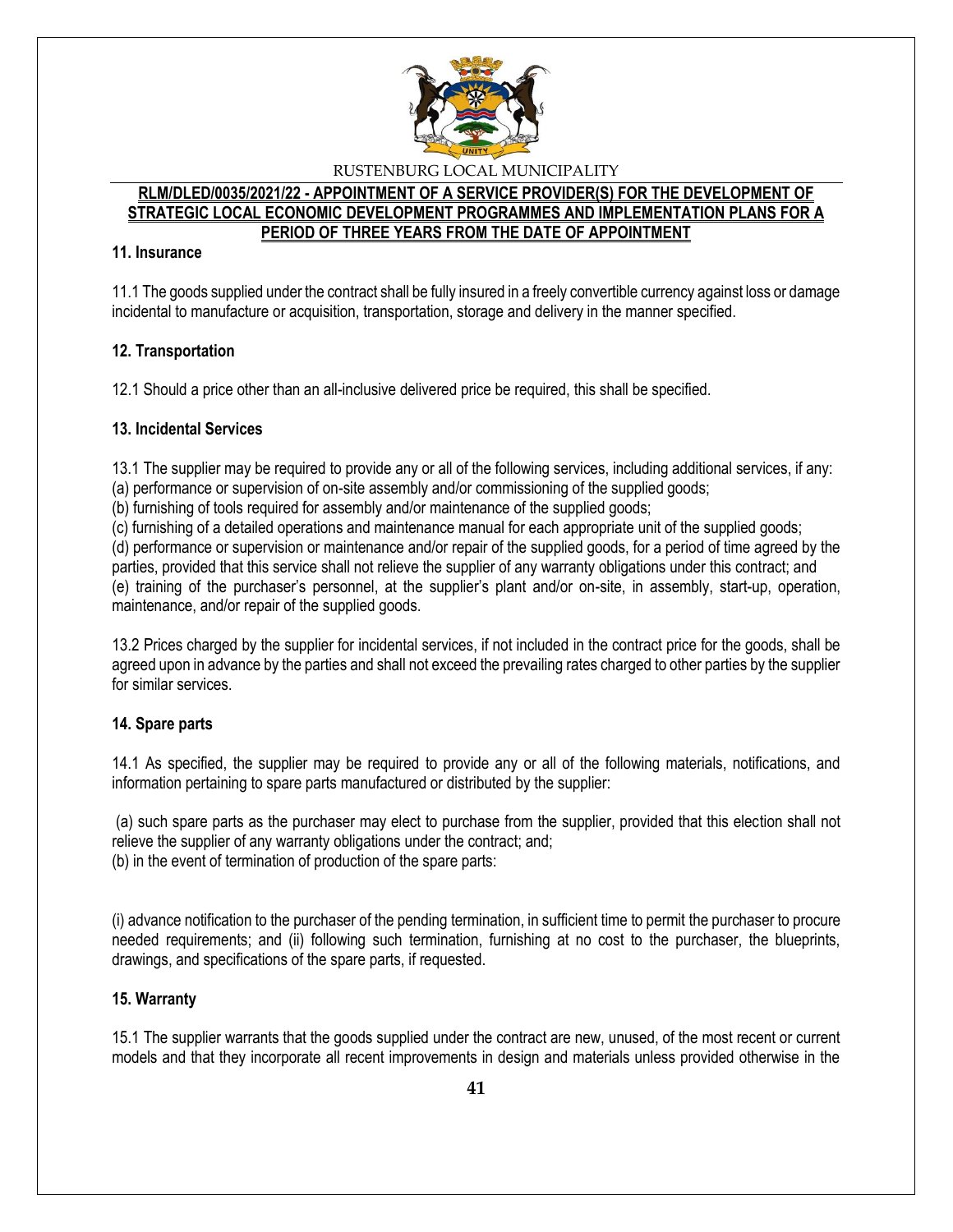

# **RLM/DLED/0035/2021/22 - APPOINTMENT OF A SERVICE PROVIDER(S) FOR THE DEVELOPMENT OF STRATEGIC LOCAL ECONOMIC DEVELOPMENT PROGRAMMES AND IMPLEMENTATION PLANS FOR A PERIOD OF THREE YEARS FROM THE DATE OF APPOINTMENT**

contract. The supplier further warrants that all goods supplied under this contract shall have no defect, arising from design, materials, or workmanship (except when the design and/or material is required by the purchaser's specifications) or from any act or omission of the supplier, that may develop under normal use of the supplied goods in the conditions prevailing in the country of final destination.

15.2 This warranty shall remain valid for twelve (12) months after the goods, or any portion thereof as the case may be, have been delivered to and accepted at the final destination indicated in the contract, or for eighteen (18) months after the date of shipment from the port or place of loading in the source country, whichever period concludes earlier, unless specified otherwise.

15.3 The purchaser shall promptly notify the supplier in writing of any claims arising under this warranty.

15.4 Upon receipt of such notice, the supplier shall, within the period specified and with all reasonable speed, repair or replace the defective goods or parts thereof, without costs to the purchaser.

15.5 If the supplier, having been notified, fails to remedy the defect(s) within the period specified, the purchaser may proceed to take such remedial action as may be necessary, at the supplier's risk and expense and without prejudice to any other rights which the purchaser may have against the supplier under the contract.

# **16. Payment**

16.1 The method and conditions of payment to be made to the supplier under this contract shall be specified.

16.2 The supplier shall furnish the purchaser with an invoice accompanied by a copy of the delivery note and upon fulfillment of other obligations stipulated in the contract.

16.3 Payments shall be made promptly by the purchaser, but in no case later than thirty (30) days after submission of an invoice or claim by the supplier.

16.4 Payment will be made in Rand unless otherwise stipulated.

#### **17. Prices**

17.1 Prices charged by the supplier for goods delivered and services performed under the contract shall not vary from the prices quoted by the supplier in his bid, with the exception of any price adjustments authorized or in the purchaser's request for bid validity extension, as the case may be.

#### **18. Variation orders**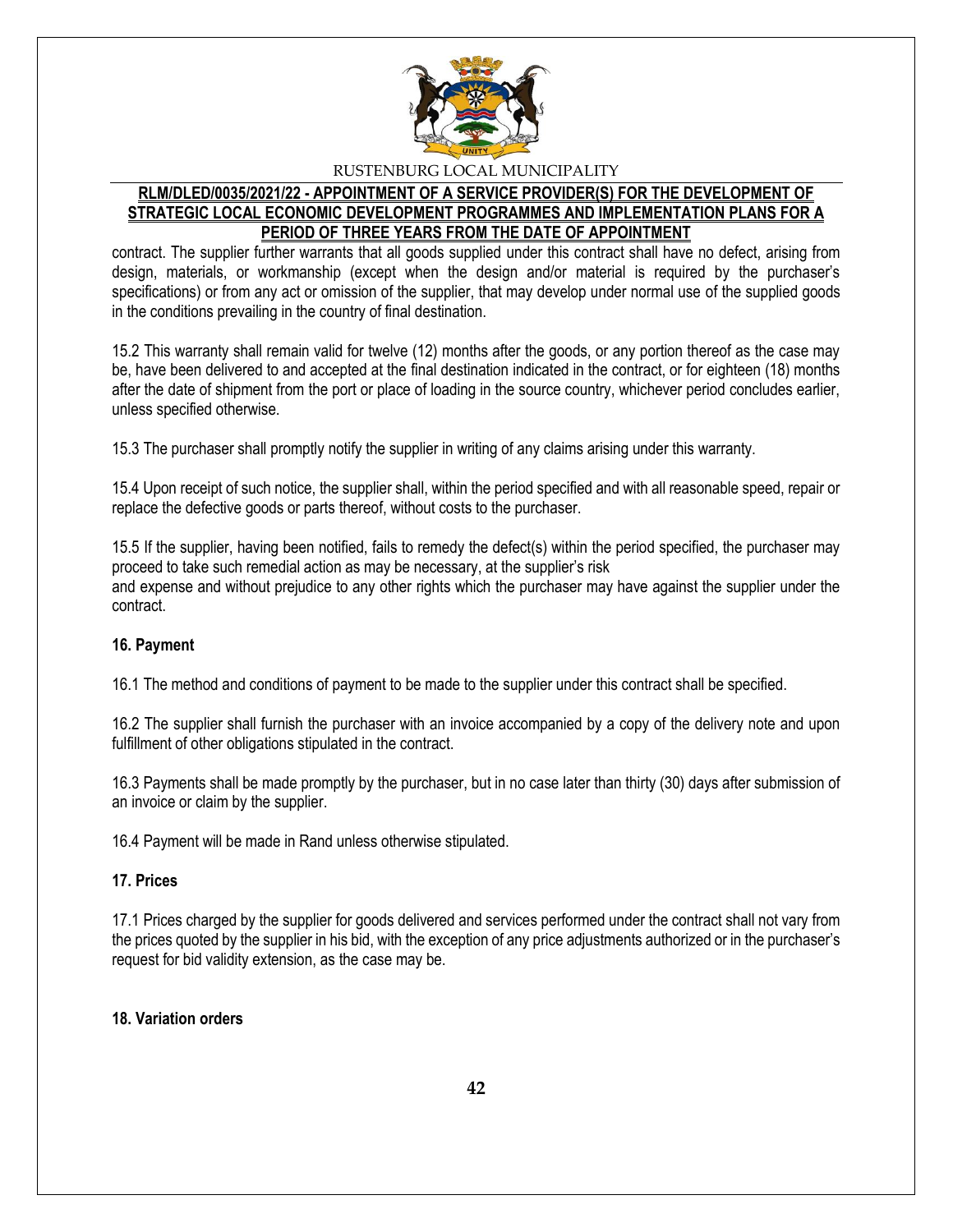

# **RLM/DLED/0035/2021/22 - APPOINTMENT OF A SERVICE PROVIDER(S) FOR THE DEVELOPMENT OF STRATEGIC LOCAL ECONOMIC DEVELOPMENT PROGRAMMES AND IMPLEMENTATION PLANS FOR A PERIOD OF THREE YEARS FROM THE DATE OF APPOINTMENT**

18.1 In cases where the estimated value of the envisaged changes in purchase does not vary more than 15% of the total value of the original contract, the contractor may be instructed to deliver the goods or render the services as such. In cases of measurable quantities, the contractor may be approached to reduce the unit price, and such offers may be accepted provided that there is no escalation in price.

#### **19. Assignment**

19.1 The supplier shall not assign, in whole or in part, its obligations to perform under the contract, except with the purchaser's prior written consent.

#### **20. Subcontracts**

20.1 The supplier shall notify the purchaser in writing of all subcontracts awarded under these contracts if not already specified in the bid. Such notification, in the original bid or later, shall not relieve the supplier from any liability or obligation under the contract.

#### **21. Delays in the supplier's delivery and/or performance**

21.1 Delivery of the goods and performance of services shall be made by the supplier in accordance with the time schedule prescribed by the purchaser in the contract.

21.2 If at any time during performance of the contract, the supplier or its subcontractor(s) should encounter conditions impeding timely delivery of the goods and performance of services, the supplier shall promptly notify the purchaser in writing of the fact of the delay, it's likely duration and its cause(s). As soon as practicable after receipt of the supplier's notice, the purchaser shall evaluate the situation and may at his discretion extend the supplier's time for performance, with or without the imposition of penalties, in which case the extension shall be ratified by the parties by amendment of contract.

21.3 The right is reserved to procure outside of the contract small quantities or to have minor essential services executed if an emergency arises, the supplier's point of supply is not situated at or near the place where the goods are required, or the supplier's services are not readily available.

21.4 Except as provided under GCC Clause 25, a delay by the supplier in the performance of its delivery obligations shall render the supplier liable to the imposition of penalties, pursuant to GCC Clause 22, unless an extension of time is agreed upon pursuant to GCC Clause 22.2 without the application of penalties.

21.5 Upon any delay beyond the delivery period in the case of a goods contract, the purchaser shall, without cancelling the contract, be entitled to purchase goods of a similar quality and up to the same quantity in substitution of the goods not supplied in conformity with the contract and to return any goods delivered later at the supplier's expense and risk, or to cancel the contract and buy such goods as may be required to complete the contract and without prejudice to his other rights, be entitled to claim damages from the supplier.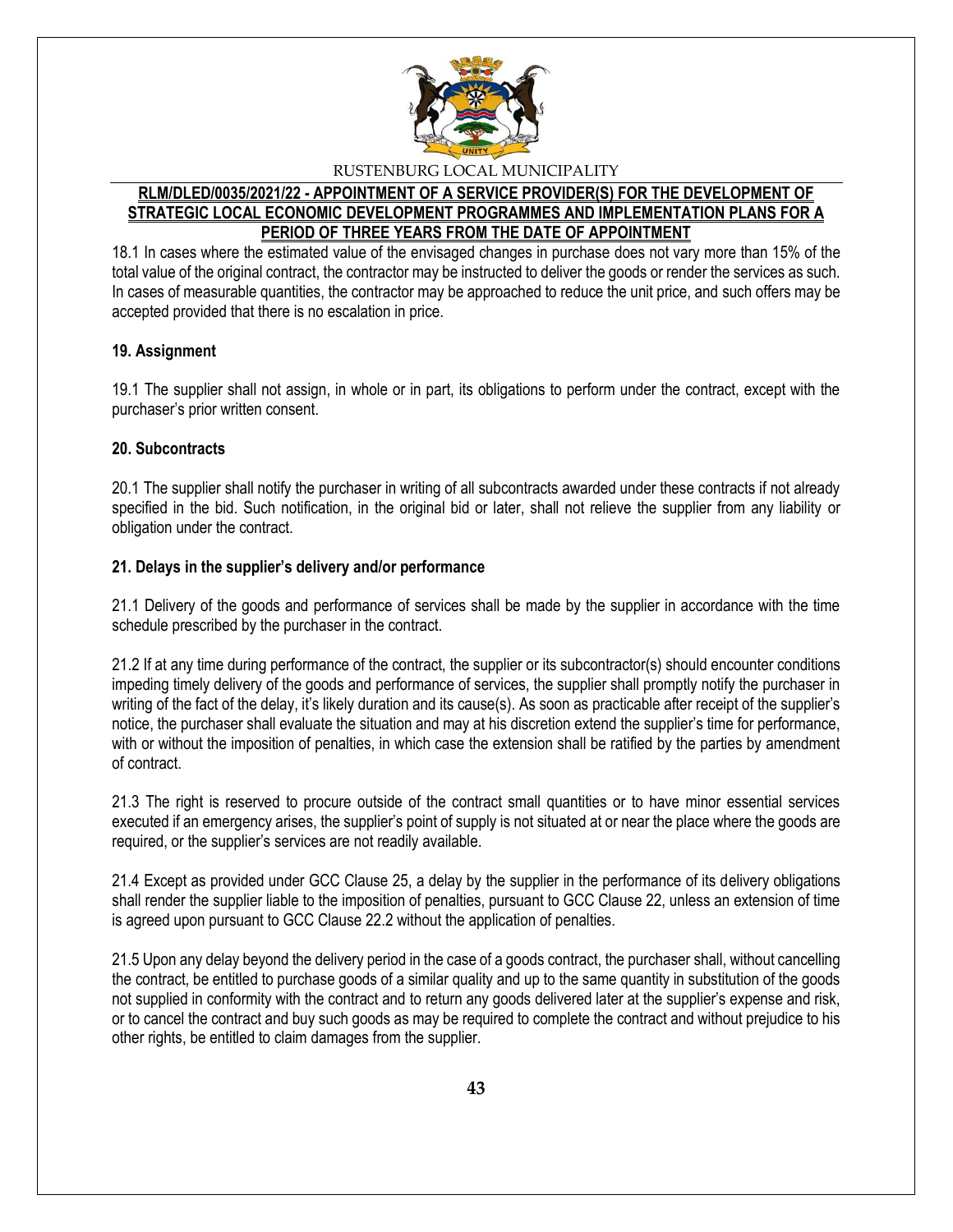

#### **RLM/DLED/0035/2021/22 - APPOINTMENT OF A SERVICE PROVIDER(S) FOR THE DEVELOPMENT OF STRATEGIC LOCAL ECONOMIC DEVELOPMENT PROGRAMMES AND IMPLEMENTATION PLANS FOR A PERIOD OF THREE YEARS FROM THE DATE OF APPOINTMENT**

#### **22. Penalties**

22.1 Subject to GCC Clause 25, if the supplier fails to deliver any or all of the goods or to perform the services within the period(s) specified in the contract, the purchaser shall, without prejudice to its other remedies under the contract, deduct from the contract price, as a penalty, a sum calculated on the delivered price of the delayed goods or unperformed services using the current prime interest rate calculated for each day of the delay until actual delivery or performance. The purchaser may also consider termination of the contract pursuant to GCC Clause 23.

#### **23. Termination for default**

23.1 The purchaser, without prejudice to any other remedy for breach of contract, by written notice of default sent to the supplier, may terminate this contract in whole or in part:

(a) if the supplier fails to deliver any or all of the goods within the period(s) specified in the contract, or within any extension thereof granted by the purchaser pursuant to GCC Clause 21.2;

(b) if the supplier fails to perform any other obligation(s) under the contract; or

(c) if the supplier, in the judgment of the purchaser, has engaged in corrupt or fraudulent practices in competing for or in executing the contract.

23.2 In the event the purchaser terminates the contract in whole or in part, the purchaser may procure, upon such terms and in such manner, as it deems appropriate, goods, works or services similar to those undelivered, and the supplier shall be liable to the purchaser for any excess costs for such similar goods, works or services. However, the supplier shall continue performance of the contract to the extent not terminated.

23.3 Where the purchaser terminates the contract in whole or in part, the purchaser may decide to impose a restriction penalty on the supplier by prohibiting such supplier from doing business with the public sector for a period not exceeding 10 years.

23.4 If a purchaser intends imposing a restriction on a supplier or any person associated with the supplier, the supplier will be allowed a time period of not more than fourteen (14) days to provide reasons why the envisaged restriction should not be imposed. Should the supplier fail to respond within the stipulated fourteen (14) days the purchaser may regard the supplier as having no objection and proceed with the restriction.

23.5 Any restriction imposed on any person by the purchaser will, at the discretion of the purchaser, also be applicable to any other enterprise or any partner, manager, director or other person who wholly or partly exercises or exercised or may exercise control over the enterprise of the first-mentioned person, and with

which enterprise or person the first-mentioned person, is or was in the opinion of the purchaser actively associated.

23.6 If a restriction is imposed, the purchaser must, within five (5) working days of such imposition, furnish the National Treasury, with the following information:

(i) the name and address of the supplier and / or person restricted by the purchaser;

- (ii) the date of commencement of the restriction
- (iii) the period of restriction; and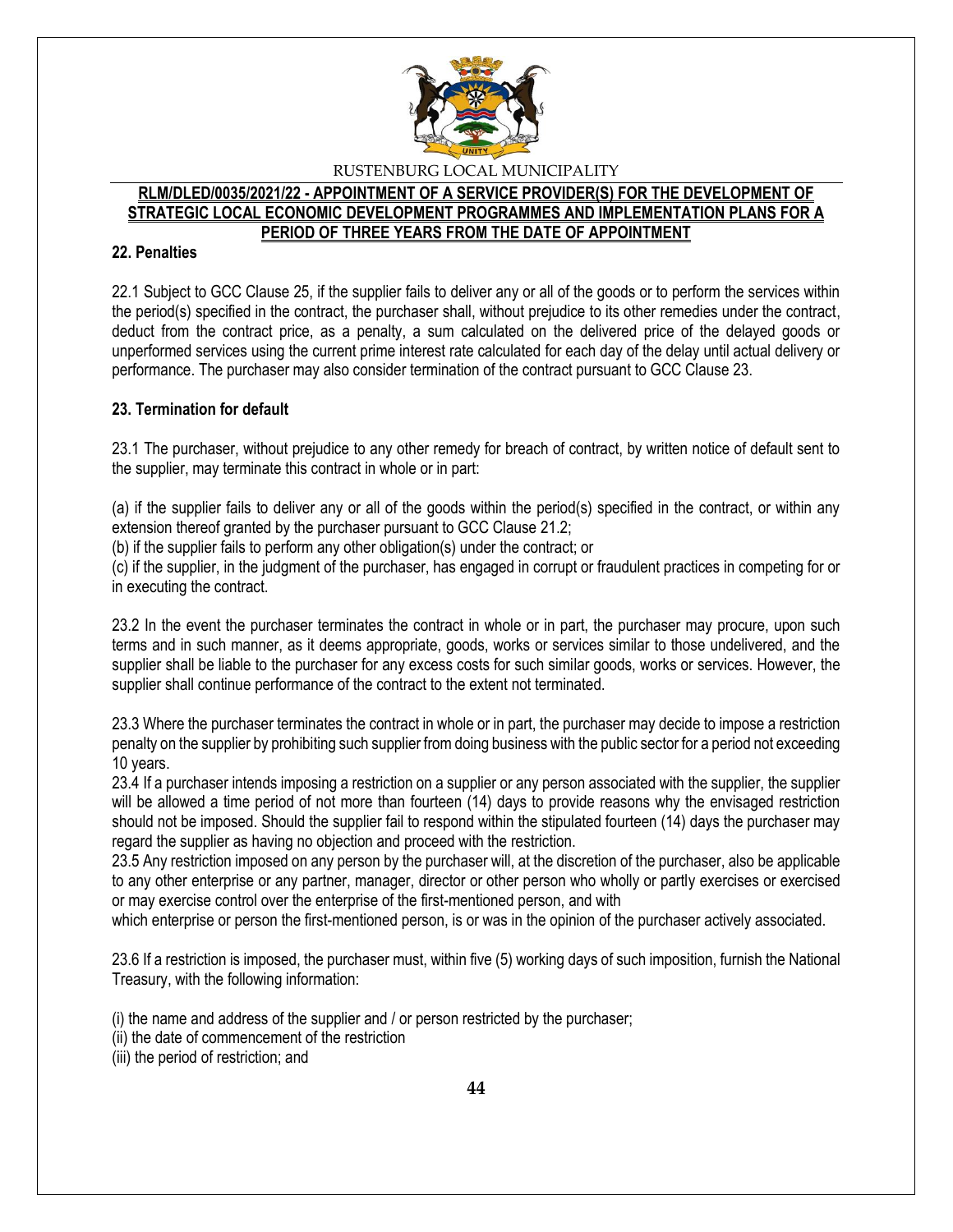

#### **RLM/DLED/0035/2021/22 - APPOINTMENT OF A SERVICE PROVIDER(S) FOR THE DEVELOPMENT OF STRATEGIC LOCAL ECONOMIC DEVELOPMENT PROGRAMMES AND IMPLEMENTATION PLANS FOR A PERIOD OF THREE YEARS FROM THE DATE OF APPOINTMENT**

(iv) the reasons for the restriction.

These details will be loaded in the National Treasury's central database of suppliers or persons prohibited from doing business with the public sector.

23.7 If a court of law convicts a person of an offence as contemplated in sections 12 or 13 of the Prevention and Combating of Corrupt Activities Act, No. 12 of 2004, the court may also rule that such person's name be endorsed on the Register for Tender Defaulters. When a person's name has been endorsed on the Register, the person will be prohibited from doing business with the public sector for a period not less than five years and not more than 10 years. The National Treasury is empowered to determine the period of restriction and each case will be dealt with on its own merits. According to section 32 of the Act the Register must be open to the public. The Register can be perused on the National Treasury website

#### **24. Antidumping and countervailing duties and rights**

24.1 When, after the date of bid, provisional payments are required, or anti-dumping or countervailing duties are imposed, or the amount of a provisional payment or anti-dumping or countervailing right is increased in respect of any dumped or subsidized import, the State is not liable for any amount so required or imposed, or for the amount of any such increase. When, after the said date, such a provisional payment is no longer required or any such anti-dumping or countervailing right is abolished, or where the amount of such provisional payment or any such right is reduced, any such favourable difference shall on demand be paid forthwith by the supplier to the purchaser or the purchaser may deduct such amounts from moneys (if any) which may otherwise be due to the supplier in regard to goods or services which he delivered or rendered, or is to deliver or render in terms of the contract or any other contract or any other amount which may be due to him.

#### **25. Force Majeure**

25.1 Notwithstanding the provisions of GCC Clauses 22 and 23, the supplier shall not be liable for forfeiture of its performance security, damages, or termination for default if and to the extent that his delay in

Performance or other failure to perform his obligations under the contract is the result of an event of force majeure. 25.2 If a force majeure situation arises, the supplier shall promptly notify the purchaser in writing of such condition and the cause thereof. Unless otherwise directed by the purchaser in writing, the supplier shall

continue to perform its obligations under the contract as far as is reasonably practical, and shall seek all reasonable alternative means for performance not prevented by the force majeure event.

#### **26. Termination for insolvency**

26.1 The purchaser may at any time terminate the contract by giving written notice to the supplier if the supplier becomes bankrupt or otherwise insolvent. In this event, termination will be without compensation to the supplier,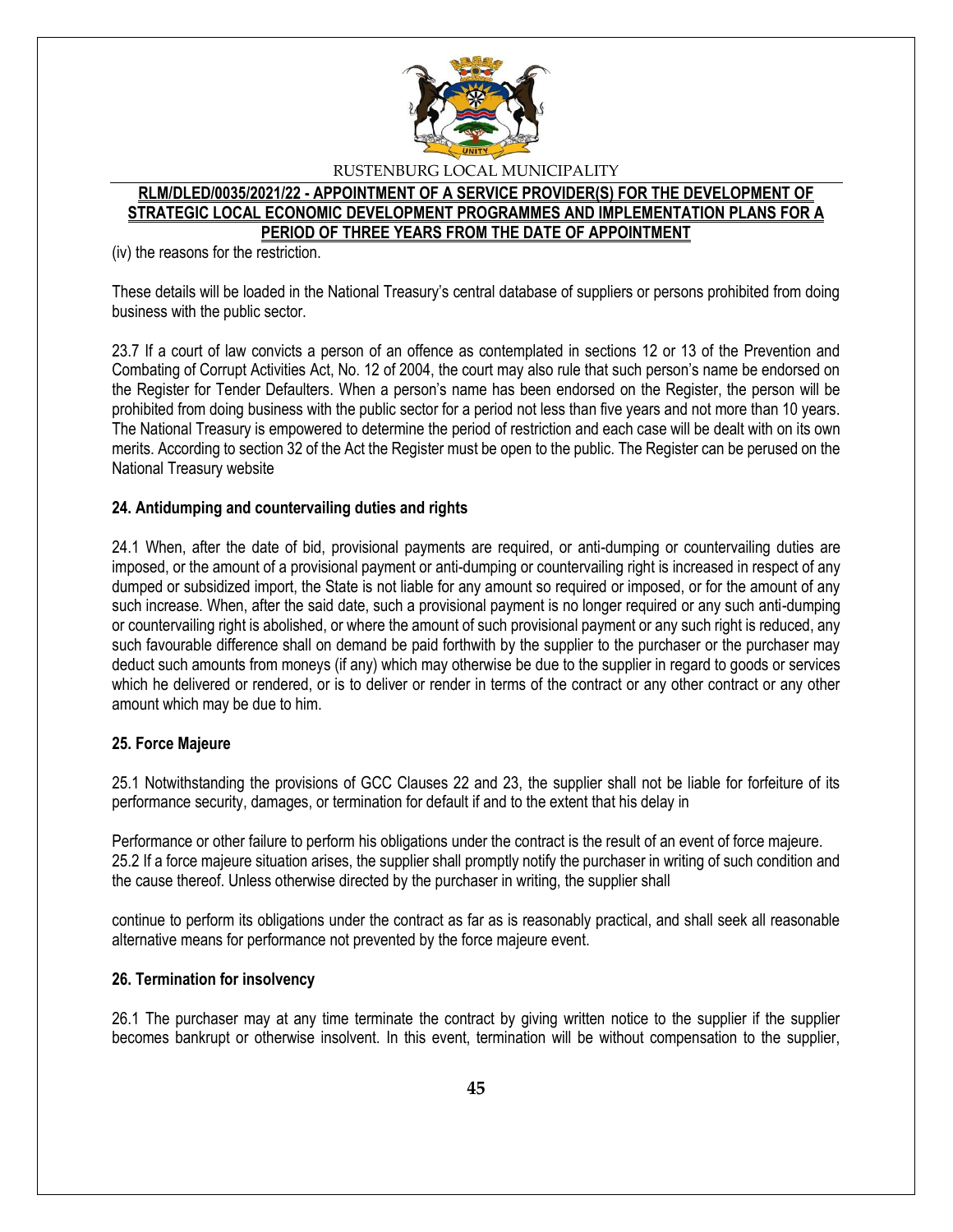

### **RLM/DLED/0035/2021/22 - APPOINTMENT OF A SERVICE PROVIDER(S) FOR THE DEVELOPMENT OF STRATEGIC LOCAL ECONOMIC DEVELOPMENT PROGRAMMES AND IMPLEMENTATION PLANS FOR A PERIOD OF THREE YEARS FROM THE DATE OF APPOINTMENT**

provided that such termination will not prejudice or affect any right of action or remedy, which has accrued or will accrue thereafter to the purchaser.

#### **27. Settlement of Disputes**

27.1 If any dispute or difference of any kind whatsoever arises between the purchaser and the supplier in connection with or arising out of the contract, the parties shall make every effort to resolve amicably such dispute or difference by mutual consultation.

27.2 If, after thirty (30) days, the parties have failed to resolve their dispute or difference by such mutual consultation, then either the purchaser or the supplier may give notice to the other party of his intention to commence with mediation. No mediation in respect of this matter may be commenced unless such notice is given to the other party. 27.3 Should it not be possible to settle a dispute by means of mediation, it may be settled in a South African court of law.

27.4 Notwithstanding any reference to mediation and/or court proceedings herein,

(a) the parties shall continue to perform their respective obligations under the contract unless they otherwise agree; and

(b) the purchaser shall pay the supplier any monies due the supplier for goods delivered and / or services rendered according to the prescripts of the contract.

#### **28. Limitation of Liability**

28.1 Except in cases of criminal negligence or willful misconduct, and in the case of infringement pursuant to Clause 6;

(a) the supplier shall not be liable to the purchaser, whether in contract, tort, or otherwise, for any indirect or consequential loss or damage not apply to any obligation of the supplier to pay penalties and/or damages to the purchaser; and

(b) the aggregate liability of the supplier to the purchaser, whether under the contract, in tort or otherwise, shall not exceed the total contract price, provided that this limitation shall not apply to the cost of repairing or replacing defective equipment.

#### **29. Governing language**

29.1 The contract shall be written in English. All correspondence and other documents pertaining to the contract that is exchanged by the parties shall also be written in English.

# **30. Applicable law**

30.1 The contract shall be interpreted in accordance with South African laws, unless otherwise specified.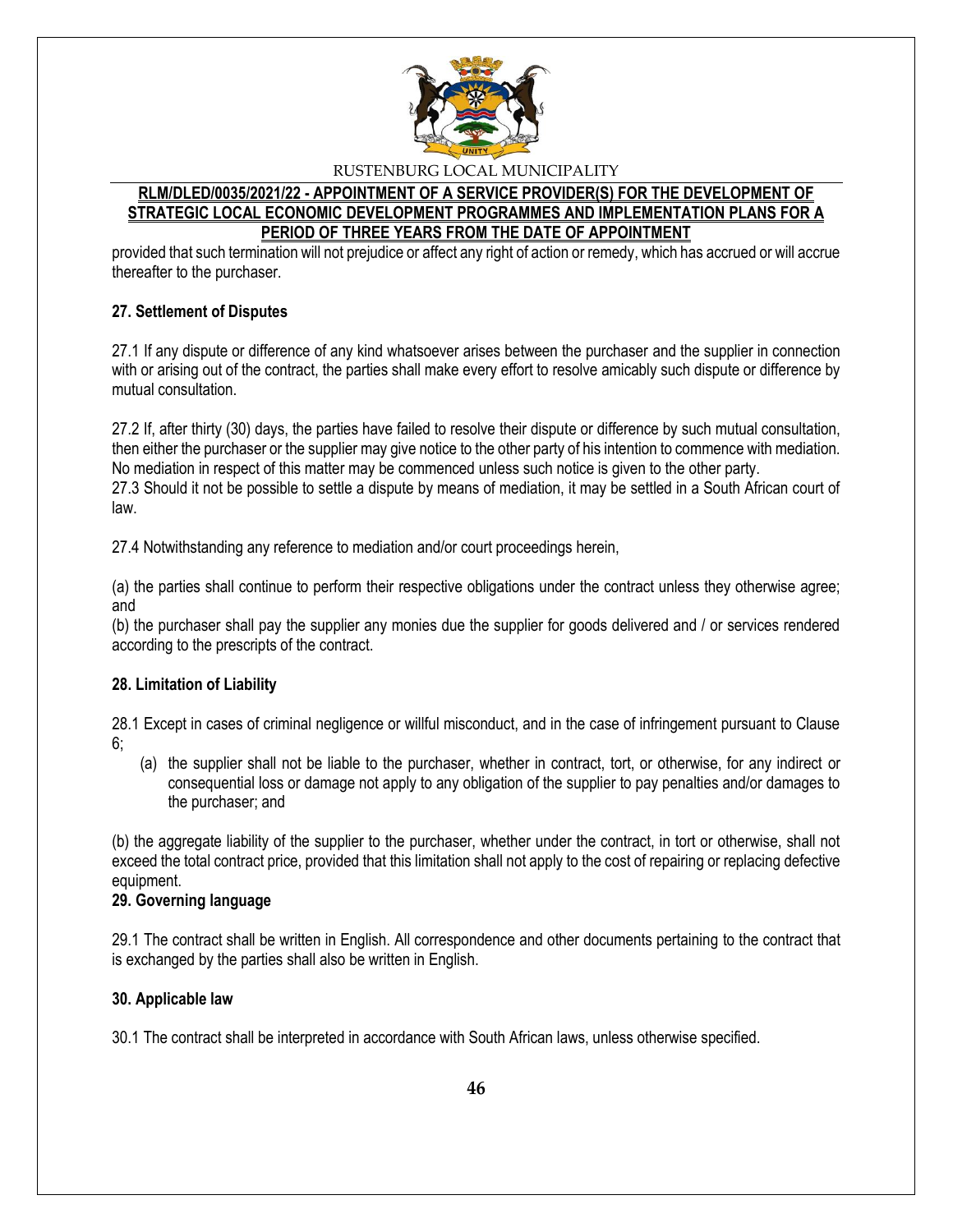

#### **RLM/DLED/0035/2021/22 - APPOINTMENT OF A SERVICE PROVIDER(S) FOR THE DEVELOPMENT OF STRATEGIC LOCAL ECONOMIC DEVELOPMENT PROGRAMMES AND IMPLEMENTATION PLANS FOR A PERIOD OF THREE YEARS FROM THE DATE OF APPOINTMENT**

#### **31. Notices**

31.1 Every written acceptance of a bid shall be posted to the supplier concerned by registered or certified mail and any other notice to him shall be posted by ordinary mail to the address furnished in his bid or to the address notified later by him in writing and such posting shall be deemed to be proper service of such notice.

31.2 The time mentioned in the contract documents for performing any act after such aforesaid notice has been given, shall be reckoned from the date of posting of such notice.

# **32. Taxes and duties**

32.1 A foreign supplier shall be entirely responsible for all taxes, stamp duties, license fees, and other such levies imposed outside the purchaser's country.

32.2 A local supplier shall be entirely responsible for all taxes, duties, license fees, etc., incurred until delivery of the contracted goods to the purchaser.

32.3 No contract shall be concluded with any bidder whose tax matters are not in order. Prior to the award of a bid SARS must have certified that the tax matters of the preferred bidder are in order.

32.4 No contract shall be concluded with any bidder whose municipal rates and taxes and municipal services charges are in arrears.

#### **33. Transfer of contracts**

33.1 The contractor shall not abandon, transfer, cede assign or sublet a contract or part thereof without the written permission of the purchaser

#### **34. Amendment of contracts**

34.1 No agreement to amend or vary a contract or order or the conditions, stipulations or provisions thereof shall be valid and of any force unless such agreement to amend or vary is entered into in writing and signed by the contracting parties. Any waiver of the requirement that the agreement to amend or vary shall be in writing, shall also be in writing.

#### **35. Prohibition of restrictive practices**

35.1 In terms of section 4 (1) (b) (iii) of the Competition Act No. 89 of **restrictive practices** 1998, as amended, an agreement between, or concerted practice by, firms, or a decision by an association of firms, is prohibited if it is between parties in a horizontal relationship and if a bidder(s) is / are or a contractor(s) was / were involved in collusive bidding.

35.2 If a bidder(s) or contractor(s) based on reasonable grounds or evidence obtained by the purchaser has / have engaged in the restrictive practice referred to above, the purchaser may refer the matter to the Competition Commission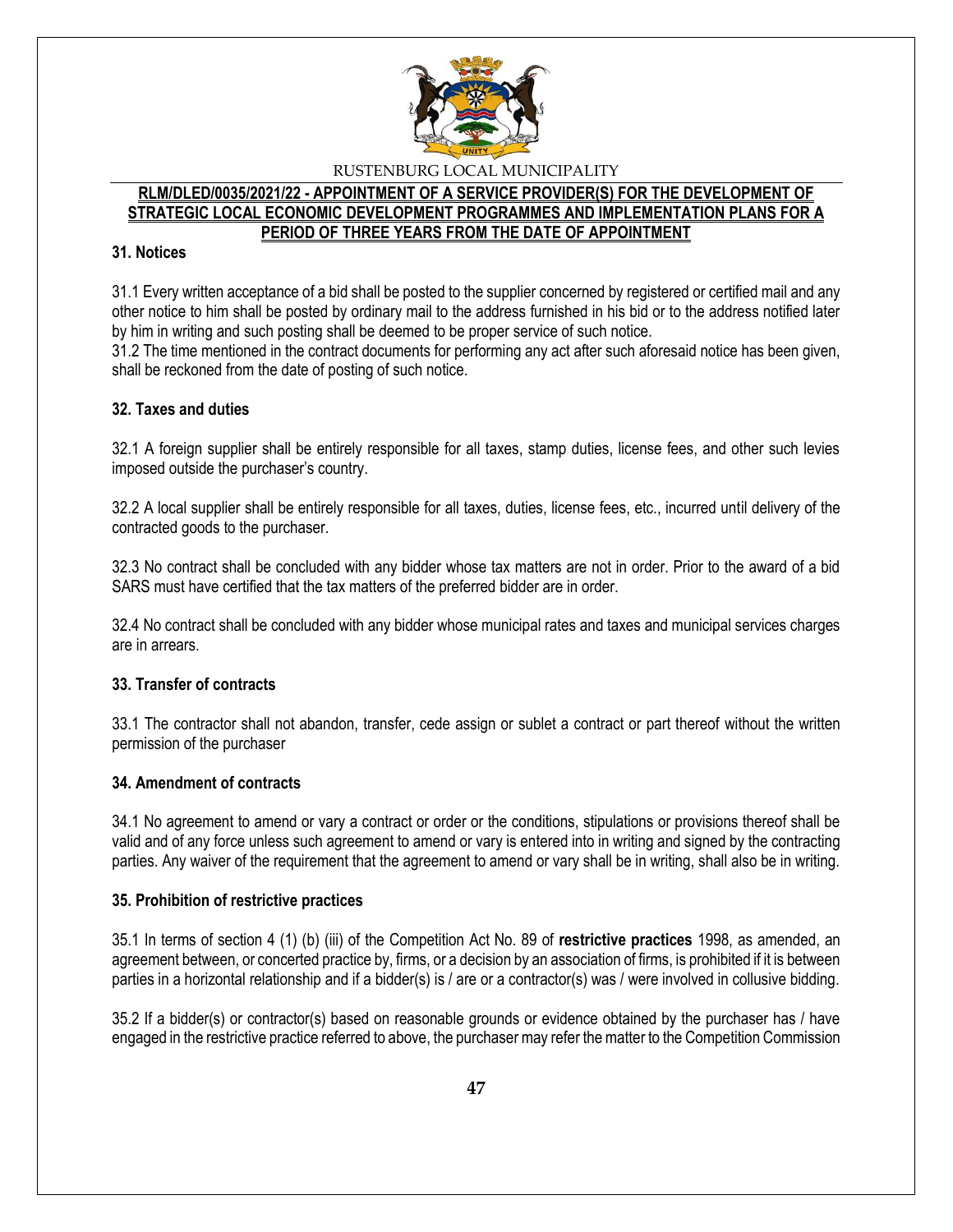

# **RLM/DLED/0035/2021/22 - APPOINTMENT OF A SERVICE PROVIDER(S) FOR THE DEVELOPMENT OF STRATEGIC LOCAL ECONOMIC DEVELOPMENT PROGRAMMES AND IMPLEMENTATION PLANS FOR A PERIOD OF THREE YEARS FROM THE DATE OF APPOINTMENT**

for investigation and possible imposition of administrative penalties as contemplated in section 59 of the Competition Act No 89 0f 1998.

35.3 If a bidder(s) or contractor(s) has / have been found guilty by the Competition Commission of the restrictive practice referred to above, the purchaser may, in addition and without prejudice to any other remedy provided for, invalidate the bid(s) for such item(s) offered, and / or terminate the contract in whole or part, and / or restrict the bidder(s) or contractor(s) from conducting business with the public sector for a period not exceeding ten (10) years and / or claim damages from the bidder(s) or contractor(s) concerned.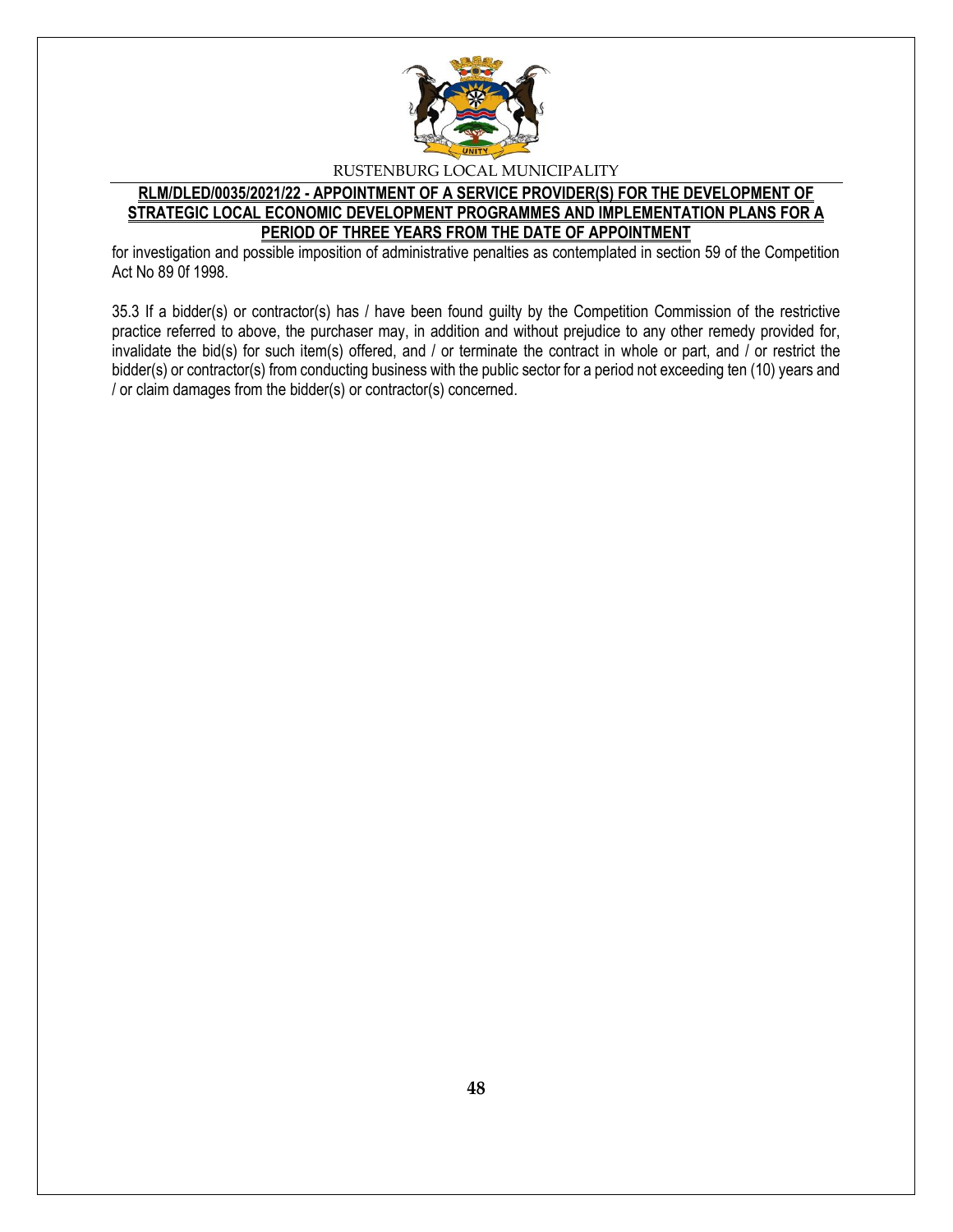

# **RLM/DLED/0035/2021/22 - APPOINTMENT OF A SERVICE PROVIDER(S) FOR THE DEVELOPMENT OF STRATEGIC LOCAL ECONOMIC DEVELOPMENT PROGRAMMES AND IMPLEMENTATION PLANS FOR A PERIOD OF THREE YEARS FROM THE DATE OF APPOINTMENT**

# **TERMS OF REFERENCE/ SPECIFICATIONS**

Rustenburg Local Municipality invites professional service providers to submit proposals to develop strategic programmes and implementation plans for local economic development purposes. Such proposals must include a status quo analysis of the identified economic sectors, comprehensive products/services, implementation plans and potential investment markets.

# **1. PURPOSE OF THE PROJECT**

Economic growth in Rustenburg is constrained by the reliance on Platinum Group Metals mining. The Municipality aims to develop the city with a future beyond mining, where new economic sectors are nurtured to respond to the current opportunities. Identified key catalysts for economic growth are premised on the current industrial/commercial endowments of the area that gave rise to sustained mining and associated economic output. However, the current status is not sustainable in the long-term and not beneficial to various stakeholders as economic growth, potential revenues, entrepreneurship and/or employment in other sectors are limited by reliance on one economic sector. As a result, the municipality requires to focus on the development of the following economic sectors; namely,

- a. Tourism, Arts, Culture and Heritage development sector
- b. Agriculture development and Agro-processing
- c. Industrial development for Engineering, Mining and Manufacturing; and
- d. Educational and skills development, including vocational, artisanal and other skills training

e. Green economy, including industrial, commercial sized product manufacturing from recyclables, renewable energy generation. In addition to the above, proposals must include SMME development incorporating recycling, reuse, remanufacturing of various consumer products from waste from all commercial processes.

The above sectors are selected to diversify the local economy, bolster available opportunities for all the stakeholders and attract new investment in a stagnant economy. All the above sectors require education/skills development; as it underpins successful exploitation of the above economic sectors and ensures a broader set of access to opportunities. This proposal must be developed with Rustenburg location-specific programmes and projects which will take advantage of what is available currently in Rustenburg to change the economic character of the city considerably.

# **2. BACKGROUND**

The vision of the municipality is;

# **"A World-Class City where communities enjoy a high quality of life"**

With the following strategic objectives that are relevant for this project

- "Drive a vibrant diversified economic growth and job creation"
- "Ensure sustainable municipal financial viability and management"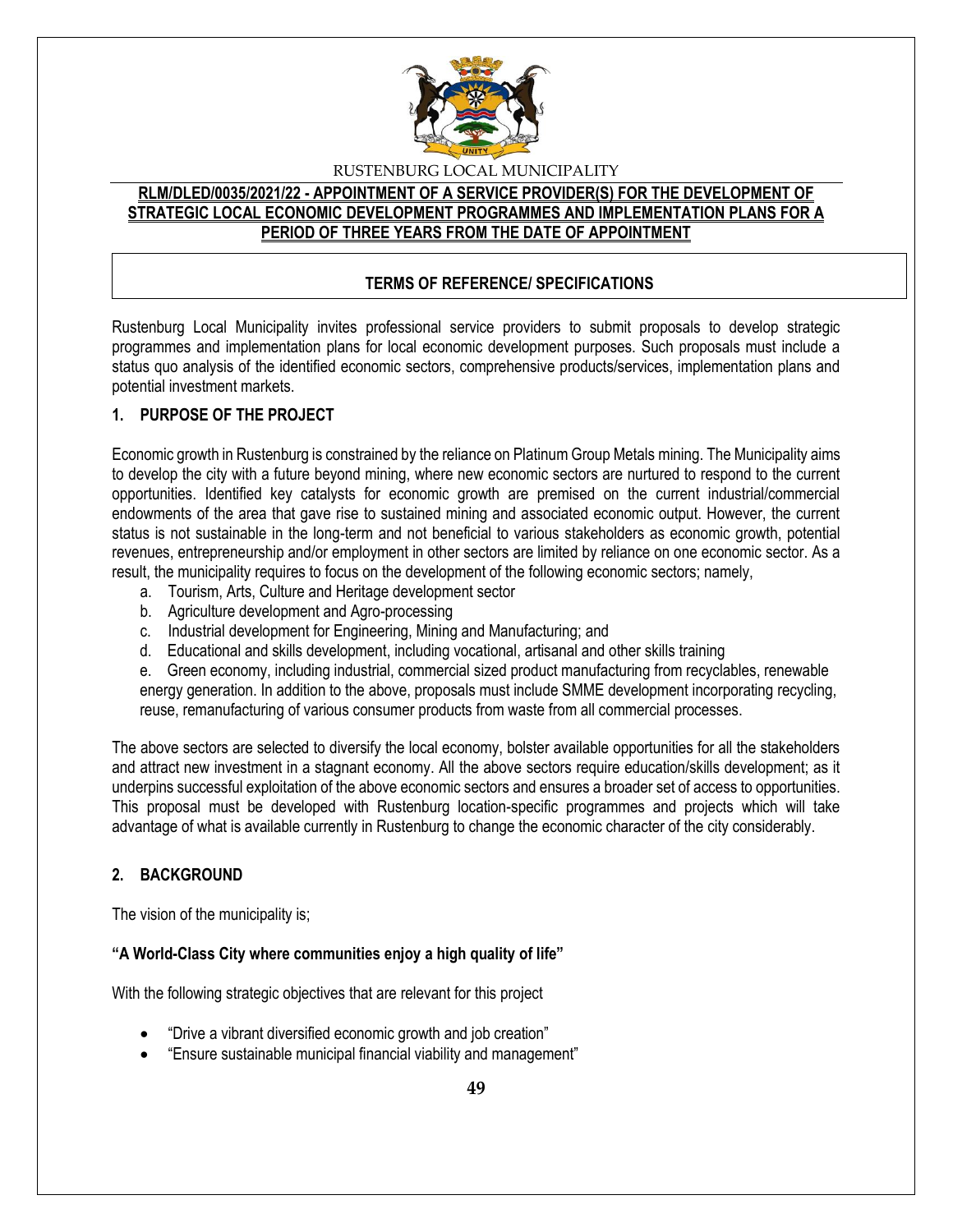

#### **RLM/DLED/0035/2021/22 - APPOINTMENT OF A SERVICE PROVIDER(S) FOR THE DEVELOPMENT OF STRATEGIC LOCAL ECONOMIC DEVELOPMENT PROGRAMMES AND IMPLEMENTATION PLANS FOR A PERIOD OF THREE YEARS FROM THE DATE OF APPOINTMENT**

"Uphold good governance and public participation principles"

To this end, Rustenburg Local Municipality seeks to redirect focus on the development of a responsive local economy, with the formulation of diverse implementation programmes to address existing gaps. In addition, the municipality must be able to monitor, evaluate and report on the economic performance of the programmes when required.

The Rustenburg Local Municipality had previously appointed service providers to develop the following economic development documents with a goal to formulate strategies to stimulate the local economy, which are;

- The LED Plan of 2002,
- The LED Strategy of 2009; and
- The LED Strategy of 2011.

All the above documents presented products to be developed without aligning the proposed products to the available local resources. The challenge facing the municipality at present is to formulate an economic development strategy that responds to the current economic environment of this city in particular, and partner that strategy with relevant business plans, possible capital investors and timelines for each identified priority project.

#### **3. OBJECTIVES**

Programme proposals for Rustenburg Local Municipality should address the achievement of the following:

a. Accessibility

Community members to have access to various avenues to develop new products and skills which will enable them to access or create other work or entrepreneurship opportunities for themselves. Lack of access to facilities can create barriers for local stakeholders.

b. Affordability

Proposed programmes and related facilities must be easily accessible for community members and reduce financial barriers to acquire skills and opportunities. Beneficiaries must have a reduced burden to transport products to nearby facilities or have access to consumers.

c. Attractiveness

The establishment of various economic development facilities in Rustenburg must contribute to the ability of the municipality to attract skilled educators, developers, professionals in various fields to share their expertise in the city. There are economic benefits for the developments that can be sustained in the long-term.

d. Integration

An influx of investment, development of various facilities in Rustenburg must enhance synergies in all the economic and services sectors within Rustenburg, which will benefit the local economy in the short, medium and long terms.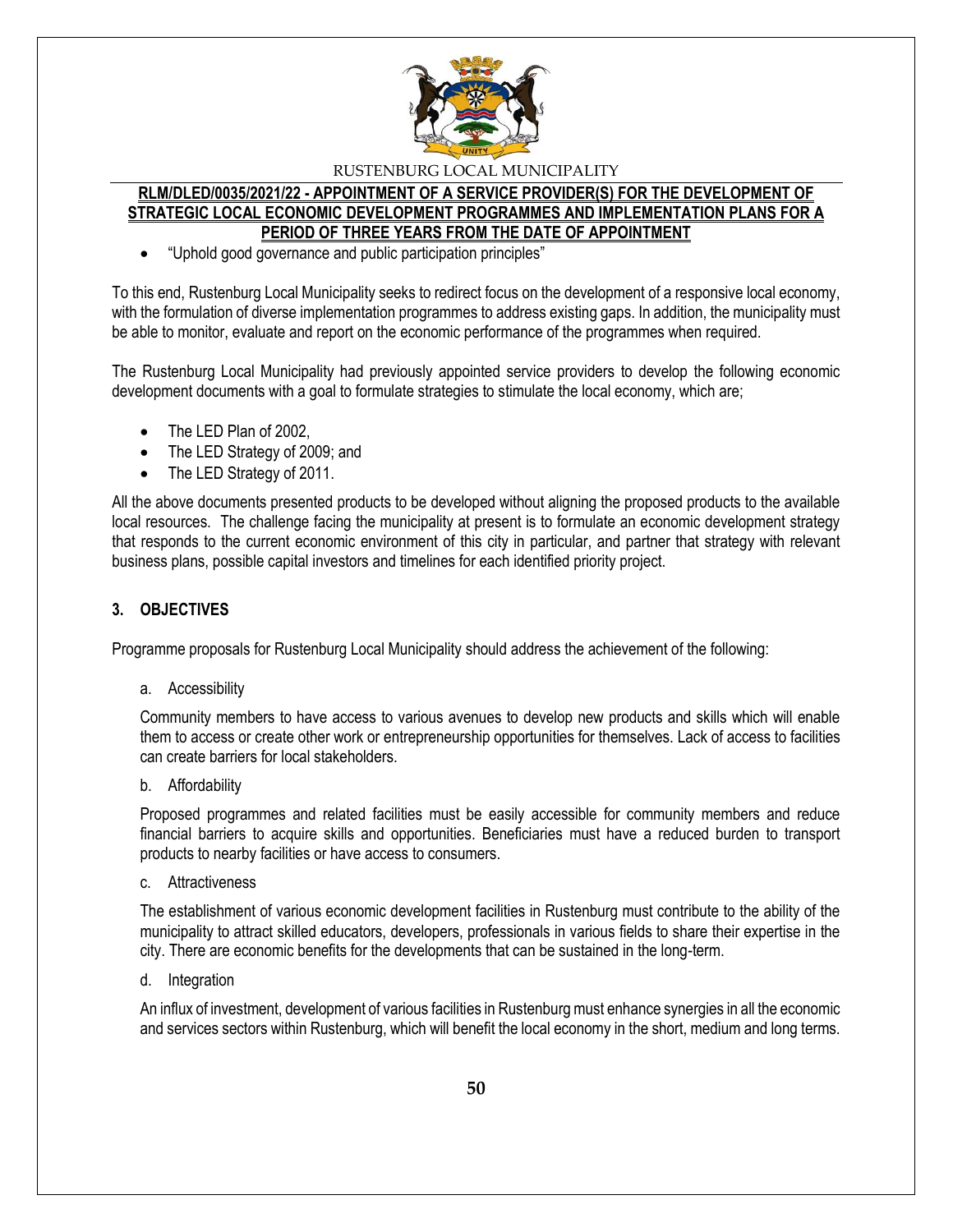

#### **RLM/DLED/0035/2021/22 - APPOINTMENT OF A SERVICE PROVIDER(S) FOR THE DEVELOPMENT OF STRATEGIC LOCAL ECONOMIC DEVELOPMENT PROGRAMMES AND IMPLEMENTATION PLANS FOR A PERIOD OF THREE YEARS FROM THE DATE OF APPOINTMENT**

- Local service providers and industries will benefit from increased economic and project development activities. The Rustenburg Rapid Transit system is an example of the envisaged beneficiaries of the increased activities to be brought by the developments.
- Local communities will benefit from easier access to additional (new) facilities, services and products.
- Improved skills levels will enable communities to create more opportunities through entrepreneurial activities and to access previously unavailable opportunities in technical/professional areas due to lack of required skills
- Enhancement of regional economic development

# **4. PROJECT SCOPE**

On appointment, service providers will be required to develop strategic programmes for the development of the following economic sectors;

- a. Tourism, Arts, Culture and Heritage development sector.
- b. Agriculture development and Agro-processing.
- c. Industrial development for Engineering, Mining and Manufacturing.
- d. Educational and skills development, including vocational, artisanal and other skills training.
- e. Green economy, including industrial, commercial sized product manufacturing from recyclables, renewable energy generation. In addition to the above, proposals must include SMME development incorporating recycling, reuse, remanufacturing of various consumer products from waste from all commercial processes.

A successful bidder will have to specify the timelines, costs and own resources to be used to perform the following expected activities to deliver required economic sector programmes.

- a. A situational analysis of the Rustenburg Local Municipality economy, including the National and Provincial economy focusing on the identified sectors. This analysis must demonstrate application of proven in-depth research methodologies.
- b. Develop separate programme proposals for the identified sectors / industries.
- c. Each economic sector programme must be accompanied by lists of relevant projects and have comprehensive implementation plans with relevant timelines.
- d. Identification and mapping of possible stakeholder partners, potential investors for each sector programme, possible domestic and foreign direct investment markets.
- e. Provide institutional arrangement proposal suitable to enable implementation of key programmes or projects.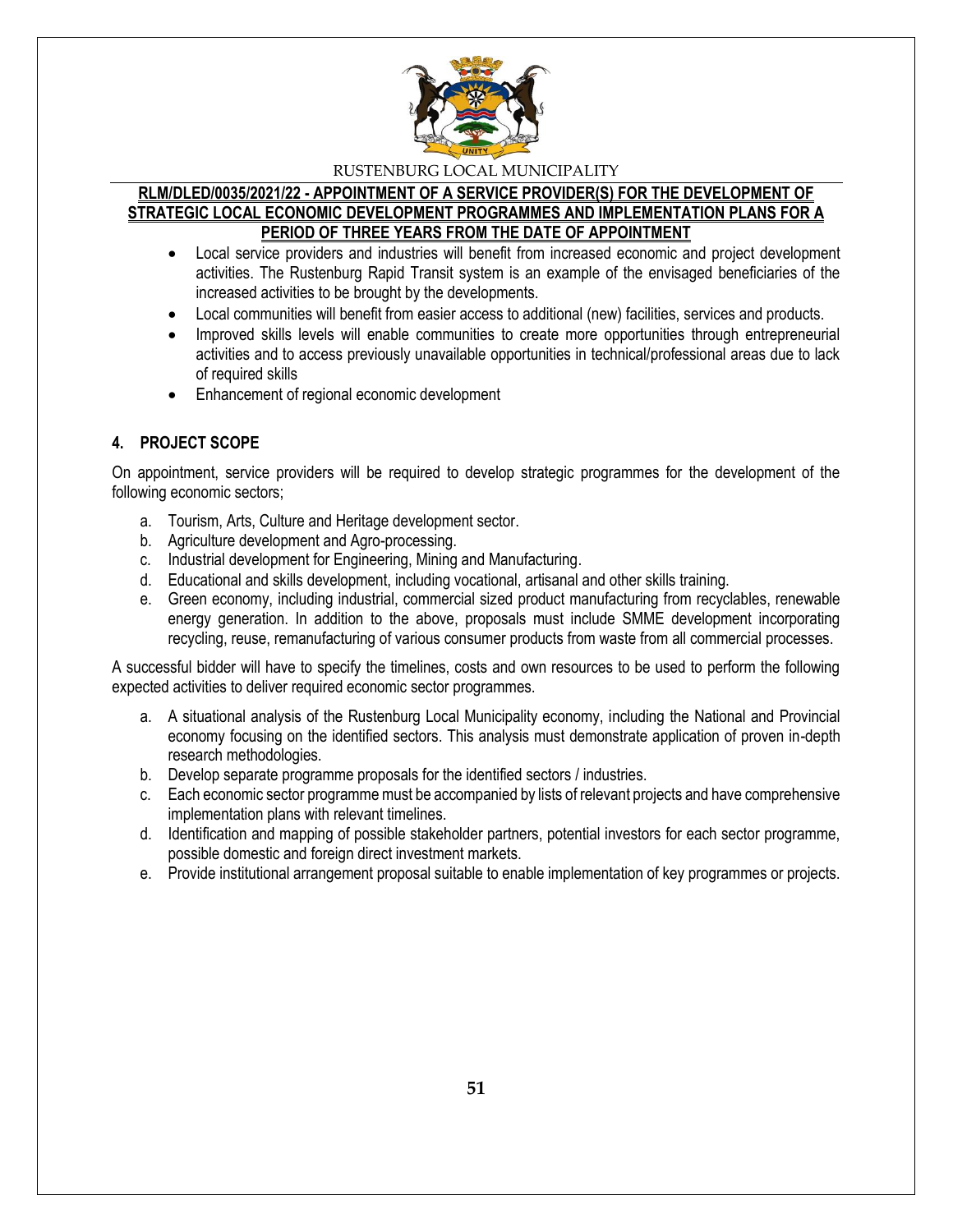

#### **RLM/DLED/0035/2021/22 - APPOINTMENT OF A SERVICE PROVIDER(S) FOR THE DEVELOPMENT OF STRATEGIC LOCAL ECONOMIC DEVELOPMENT PROGRAMMES AND IMPLEMENTATION PLANS FOR A PERIOD OF THREE YEARS FROM THE DATE OF APPOINTMENT**

# **5. ASSESSMENT CRITERIA**

Proposals will be assessed for functionality on the following basis:

- a. Company information with relevant experience in economic sector programme development.
- b. Human resource capacity, with contactable references, qualifications of personnel and length of experience in similar projects.
- c. Technical approach and understanding of the task. The quality of the proposal and methodology with timelines.
- d. Track record of the company in delivering similar projects over time using the proposed methodology.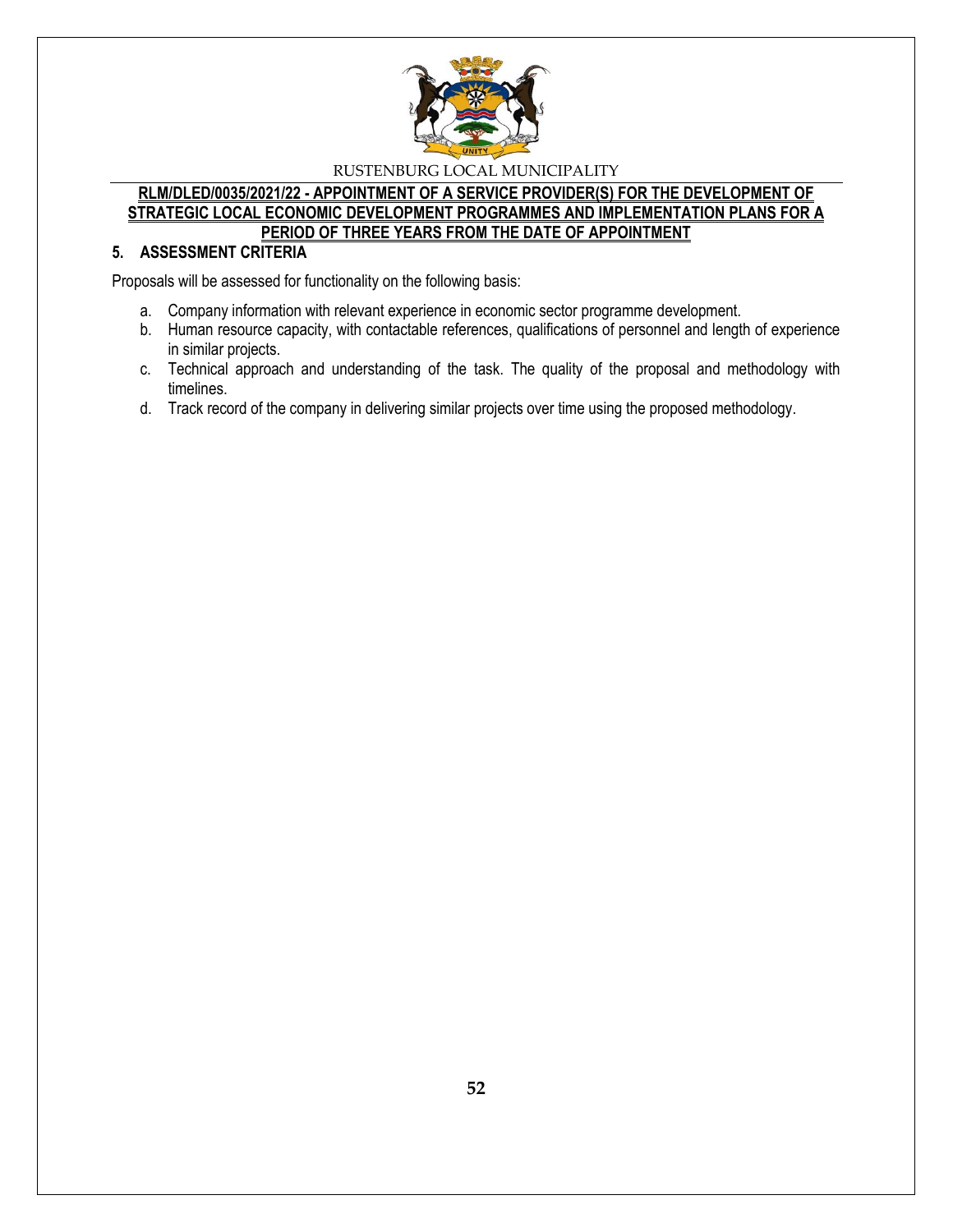

# **RLM/DLED/0035/2021/22 - APPOINTMENT OF A SERVICE PROVIDER(S) FOR THE DEVELOPMENT OF STRATEGIC LOCAL ECONOMIC DEVELOPMENT PROGRAMMES AND IMPLEMENTATION PLANS FOR A PERIOD OF THREE YEARS FROM THE DATE OF APPOINTMENT**

# **FUNCTIONALITY**

For a bidder to qualify it is a requirement that a Consultant score a minimum of 70 % out of a maximum of 100 points for functionality.

Values: 1 = Poor; 2 = Average; 3 = Good; 4= Very good; 5 = Excellent

| <b>ITEM</b>        | <b>CRITERIA</b>                                                                                                                                                   | <b>WEIGHT</b> | <b>VALUE</b> | <b>SCORE</b> |
|--------------------|-------------------------------------------------------------------------------------------------------------------------------------------------------------------|---------------|--------------|--------------|
| 1.                 | Company Information with relevant experience in economic sectors<br>programme development                                                                         | 35            |              |              |
|                    | 5 projects and above (value = $5$ )                                                                                                                               |               |              |              |
|                    | $3-4$ projects (value = 3)                                                                                                                                        |               |              |              |
|                    | 1-2 projects (value = $1$ )                                                                                                                                       |               |              |              |
| 2.                 | Human resource capacity (List of contactable references)                                                                                                          | 35            |              |              |
|                    | Qualifications of personnel which is related to the project e.g.<br>Economics, Development Studies or other relevant qualifications. (attach<br>certified copies) |               |              |              |
|                    | NQF Level 8 and above (value=5)                                                                                                                                   |               |              |              |
|                    | NQF Level 7 (value=3)                                                                                                                                             |               |              |              |
|                    | NQF Level 6 (value =1)                                                                                                                                            |               |              |              |
|                    | Programme Manager Experience (attach CV with contactable references)                                                                                              | 30            |              |              |
|                    | 5 projects and above (value = $5$ )                                                                                                                               |               |              |              |
|                    | $3-4$ projects (value = 3)                                                                                                                                        |               |              |              |
|                    | 1-2 projects (value = $1$ )                                                                                                                                       |               |              |              |
| <b>GRAND TOTAL</b> |                                                                                                                                                                   | 100           |              |              |